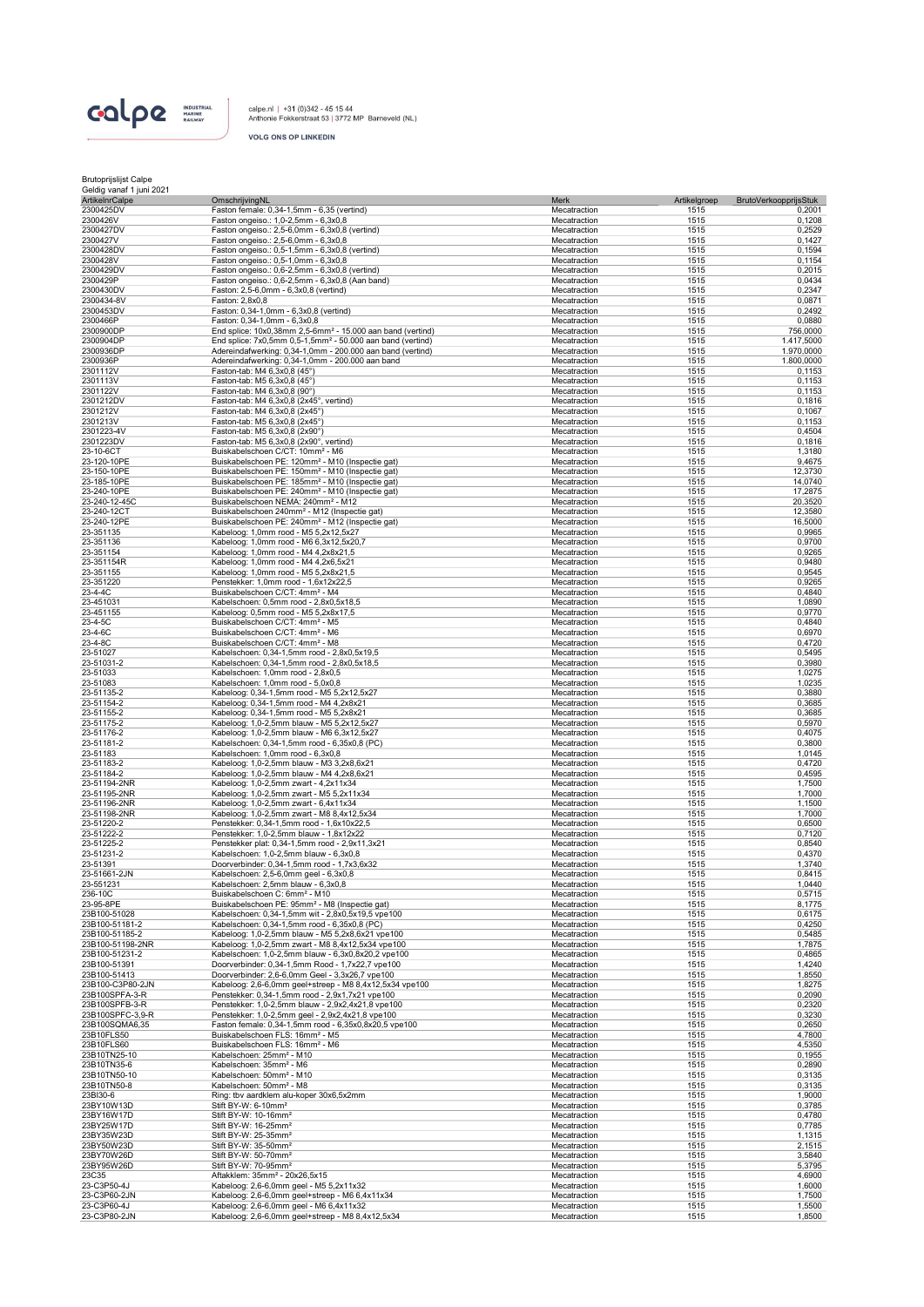| <b>ArtikelnrCalpe</b>              | OmschrijvingNL                                                                                                     | Merk                         | BrutoVerkoopprijsStuk<br>Artikelgroep |                    |
|------------------------------------|--------------------------------------------------------------------------------------------------------------------|------------------------------|---------------------------------------|--------------------|
| 23C6K25-5                          | Krimpmatrijs: 185mm <sup>2</sup> tbv VDE 0220 DIN 46235/46237<br>Afschermkap CSC: 9,3x24x5 naturel (PP)            | Mecatraction                 | 1515                                  | 72,5000<br>0,0265  |
| 23CSC6302F<br>23CSC6304N           | Afschermkap CSC: 9,5x25,5x5 naturel (PA)                                                                           | Mecatraction<br>Mecatraction | 1515<br>1515                          | 0,0465             |
| 23CSC6306N                         | Afschermkap CSC: 12,4x31,6x9,3 naturel (PA)                                                                        | Mecatraction                 | 1515                                  | 0,1130             |
| 23CSC6307N                         | Afschermkap CSC: 9,8x23x6,3 naturel (PA)                                                                           | Mecatraction                 | 1515                                  | 0,1140             |
| 23CSC6308N                         | Afschermkap CSC: 15,2x31,6x13,1 naturel (PA)                                                                       | Mecatraction                 | 1515                                  | 0,2385             |
| 23CSC6310N                         | Afschermkap CSC: 15,2x31,6x13,1 naturel (PA)                                                                       | Mecatraction                 | 1515                                  | 0,2380             |
| 23CSC6311N                         | Afschermkap CSC: 15,2x23x10,2 naturel (PA)                                                                         | Mecatraction                 | 1515                                  | 0,2050             |
| 23CSC6318N<br>23CSC6319N           | Afschermkap CSC: 27,9x32,5x17,1 naturel (PA)<br>Afschermkap CSC: 22,9x23,9x14,5 naturel (PA)                       | Mecatraction<br>Mecatraction | 1515<br>1515                          | 0,4170<br>0,3995   |
| 23CSC6320N                         | Afschermkap CSC: 12,7x30,5x20 naturel (PA)                                                                         | Mecatraction                 | 1515                                  | 0,2750             |
| 23CSC6321N                         | Afschermkap CSC: 10x23x16,6 naturel (PA)                                                                           | Mecatraction                 | 1515                                  | 0,2395             |
| 23DE10-10SV                        | Buiskabelschoen DE-SV: 10mm <sup>2</sup> - M10                                                                     | Mecatraction                 | 1515                                  | 0,4635             |
| 23DE10-10SV90E                     | Buiskabelschoen DE-SV 90°: 10mm <sup>2</sup> - M10                                                                 | Mecatraction                 | 1515                                  | 1,1040             |
| 23DE10-12SV                        | Buiskabelschoen DE-SV: 10mm <sup>2</sup> - M12                                                                     | Mecatraction                 | 1515                                  | 0,6725             |
| 23DE10-5SV                         | Buiskabelschoen DE-SV: 10mm <sup>2</sup> - M5                                                                      | Mecatraction                 | 1515                                  | 0,4345<br>1,0895   |
| 23DE10-5SV90E<br>23DE10-6SV        | Buiskabelschoen DE-SV 90°: 10mm <sup>2</sup> - M5<br>Buiskabelschoen DE-SV: 10mm <sup>2</sup> - M6                 | Mecatraction<br>Mecatraction | 1515<br>1515                          | 0,3965             |
| 23DE10-6SV45E                      | Buiskabelschoen DE-SV 45°: 10mm <sup>2</sup> - M6                                                                  | Mecatraction                 | 1515                                  | 1,0895             |
| 23DE10-6SV90E                      | Buiskabelschoen DE-SV 90°: 10mm <sup>2</sup> - M6                                                                  | Mecatraction                 | 1515                                  | 1,0895             |
| 23DE10-8SV                         | Buiskabelschoen DE-SV: 10mm <sup>2</sup> - M8                                                                      | Mecatraction                 | 1515                                  | 0,4570             |
| 23DE10-8SV45E                      | Buiskabelschoen DE-SV 45°: 10mm <sup>2</sup> - M8                                                                  | Mecatraction                 | 1515                                  | 1,1900             |
| 23DE10-8SV90E                      | Buiskabelschoen DE-SV 90°: 10mm <sup>2</sup> - M8                                                                  | Mecatraction                 | 1515                                  | 1,1260             |
| 23DE120-10SV<br>23DE120-10SV45E    | Buiskabelschoen DE-SV: 120mm <sup>2</sup> - M10<br>Buiskabelschoen DE-SV 45°: 120mm <sup>2</sup> - M10             | Mecatraction<br>Mecatraction | 1515<br>1515                          | 3,6760<br>5,7935   |
| 23DE120-10SV90E                    | Buiskabelschoen DE-SV 90°: 120mm <sup>2</sup> - M10                                                                | Mecatraction                 | 1515                                  | 5,4545             |
| 23DE120-12SV                       | Buiskabelschoen DE-SV: 120mm <sup>2</sup> - M12                                                                    | Mecatraction                 | 1515                                  | 3,5060             |
| 23DE120-12SV45E                    | Buiskabelschoen DE-SV 45°: 120mm <sup>2</sup> - M12                                                                | Mecatraction                 | 1515                                  | 5,6485             |
| 23DE120-12SV90E                    | Buiskabelschoen DE-SV 90°: 120mm <sup>2</sup> - M12                                                                | Mecatraction                 | 1515                                  | 4,9545             |
| 23DE120-14SV                       | Buiskabelschoen DE-SV: 120mm <sup>2</sup> - M14                                                                    | Mecatraction                 | 1515                                  | 3,9595             |
| 23DE120-16SV                       | Buiskabelschoen DE-SV: 120mm <sup>2</sup> - M16                                                                    | Mecatraction                 | 1515                                  | 3,7155             |
| 23DE120-8SV<br>23DE120-8SV90E      | Buiskabelschoen DE-SV: 120mm <sup>2</sup> - M8<br>Buiskabelschoen DE-SV 90°: 120mm <sup>2</sup> - M8               | Mecatraction<br>Mecatraction | 1515<br>1515                          | 3,6875<br>5,1915   |
| 23DE150-10                         | Buiskabelschoen DE-SV: 150mm <sup>2</sup> - M10 (Inspectie gat)                                                    | Mecatraction                 | 1515                                  | 5,6125             |
| 23DE150-10SV                       | Buiskabelschoen DE-SV: 150mm <sup>2</sup> - M10                                                                    | Mecatraction                 | 1515                                  | 4,7255             |
| 23DE150-10SV45E                    | Buiskabelschoen DE-SV 45°: 150mm <sup>2</sup> - M10                                                                | Mecatraction                 | 1515                                  | 6,8080             |
| 23DE150-10SV90E                    | Buiskabelschoen DE-SV 90°: 150mm <sup>2</sup> - M10                                                                | Mecatraction                 | 1515                                  | 7,5160             |
| 23DE150-12                         | Buiskabelschoen DE-SV: 150mm <sup>2</sup> - M12 (Inspectie gat)                                                    | Mecatraction                 | 1515                                  | 5,1415             |
| 23DE150-12SV                       | Buiskabelschoen DE-SV: 150mm <sup>2</sup> - M12<br>Buiskabelschoen DE-SV 45°: 150mm <sup>2</sup> - M12             | Mecatraction                 | 1515                                  | 4,3945             |
| 23DE150-12SV45E<br>23DE150-12SV90E | Buiskabelschoen DE-SV 90°: 150mm <sup>2</sup> - M12                                                                | Mecatraction<br>Mecatraction | 1515<br>1515                          | 6,2815<br>6,5960   |
| 23DE150-14SV                       | Buiskabelschoen DE-SV: 150mm <sup>2</sup> - M14                                                                    | Mecatraction                 | 1515                                  | 4,9290             |
| 23DE150-16                         | Buiskabelschoen DE-SV: 150mm <sup>2</sup> - M16 (Inspectie gat)                                                    | Mecatraction                 | 1515                                  | 5,5040             |
| 23DE150-16SV                       | Buiskabelschoen DE-SV: 150mm <sup>2</sup> - M16                                                                    | Mecatraction                 | 1515                                  | 4,7060             |
| 23DE150-8SV                        | Buiskabelschoen DE-SV: 150mm <sup>2</sup> - M8                                                                     | Mecatraction                 | 1515                                  | 4,6280             |
| 23DE16-10SV                        | Buiskabelschoen DE-SV: 16mm <sup>2</sup> - M10                                                                     | Mecatraction                 | 1515                                  | 0,6780             |
| 23DE16-10SV45E                     | Buiskabelschoen DE-SV 45°: 16mm <sup>2</sup> - M10<br>Buiskabelschoen DE-SV 90°: 16mm <sup>2</sup> - M10           | Mecatraction                 | 1515<br>1515                          | 1,4700<br>1,4770   |
| 23DE16-10SV90E<br>23DE16-12SV      | Buiskabelschoen DE-SV: 16mm <sup>2</sup> - M12                                                                     | Mecatraction<br>Mecatraction | 1515                                  | 0,7595             |
| 23DE16-5SV                         | Buiskabelschoen DE-SV: 16mm <sup>2</sup> - M5                                                                      | Mecatraction                 | 1515                                  | 0,6170             |
| 23DE16-5SV90E                      | Buiskabelschoen DE-SV 90°: 16mm <sup>2</sup> - M5                                                                  | Mecatraction                 | 1515                                  | 1,4310             |
| 23DE16-6SV                         | Buiskabelschoen DE-SV: 16mm <sup>2</sup> - M6                                                                      | Mecatraction                 | 1515                                  | 0,5875             |
| 23DE16-6SV45E                      | Buiskabelschoen DE-SV 45°: 16mm <sup>2</sup> - M6                                                                  | Mecatraction                 | 1515                                  | 1,3950             |
| 23DE16-6SV90E                      | Buiskabelschoen DE-SV 90°: 16mm <sup>2</sup> - M6                                                                  | Mecatraction                 | 1515                                  | 1,4310             |
| 23DE16-8SV<br>23DE16-8SV45E        | Buiskabelschoen DE-SV: 16mm <sup>2</sup> - M8<br>Buiskabelschoen DE-SV 45°: 16mm <sup>2</sup> - M8                 | Mecatraction<br>Mecatraction | 1515<br>1515                          | 0,5935<br>1,3950   |
| 23DE16-8SV90E                      | Buiskabelschoen DE-SV 90°: 16mm <sup>2</sup> - M8                                                                  | Mecatraction                 | 1515                                  | 1,4310             |
| 23DE185-10SV                       | Buiskabelschoen DE-SV: 185mm <sup>2</sup> - M10                                                                    | Mecatraction                 | 1515                                  | 5,9675             |
| 23DE185-10SV90E                    | Buiskabelschoen DE-SV 90°: 185mm <sup>2</sup> - M10                                                                | Mecatraction                 | 1515                                  | 10,1850            |
| 23DE185-12SV                       | Buiskabelschoen DE-SV: 185mm <sup>2</sup> - M12                                                                    | Mecatraction                 | 1515                                  | 5,9395             |
| 23DE185-12SV90E                    | Buiskabelschoen DE-SV 90°: 185mm <sup>2</sup> - M12                                                                | Mecatraction                 | 1515                                  | 8,1085             |
| 23DE185-14SV                       | Buiskabelschoen DE-SV: 185mm <sup>2</sup> - M14                                                                    | Mecatraction                 | 1515                                  | 6,1050             |
| 23DE185-16SV<br>23DE185-20SV       | Buiskabelschoen DE-SV: 185mm <sup>2</sup> - M16<br>Buiskabelschoen DE-SV: 185mm <sup>2</sup> - M20                 | Mecatraction<br>Mecatraction | 1515<br>1515                          | 5,8180<br>6,0420   |
| 23DE240-10                         | Buiskabelschoen DE-SV: 240mm <sup>2</sup> - M10 (Inspectie gat)                                                    | Mecatraction                 | 1515                                  | 8,5660             |
| 23DE240-10SV                       | Buiskabelschoen DE-SV: 240mm <sup>2</sup> - M10                                                                    | Mecatraction                 | 1515                                  | 7,3060             |
| 23DE240-12                         | Buiskabelschoen DE-SV: 240mm <sup>2</sup> - M12 (Inspectie gat)                                                    | Mecatraction                 | 1515                                  | 8,5570             |
| 23DE240-12SV                       | Buiskabelschoen DE-SV: 240mm <sup>2</sup> - M12                                                                    | Mecatraction                 | 1515                                  | 7,2860             |
| 23DE240-12SV90E                    | Buiskabelschoen DE-SV 90°: 240mm <sup>2</sup> - M12                                                                | Mecatraction                 | 1515                                  | 10.5305            |
| 23DE240-14SV<br>23DE240-16         | Buiskabelschoen DE-SV: 240mm <sup>2</sup> - M14<br>Buiskabelschoen DE-SV: 240mm <sup>2</sup> - M16 (Inspectie gat) | Mecatraction<br>Mecatraction | 1515<br>1515                          | 7,4425<br>8,6965   |
| 23DE240-16SV                       | Buiskabelschoen DE-SV: 240mm <sup>2</sup> - M16                                                                    | Mecatraction                 | 1515                                  | 7,0840             |
| 23DE240-20SV                       | Buiskabelschoen DE-SV: 240mm <sup>2</sup> - M20                                                                    | Mecatraction                 | 1515                                  | 7,5715             |
| 23DE25-10SV                        | Buiskabelschoen DE-SV: 25mm <sup>2</sup> - M10                                                                     | Mecatraction                 | 1515                                  | 0,9680             |
| 23DE25-10SV45E                     | Buiskabelschoen DE-SV 45°: 25mm <sup>2</sup> - M10                                                                 | Mecatraction                 | 1515                                  | 1,7450             |
| 23DE25-10SV90E                     | Buiskabelschoen DE-SV 90°: 25mm <sup>2</sup> - M10                                                                 | Mecatraction                 | 1515                                  | 1,9320             |
| 23DE25-12SV                        | Buiskabelschoen DE-SV: 25mm <sup>2</sup> - M12                                                                     | Mecatraction                 | 1515                                  | 1,0315             |
| 23DE25-5SV<br>23DE25-5SV90E        | Buiskabelschoen DE-SV: 25mm <sup>2</sup> - M5<br>Buiskabelschoen DE-SV 90°: 25mm <sup>2</sup> - M5                 | Mecatraction<br>Mecatraction | 1515<br>1515                          | 0,9170<br>1,6810   |
| 23DE25-6SV                         | Buiskabelschoen DE-SV: 25mm <sup>2</sup> - M6                                                                      | Mecatraction                 | 1515                                  | 0,9140             |
| 23DE25-6SV90E                      | Buiskabelschoen DE-SV 90°: 25mm <sup>2</sup> - M6                                                                  | Mecatraction                 | 1515                                  | 1,6810             |
| 23DE25-8SV                         | Buiskabelschoen DE-SV: 25mm <sup>2</sup> - M8                                                                      | Mecatraction                 | 1515                                  | 0,8955             |
| 23DE25-8SV45E                      | Buiskabelschoen DE-SV 45°: 25mm <sup>2</sup> - M8                                                                  | Mecatraction                 | 1515                                  | 1,6855             |
| 23DE25-8SV90E                      | Buiskabelschoen DE-SV 90°: 25mm <sup>2</sup> - M8                                                                  | Mecatraction                 | 1515                                  | 1,6855             |
| 23DE300-12SV<br>23DE300-14SV       | Buiskabelschoen DE-SV: 300mm <sup>2</sup> - M12<br>Buiskabelschoen DE-SV: 300mm <sup>2</sup> - M14                 | Mecatraction<br>Mecatraction | 1515<br>1515                          | 11,8560<br>11,5405 |
| 23DE300-16SV                       | Buiskabelschoen DE-SV: 300mm <sup>2</sup> - M16                                                                    | Mecatraction                 | 1515                                  | 11,7425            |
| 23DE300-20SV                       | Buiskabelschoen DE-SV: 300mm <sup>2</sup> - M20                                                                    | Mecatraction                 | 1515                                  | 10,9765            |
| 23DE35-10SV                        | Buiskabelschoen DE-SV: 35mm <sup>2</sup> - M10                                                                     | Mecatraction                 | 1515                                  | 1,3480             |
| 23DE35-10SV45E                     | Buiskabelschoen DE-SV 45°: 35mm <sup>2</sup> - M10                                                                 | Mecatraction                 | 1515                                  | 2,3670             |
| 23DE35-10SV90E                     | Buiskabelschoen DE-SV 90°: 35mm <sup>2</sup> - M10                                                                 | Mecatraction                 | 1515                                  | 2,3670             |
| 23DE35-12SV<br>23DE35-14SV         | Buiskabelschoen DE-SV: 35mm <sup>2</sup> - M12<br>Buiskabelschoen DE-SV: 35mm <sup>2</sup> - M14                   | Mecatraction<br>Mecatraction | 1515<br>1515                          | 1,3940<br>1,4255   |
| 23DE35-16SV                        | Buiskabelschoen DE-SV: 35mm <sup>2</sup> - M16                                                                     | Mecatraction                 | 1515                                  | 1,4700             |
| 23DE35-5SV                         | Buiskabelschoen DE-SV: 35mm <sup>2</sup> - M5                                                                      | Mecatraction                 | 1515                                  | 1,2515             |
| 23DE35-6                           | Buiskabelschoen DE-SV: 35mm <sup>2</sup> - M6 (Inspectie gat)                                                      | Mecatraction                 | 1515                                  | 1,6895             |
| 23DE35-6SV                         | Buiskabelschoen DE-SV: 35mm <sup>2</sup> - M6                                                                      | Mecatraction                 | 1515                                  | 1,2900             |
| 23DE35-6SV90E                      | Buiskabelschoen DE-SV 90°: 35mm <sup>2</sup> - M6                                                                  | Mecatraction                 | 1515                                  | 2,1470             |
| 23DE35-8                           | Buiskabelschoen DE-SV: 35mm <sup>2</sup> - M6 (Inspectie gat)                                                      | Mecatraction                 | 1515                                  | 1,3650             |
| 23DE35-8SV<br>23DE35-8SV45E        | Buiskabelschoen DE-SV: 35mm <sup>2</sup> - M8<br>Buiskabelschoen DE-SV 45°: 35mm <sup>2</sup> - M8                 | Mecatraction<br>Mecatraction | 1515<br>1515                          | 1,2555<br>2,3760   |
| 23DE35-8SV90E                      | Buiskabelschoen DE-SV 90°: 35mm <sup>2</sup> - M8                                                                  | Mecatraction                 | 1515                                  | 2,1305             |
| 23DE400-16SV                       | Buiskabelschoen DE-SV: 400mm <sup>2</sup> - M16                                                                    | Mecatraction                 | 1515                                  | 19,4905            |
| 23DE50-10SV                        | Buiskabelschoen DE-SV: 50mm <sup>2</sup> - M10                                                                     | Mecatraction                 | 1515                                  | 1,7960             |
| 23DE50-10SV45E                     | Buiskabelschoen DE-SV 45°: 50mm <sup>2</sup> - M10                                                                 | Mecatraction                 | 1515                                  | 3,1775             |
| 23DE50-10SV90E<br>23DE50-12SV      | Buiskabelschoen DE-SV 90°: 50mm <sup>2</sup> - M10<br>Buiskabelschoen DE-SV: 50mm <sup>2</sup> - M12               | Mecatraction<br>Mecatraction | 1515<br>1515                          | 2,8405<br>1,9415   |
| 23DE50-14SV                        | Buiskabelschoen DE-SV: 50mm <sup>2</sup> - M14                                                                     | Mecatraction                 | 1515                                  | 2,0390             |
| 23DE50-6SV                         | Buiskabelschoen DE-SV: 50mm <sup>2</sup> - M6                                                                      | Mecatraction                 | 1515                                  | 1,9215             |
| 23DE50-6SV90E                      | Buiskabelschoen DE-SV 90°: 50mm <sup>2</sup> - M6                                                                  | Mecatraction                 | 1515                                  | 2,7730             |
| 23DE50-8SV                         | Buiskabelschoen DE-SV: 50mm <sup>2</sup> - M8                                                                      | Mecatraction                 | 1515                                  | 1,8690             |
| 23DE50-8SV45E                      | Buiskabelschoen DE-SV 45°: 50mm <sup>2</sup> - M8                                                                  | Mecatraction                 | 1515                                  | 3,1775             |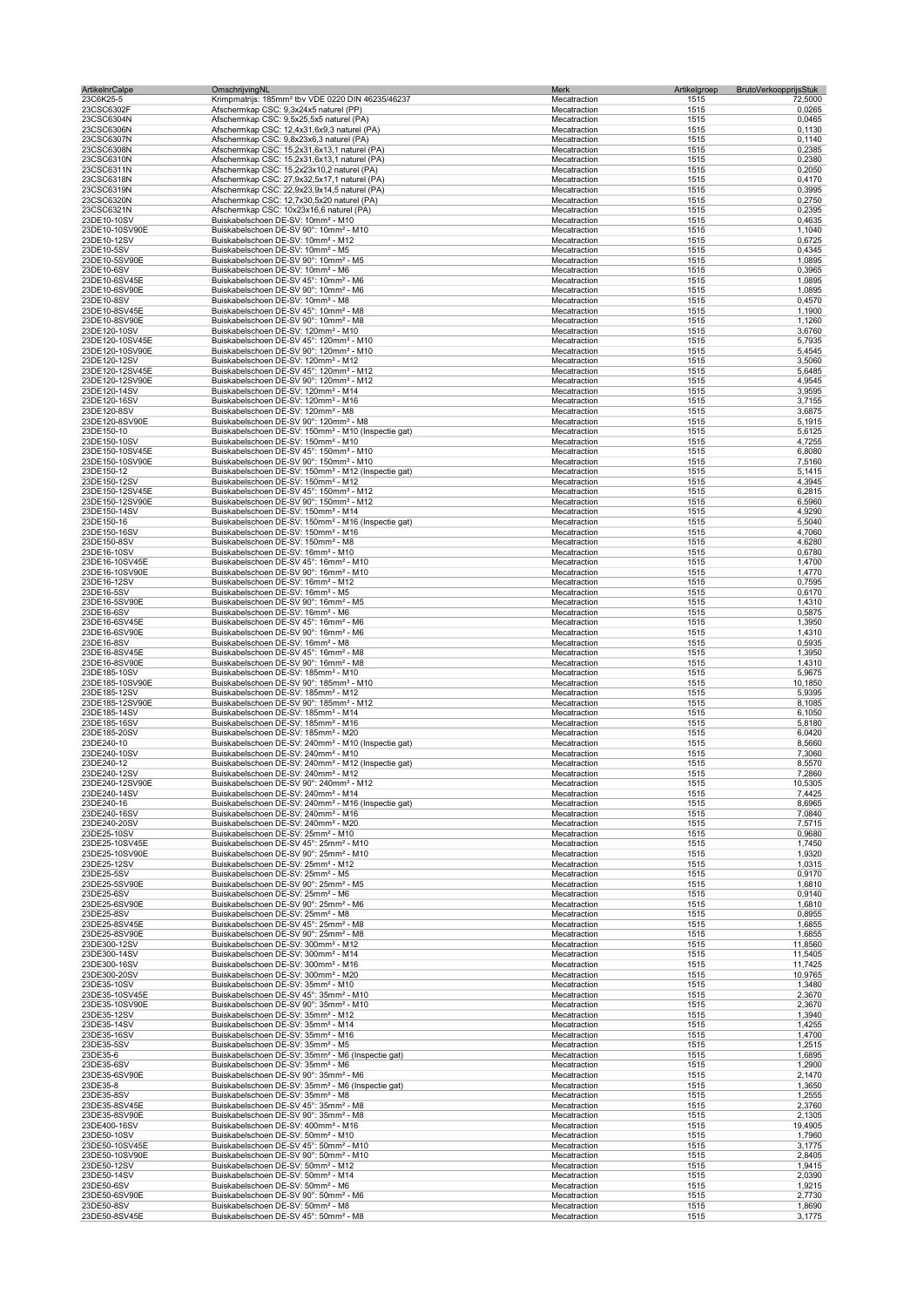| ArtikelnrCalpe                 | OmschrijvingNL                                                                                                                        | Merk                         | Artikelgroep<br><b>BrutoVerkoopprijsStuk</b> |                  |
|--------------------------------|---------------------------------------------------------------------------------------------------------------------------------------|------------------------------|----------------------------------------------|------------------|
| 23DE50-8SV90E                  | Buiskabelschoen DE-SV 90°: 50mm <sup>2</sup> - M8                                                                                     | Mecatraction                 | 1515                                         | 2,9235           |
| 23DE6-10SV                     | Buiskabelschoen DE-SV: 6mm <sup>2</sup> - M10                                                                                         | Mecatraction                 | 1515                                         | 0,4285           |
| 23DE6-4SV                      | Buiskabelschoen DE-SV: 6mm <sup>2</sup> - M4                                                                                          | Mecatraction                 | 1515                                         | 0,4065           |
| 23DE6-5SV                      | Buiskabelschoen DE-SV: 6mm <sup>2</sup> - M5                                                                                          | Mecatraction                 | 1515                                         | 0,3870           |
| 23DE6-6SV<br>23DE6-6SV45E      | Buiskabelschoen DE-SV: 6mm <sup>2</sup> - M6<br>Buiskabelschoen DE-SV 45°: 6mm <sup>2</sup> - M6                                      | Mecatraction<br>Mecatraction | 1515<br>1515                                 | 0,3620<br>0,7915 |
| 23DE6-6SV90E                   | Buiskabelschoen DE-SV 90°: 6mm <sup>2</sup> - M6                                                                                      | Mecatraction                 | 1515                                         | 0,6120           |
| 23DE6-8SV                      | Buiskabelschoen DE-SV: 6mm <sup>2</sup> - M8                                                                                          | Mecatraction                 | 1515                                         | 0,4265           |
| 23DE70-10SV                    | Buiskabelschoen DE-SV: 70mm <sup>2</sup> - M10                                                                                        | Mecatraction                 | 1515                                         | 2,3925           |
| 23DE70-10SV45E                 | Buiskabelschoen DE-SV 45°: 70mm <sup>2</sup> - M10                                                                                    | Mecatraction                 | 1515                                         | 4,0365           |
| 23DE70-10SV90E                 | Buiskabelschoen DE-SV 90°: 70mm <sup>2</sup> - M10                                                                                    | Mecatraction                 | 1515                                         | 3,4600           |
| 23DE70-12SV                    | Buiskabelschoen DE-SV: 70mm <sup>2</sup> - M12                                                                                        | Mecatraction                 | 1515                                         | 2,5310           |
| 23DE70-12SV45E                 | Buiskabelschoen DE-SV 45°: 70mm <sup>2</sup> - M12                                                                                    | Mecatraction                 | 1515                                         | 4,3680           |
| 23DE70-12SV90E                 | Buiskabelschoen DE-SV 90°: 70mm <sup>2</sup> - M12                                                                                    | Mecatraction                 | 1515                                         | 3,8865           |
| 23DE70-14SV                    | Buiskabelschoen DE-SV: 70mm <sup>2</sup> - M14                                                                                        | Mecatraction                 | 1515                                         | 2,6200           |
| 23DE70-16SV                    | Buiskabelschoen DE-SV: 70mm <sup>2</sup> - M16                                                                                        | Mecatraction                 | 1515                                         | 2,6635           |
| 23DE70-16SV45E                 | Buiskabelschoen DE-SV 45°: 70mm <sup>2</sup> - M16                                                                                    | Mecatraction                 | 1515                                         | 5,5213           |
| 23DE70-6SV                     | Buiskabelschoen DE-SV: 70mm <sup>2</sup> - M6<br>Buiskabelschoen DE-SV 90°: 70mm <sup>2</sup> - M6                                    | Mecatraction                 | 1515                                         | 2,5450           |
| 23DE70-6SV90E                  | Buiskabelschoen DE-SV: 70mm <sup>2</sup> - M8                                                                                         | Mecatraction                 | 1515                                         | 3,6660           |
| 23DE70-8SV<br>23DE70-8SV45E    | Buiskabelschoen DE-SV 45°: 70mm <sup>2</sup> - M8                                                                                     | Mecatraction<br>Mecatraction | 1515<br>1515                                 | 2,4895<br>4,1190 |
| 23DE70-8SV90E                  | Buiskabelschoen DE-SV 90°: 70mm <sup>2</sup> - M8                                                                                     | Mecatraction                 | 1515                                         | 3,6660           |
| 23DE95-10                      | Buiskabelschoen DE-SV: 95mm <sup>2</sup> - M10 (Inspectie gat)                                                                        | Mecatraction                 | 1515                                         | 3,6080           |
| 23DE95-10SV                    | Buiskabelschoen DE-SV: 95mm <sup>2</sup> - M10                                                                                        | Mecatraction                 | 1515                                         | 2,9200           |
| 23DE95-10SV45E                 | Buiskabelschoen DE-SV 45°: 95mm <sup>2</sup> - M10                                                                                    | Mecatraction                 | 1515                                         | 4,9790           |
| 23DE95-10SV90E                 | Buiskabelschoen DE-SV 90°: 95mm <sup>2</sup> - M10                                                                                    | Mecatraction                 | 1515                                         | 4,5740           |
| 23DE95-12                      | Buiskabelschoen DE-SV: 95mm <sup>2</sup> - M12 (Inspectie gat)                                                                        | Mecatraction                 | 1515                                         | 3,5825           |
| 23DE95-12SV                    | Buiskabelschoen DE-SV: 95mm <sup>2</sup> - M12                                                                                        | Mecatraction                 | 1515                                         | 2,7915           |
| 23DE95-12SV45E                 | Buiskabelschoen DE-SV 45°: 95mm <sup>2</sup> - M12                                                                                    | Mecatraction                 | 1515                                         | 4,7430           |
| 23DE95-12SV90E                 | Buiskabelschoen DE-SV 90°: 95mm <sup>2</sup> - M12                                                                                    | Mecatraction                 | 1515                                         | 4,5740           |
| 23DE95-14SV                    | Buiskabelschoen DE-SV: 95mm <sup>2</sup> - M14                                                                                        | Mecatraction                 | 1515                                         | 3,2980           |
| 23DE95-16SV                    | Buiskabelschoen DE-SV: 95mm <sup>2</sup> - M16                                                                                        | Mecatraction                 | 1515                                         | 2,9775           |
| 23DE95-20SV                    | Buiskabelschoen DE-SV: 95mm <sup>2</sup> - M20                                                                                        | Mecatraction                 | 1515                                         | 3,5380           |
| 23DE95-6SV                     | Buiskabelschoen DE-SV: 95mm <sup>2</sup> - M6                                                                                         | Mecatraction                 | 1515                                         | 3,2795           |
| 23DE95-8SV                     | Buiskabelschoen DE-SV: 95mm <sup>2</sup> - M8                                                                                         | Mecatraction                 | 1515                                         | 2,9240           |
| 23DE95-8SV45E<br>23DE95-8SV90E | Buiskabelschoen DE-SV 45°: 95mm <sup>2</sup> - M8<br>Buiskabelschoen DE-SV 90°: 95mm <sup>2</sup> - M8                                | Mecatraction<br>Mecatraction | 1515<br>1515                                 | 4,9790<br>3,6200 |
| 23DEM10                        | Doorverbinder DEM: 10mm <sup>2</sup>                                                                                                  | Mecatraction                 | 1515                                         | 0,5035           |
| 23DEM120                       | Doorverbinder DEM: 120mm <sup>2</sup>                                                                                                 | Mecatraction                 | 1515                                         | 3,2705           |
| 23DEM150                       | Doorverbinder DEM: 150mm <sup>2</sup>                                                                                                 | Mecatraction                 | 1515                                         | 4,1360           |
| 23DEM16                        | Doorverbinder DEM: 16mm <sup>2</sup>                                                                                                  | Mecatraction                 | 1515                                         | 0,7125           |
| 23DEM185                       | Doorverbinder DEM: 185mm <sup>2</sup>                                                                                                 | Mecatraction                 | 1515                                         | 5,2615           |
| 23DEM240                       | Doorverbinder DEM: 240mm <sup>2</sup>                                                                                                 | Mecatraction                 | 1515                                         | 7,5665           |
| 23DEM25                        | Doorverbinder DEM: 25mm <sup>2</sup>                                                                                                  | Mecatraction                 | 1515                                         | 1,0205           |
| 23DEM300                       | Doorverbinder DEM: 300mm <sup>2</sup>                                                                                                 | Mecatraction                 | 1515                                         | 8,6040           |
| 23DEM35                        | Doorverbinder DEM: 35mm <sup>2</sup>                                                                                                  | Mecatraction                 | 1515                                         | 1,1915           |
| 23DEM50                        | Doorverbinder DEM: 50mm <sup>2</sup>                                                                                                  | Mecatraction                 | 1515                                         | 1,8115           |
| 23DEM6                         | Doorverbinder DEM: 6mm <sup>2</sup>                                                                                                   | Mecatraction                 | 1515                                         | 0,3315           |
| 23DEM70                        | Doorverbinder DEM: 70mm <sup>2</sup>                                                                                                  | Mecatraction                 | 1515                                         | 2,2900           |
| 23DEM95                        | Doorverbinder DEM: 95mm <sup>2</sup>                                                                                                  | Mecatraction                 | 1515                                         | 2,7290           |
| 23ELS60-30I                    | Buiskabelschoen ELS 30°: 10mm <sup>2</sup> - M6 (AWG 8)                                                                               | Mecatraction                 | 1515                                         | 3,5000           |
| 23EPR10-12<br>23EPR16-13       | Penkabelschoen geiso.: 10mm <sup>2</sup> rood - pen=12mm (nylon)<br>Penkabelschoen geiso.: 16mm <sup>2</sup> blauw - pen=13mm (nylon) | Mecatraction<br>Mecatraction | 1515<br>1515                                 | 0,4985<br>0,6800 |
| 23EPR25-15                     | Penkabelschoen geiso.: 25mm <sup>2</sup> geel - pen=15mm (nylon)                                                                      | Mecatraction                 | 1515                                         | 0,9125           |
| 23-FLP100                      | Kabeloog: 16mm blauw - M10 10,3x18x46                                                                                                 | Mecatraction                 | 1515                                         | 7,6000           |
| 23-FLP60                       | Kabeloog: 16mm blauw - M6 6,3x15x46                                                                                                   | Mecatraction                 | 1515                                         | 5,8000           |
| 23-FLP80                       | Kabeloog: 16mm blauw - M8 8,3x15x46                                                                                                   | Mecatraction                 | 1515                                         | 6,3500           |
| 23FLS100                       | Buiskabelschoen FLS: 16mm <sup>2</sup> - M10                                                                                          | Mecatraction                 | 1515                                         | 4,4500           |
| 23FLS50                        | Buiskabelschoen FLS: 16mm <sup>2</sup> - M5                                                                                           | Mecatraction                 | 1515                                         | 4,5500           |
| 23FLS80                        | Buiskabelschoen FLS: 16mm <sup>2</sup> - M8                                                                                           | Mecatraction                 | 1515                                         | 3,7500           |
| 23MB1,5-3                      | Buiskabelschoen MB: 0,25-1,5mm <sup>2</sup> - M3 (Uit plaat)                                                                          | Mecatraction                 | 1515                                         | 0,0865           |
| 23MB1,5-4                      | Buiskabelschoen MB: 0,25-1,5mm <sup>2</sup> - M4 (Uit plaat)                                                                          | Mecatraction                 | 1515                                         | 0,0970           |
| 23MB1,5-5                      | Buiskabelschoen MB: 0,25-1,5mm <sup>2</sup> - M5 (Uit plaat)                                                                          | Mecatraction                 | 1515                                         | 0,0970           |
| 23MB14-6                       | Buiskabelschoen MB: 16mm <sup>2</sup> - M6 (Uit plaat)                                                                                | Mecatraction                 | 1515                                         | 0,5725           |
| 23MB14-8                       | Buiskabelschoen MB: 16mm <sup>2</sup> - M8 (Uit plaat)                                                                                | Mecatraction                 | 1515                                         | 0,5910           |
| 23MB2,5-3                      | Buiskabelschoen MB: 1,0-2,5mm <sup>2</sup> - M3 (Uit plaat)                                                                           | Mecatraction                 | 1515                                         | 0,0925           |
| 23MB2,5-4                      | Buiskabelschoen MB: 1,0-2,5mm <sup>2</sup> - M4 (Uit plaat)                                                                           | Mecatraction                 | 1515                                         | 0,1100           |
| 23MB2,5-5                      | Buiskabelschoen MB: 1,0-2,5mm <sup>2</sup> - M5 (Uit plaat)                                                                           | Mecatraction                 | 1515                                         | 0,1100           |
| 23MB2,5-6<br>23MB22-10         | Buiskabelschoen MB: 1,0-2,5mm <sup>2</sup> - M6 (Uit plaat)<br>Buiskabelschoen MB: 25mm <sup>2</sup> - M10 (Uit plaat)                | Mecatraction<br>Mecatraction | 1515<br>1515                                 | 0,1455<br>0,9780 |
| 23MB22-6                       | Buiskabelschoen MB: 25mm <sup>2</sup> - M6 (Uit plaat)                                                                                | Mecatraction                 | 1515                                         | 0,9780           |
| 23MB38-10                      | Buiskabelschoen MB: 35mm <sup>2</sup> - M10 (Uit plaat)                                                                               | Mecatraction                 | 1515                                         | 1,2910           |
| 23MB38-6                       | Buiskabelschoen MB: 35mm <sup>2</sup> - M6 (Uit plaat)                                                                                | Mecatraction                 | 1515                                         | 1,1995           |
| 23MB38-8                       | Buiskabelschoen MB: 35mm <sup>2</sup> - M8 (Uit plaat)                                                                                | Mecatraction                 | 1515                                         | 1,2910           |
| 23MB60-8                       | Buiskabelschoen MB: 50mm <sup>2</sup> - M8 (Uit plaat)                                                                                | Mecatraction                 | 1515                                         | 1,6930           |
| 23MB6-10                       | Buiskabelschoen MB: 6mm <sup>2</sup> - M10 (Uit plaat)                                                                                | Mecatraction                 | 1515                                         | 0,2365           |
| 23MB6-4                        | Buiskabelschoen MB: 6mm <sup>2</sup> - M4 (Uit plaat)                                                                                 | Mecatraction                 | 1515                                         | 0,1750           |
| 23MB6-5                        | Buiskabelschoen MB: 6mm <sup>2</sup> - M5 (Uit plaat)                                                                                 | Mecatraction                 | 1515                                         | 0,1750           |
| 23MB6-6                        | Buiskabelschoen MB: 6mm <sup>2</sup> - M6 (Uit plaat)                                                                                 | Mecatraction                 | 1515                                         | 0,2365           |
| 23MB6-8<br>23MB80-10           | Buiskabelschoen MB: 6mm <sup>2</sup> - M8 (Uit plaat)                                                                                 | Mecatraction<br>Mecatraction | 1515<br>1515                                 | 0,2365           |
| 23MB8-10                       | Buiskabelschoen MB: 95mm <sup>2</sup> - M10 (Uit plaat)<br>Buiskabelschoen MB: 10mm <sup>2</sup> - M10 (Uit plaat)                    | Mecatraction                 | 1515                                         | 3,6715<br>0,4085 |
| 23MB8-4                        | Buiskabelschoen MB: 10mm <sup>2</sup> - M4 (Uit plaat)                                                                                | Mecatraction                 | 1515                                         | 0,3680           |
| 23MB8-5                        | Buiskabelschoen MB: 10mm <sup>2</sup> - M5 (Uit plaat)                                                                                | Mecatraction                 | 1515                                         | 0,3680           |
| 23MB8-6                        | Buiskabelschoen MB: 10mm <sup>2</sup> - M6 (Uit plaat)                                                                                | Mecatraction                 | 1515                                         | 0,3680           |
| 23MB8-8                        | Buiskabelschoen MB: 10mm <sup>2</sup> - M8 (Uit plaat)                                                                                | Mecatraction                 | 1515                                         | 0,4085           |
| 23PR10-10CU                    | Buiskabelschoen geiso. PR-CU: 10mm <sup>2</sup> - M10                                                                                 | Mecatraction                 | 1515                                         | 0,8755           |
| 23PR10-4CU                     | Buiskabelschoen geiso. PR-CU: 10mm <sup>2</sup> - M4                                                                                  | Mecatraction                 | 1515                                         | 0,8755           |
| 23PR10-5CU                     | Buiskabelschoen geiso. PR-CU: 10mm <sup>2</sup> - M5                                                                                  | Mecatraction                 | 1515                                         | 0,8100           |
| 23PR10-6CU                     | Buiskabelschoen geiso. PR-CU: 10mm <sup>2</sup> - M6                                                                                  | Mecatraction                 | 1515                                         | 0,8100           |
| 23PR10-8CU                     | Buiskabelschoen geiso. PR-CU: 10mm <sup>2</sup> - M8                                                                                  | Mecatraction                 | 1515                                         | 0,8100           |
| 23PR16-10CU                    | Buiskabelschoen geiso. PR-CU: 16mm <sup>2</sup> - M10                                                                                 | Mecatraction                 | 1515                                         | 0,9785           |
| 23PR16-12CU<br>23PR16-6CU      | Buiskabelschoen geiso. PR-CU: 16mm <sup>2</sup> - M12<br>Buiskabelschoen geiso. PR-CU: 16mm <sup>2</sup> - M6                         | Mecatraction<br>Mecatraction | 1515<br>1515                                 | 1,0570<br>0,8610 |
| 23PR16-8CU                     | Buiskabelschoen geiso. PR-CU: 16mm <sup>2</sup> - M8                                                                                  | Mecatraction                 | 1515                                         | 0,9785           |
| 23PR25-10CU                    | Buiskabelschoen geiso. PR-CU: 25mm <sup>2</sup> - M10                                                                                 | Mecatraction                 | 1515                                         | 1,4015           |
| 23PR25-12CU                    | Buiskabelschoen geiso. PR-CU: 25mm <sup>2</sup> - M12                                                                                 | Mecatraction                 | 1515                                         | 1,4015           |
| 23PR25-6CU                     | Buiskabelschoen geiso. PR-CU: 25mm <sup>2</sup> - M6                                                                                  | Mecatraction                 | 1515                                         | 1,4015           |
| 23PR25-8CU                     | Buiskabelschoen geiso. PR-CU: 25mm <sup>2</sup> - M8                                                                                  | Mecatraction                 | 1515                                         | 1,4015           |
| 23PR35-10CU                    | Buiskabelschoen geiso. PR-CU: 35mm <sup>2</sup> - M10                                                                                 | Mecatraction                 | 1515                                         | 1,4575           |
| 23PR35-6CU                     | Buiskabelschoen geiso. PR-CU: 35mm <sup>2</sup> - M6                                                                                  | Mecatraction                 | 1515                                         | 1,3495           |
| 23PR35-8CU                     | Buiskabelschoen geiso. PR-CU: 35mm <sup>2</sup> - M8                                                                                  | Mecatraction                 | 1515                                         | 1,3495           |
| 23PR50-10CU                    | Buiskabelschoen geiso. PR-CU: 50mm <sup>2</sup> - M10                                                                                 | Mecatraction                 | 1515                                         | 1,6765           |
| 23PR50-6CU                     | Buiskabelschoen geiso. PR-CU: 50mm <sup>2</sup> - M6                                                                                  | Mecatraction                 | 1515                                         | 1,6765           |
| 23PR50-8CU                     | Buiskabelschoen geiso. PR-CU: 50mm <sup>2</sup> - M8                                                                                  | Mecatraction                 | 1515                                         | 1,6765           |
| 23PR70-10CU<br>23PR70-12CU     | Buiskabelschoen geiso. PR-CU: 70mm <sup>2</sup> - M10<br>Buiskabelschoen geiso. PR-CU: 70mm <sup>2</sup> - M12                        | Mecatraction<br>Mecatraction | 1515<br>1515                                 | 2,5175<br>2,5175 |
| 23PR70-8CU                     | Buiskabelschoen geiso. PR-CU: 70mm <sup>2</sup> - M8                                                                                  | Mecatraction                 | 1515                                         | 2,5175           |
| 23PR95-10CU                    | Buiskabelschoen geiso. PR-CU: 95mm <sup>2</sup> - M10                                                                                 | Mecatraction                 | 1515                                         | 7,4040           |
| 23PR95-12CU                    | Buiskabelschoen geiso. PR-CU: 95mm <sup>2</sup> - M12                                                                                 | Mecatraction                 | 1515                                         | 7,4040           |
| 23PR95-8CU                     | Buiskabelschoen geiso. PR-CU: 95mm <sup>2</sup> - M8                                                                                  | Mecatraction                 | 1515                                         | 7,4040           |
| 23SF106+BM                     | Aardklem messing 6-10mm <sup>2</sup> M6                                                                                               | Mecatraction                 | 1515                                         | 11,8000          |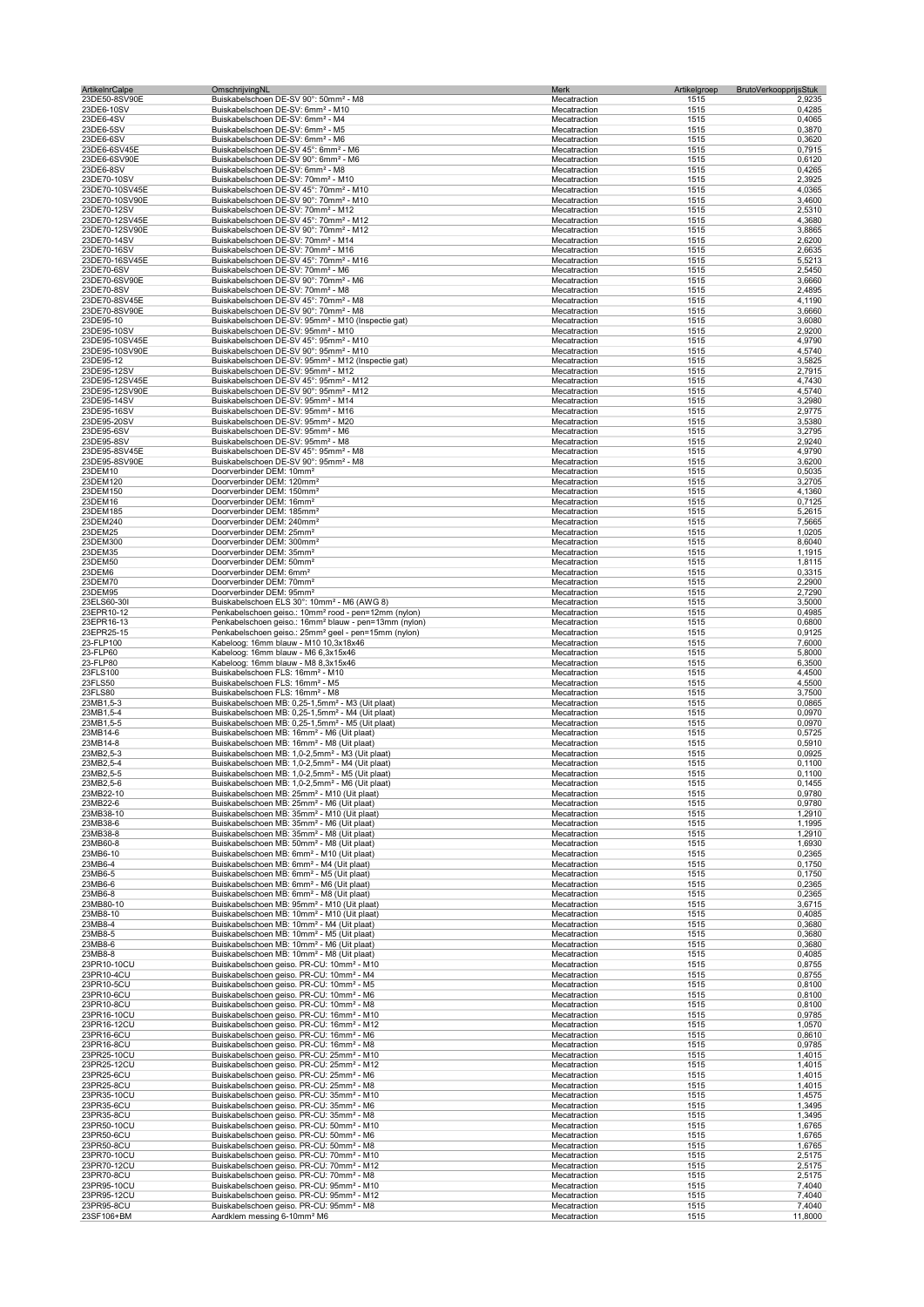| ArtikelnrCalpe                 | OmschrijvingNL                                                                                                           | Merk                         | BrutoVerkoopprijsStuk<br>Artikelgroep |                    |
|--------------------------------|--------------------------------------------------------------------------------------------------------------------------|------------------------------|---------------------------------------|--------------------|
| 23SF-107                       | Aardklem SF: 6-10mm - (7x150) messing                                                                                    | Mecatraction                 | 1515                                  | 4,9000             |
| 23SF-66<br>23SOUD10            | Aardklem SF: 4-6mm - (M6) messing<br>Doorverbinder: 0,5-1,0mm rood - 3,7x38                                              | Mecatraction<br>Mecatraction | 1515                                  | 2,9000             |
| 23-STRGFB2-5-2                 | Kabelvork: 1,0-2,5mm blauw - M5 5,3x9,5x23                                                                               | Mecatraction                 | 1515<br>1515                          | 1,8645<br>0,5980   |
| 23TN150-10                     | Buiskabelschoen TN: 150mm <sup>2</sup> - M10                                                                             | Mecatraction                 | 1515                                  | 8,4500             |
| 23TN25-10                      | Buiskabelschoen TN: 25mm <sup>2</sup> - M10                                                                              | Mecatraction                 | 1515                                  | 1,6000             |
| 23TN25-10-45E                  | Buiskabelschoen TN 45°: 25mm <sup>2</sup> - M10                                                                          | Mecatraction                 | 1515                                  | 3,1000             |
| 23TN25-6                       | Buiskabelschoen TN: 25mm <sup>2</sup> - M6                                                                               | Mecatraction                 | 1515                                  | 1,6000             |
| 23TN25-8                       | Buiskabelschoen TN: 25mm <sup>2</sup> - M8                                                                               | Mecatraction                 | 1515                                  | 1,6000             |
| 23TN35-10                      | Buiskabelschoen TN: 35mm <sup>2</sup> - M10                                                                              | Mecatraction                 | 1515                                  | 2,3500             |
| 23TN35-6-30I                   | Buiskabelschoen TN 30°: 35mm <sup>2</sup> - M6                                                                           | Mecatraction                 | 1515                                  | 10,5500            |
| 23TN35-8                       | Buiskabelschoen TN: 35mm <sup>2</sup> - M8                                                                               | Mecatraction                 | 1515                                  | 2,3500             |
| 23TN50-10                      | Buiskabelschoen TN: 50mm <sup>2</sup> - M10                                                                              | Mecatraction                 | 1515                                  | 2,8500             |
| 23TN50-10-45E<br>23TN50-10-90E | Buiskabelschoen TN 45°: 50mm <sup>2</sup> - M10<br>Buiskabelschoen TN 90°: 50mm <sup>2</sup> - M10                       | Mecatraction<br>Mecatraction | 1515<br>1515                          | 3,9500<br>4,1000   |
| 23TN50-8                       | Buiskabelschoen TN: 50mm <sup>2</sup> - M8                                                                               | Mecatraction                 | 1515                                  | 2,8500             |
| 23TN70-10                      | Buiskabelschoen TN: 70mm <sup>2</sup> - M10                                                                              | Mecatraction                 | 1515                                  | 3,7500             |
| 23TN70-8                       | Buiskabelschoen TN: 70mm <sup>2</sup> - M8                                                                               | Mecatraction                 | 1515                                  | 3,9500             |
| 23YCA010M5TN                   | Buiskabelschoen YCA: 10mm <sup>2</sup> - M5 (DIN)                                                                        | Mecatraction                 | 1515                                  | 0,8410             |
| 23YCA010M6TN                   | Buiskabelschoen YCA: 10mm <sup>2</sup> - M6 (DIN)                                                                        | Mecatraction                 | 1515                                  | 0,8665             |
| 23YCA010M8TN                   | Buiskabelschoen YCA: 10mm <sup>2</sup> - M8 (DIN)                                                                        | Mecatraction                 | 1515                                  | 0,9475             |
| 23YCA016M10TN                  | Buiskabelschoen YCA: 16mm <sup>2</sup> - M10 (DIN)                                                                       | Mecatraction                 | 1515                                  | 1,2370             |
| 23YCA016M6TN                   | Buiskabelschoen YCA: 16mm <sup>2</sup> - M6 (DIN)                                                                        | Mecatraction                 | 1515                                  | 1,2760             |
| 23YCA016M8TN                   | Buiskabelschoen YCA: 16mm <sup>2</sup> - M8 (DIN)                                                                        | Mecatraction                 | 1515                                  | 1,1550             |
| 23YCA025M10TN                  | Buiskabelschoen YCA: 25mm <sup>2</sup> - M10 (DIN)                                                                       | Mecatraction                 | 1515                                  | 1,3950             |
| 23YCA025M12TN                  | Buiskabelschoen YCA: 25mm <sup>2</sup> - M12 (DIN)                                                                       | Mecatraction                 | 1515                                  | 1,6395             |
| 23YCA025M6TN                   | Buiskabelschoen YCA: 25mm <sup>2</sup> - M6 (DIN)                                                                        | Mecatraction                 | 1515                                  | 1,5685             |
| 23YCA025M8TN                   | Buiskabelschoen YCA: 25mm <sup>2</sup> - M8 (DIN)                                                                        | Mecatraction                 | 1515                                  | 1,4785             |
| 23YCA035M10TN<br>23YCA035M6TN  | Buiskabelschoen YCA: 35mm <sup>2</sup> - M10 (DIN)                                                                       | Mecatraction                 | 1515<br>1515                          | 2,3715             |
| 23YCA035M8TN                   | Buiskabelschoen YCA: 35mm <sup>2</sup> - M6 (DIN)<br>Buiskabelschoen YCA: 35mm <sup>2</sup> - M8 (DIN)                   | Mecatraction<br>Mecatraction | 1515                                  | 2,3065             |
| 23YCA050M10TN                  | Buiskabelschoen YCA: 50mm <sup>2</sup> - M10 (DIN)                                                                       | Mecatraction                 | 1515                                  | 2,3715<br>3,4345   |
| 23YCA050M12TN                  | Buiskabelschoen YCA: 50mm <sup>2</sup> - M12 (DIN)                                                                       | Mecatraction                 | 1515                                  | 3,5580             |
| 23YCA050M16TN                  | Buiskabelschoen YCA: 50mm <sup>2</sup> - M16 (DIN)                                                                       | Mecatraction                 | 1515                                  | 3,6565             |
| 23YCA050M8TN                   | Buiskabelschoen YCA: 50mm <sup>2</sup> - M8 (DIN)                                                                        | Mecatraction                 | 1515                                  | 3,4925             |
| 23YCA06M6TN                    | Buiskabelschoen YCA: 6mm <sup>2</sup> - M6 (DIN)                                                                         | Mecatraction                 | 1515                                  | 0,4945             |
| 23YCA06M8TN                    | Buiskabelschoen YCA: 6mm <sup>2</sup> - M8 (DIN)                                                                         | Mecatraction                 | 1515                                  | 0,5205             |
| 23YCA070M10TN                  | Buiskabelschoen YCA: 70mm <sup>2</sup> - M10 (DIN)                                                                       | Mecatraction                 | 1515                                  | 4,5185             |
| 23YCA070M12TN                  | Buiskabelschoen YCA: 70mm <sup>2</sup> - M12 (DIN)                                                                       | Mecatraction                 | 1515                                  | 4,7870             |
| 23YCA070M14TN                  | Buiskabelschoen YCA: 70mm <sup>2</sup> - M14 (DIN)                                                                       | Mecatraction                 | 1515                                  | 5,3475             |
| 23YCA070M8TN                   | Buiskabelschoen YCA: 70mm <sup>2</sup> - M8 (DIN)                                                                        | Mecatraction                 | 1515                                  | 4,6035             |
| 23YCA095M10TN                  | Buiskabelschoen YCA: 95mm <sup>2</sup> - M10 (DIN)                                                                       | Mecatraction                 | 1515                                  | 6,4830             |
| 23YCA095M12TN                  | Buiskabelschoen YCA: 95mm <sup>2</sup> - M12 (DIN)                                                                       | Mecatraction                 | 1515                                  | 6,2360             |
| 23YCA120M10TN                  | Buiskabelschoen YCA: 120mm <sup>2</sup> - M10 (DIN)                                                                      | Mecatraction                 | 1515                                  | 8,0775             |
| 23YCA120M12TN                  | Buiskabelschoen YCA: 120mm <sup>2</sup> - M12 (DIN)                                                                      | Mecatraction                 | 1515                                  | 7,9110             |
| 23YCA150M10TN                  | Buiskabelschoen YCA: 150mm <sup>2</sup> - M10 (DIN)                                                                      | Mecatraction                 | 1515                                  | 11,3285            |
| 23YCA150M12TN                  | Buiskabelschoen YCA: 150mm <sup>2</sup> - M12 (DIN)                                                                      | Mecatraction                 | 1515                                  | 10,2835            |
| 23YCA185M10TN<br>23YCA185M12TN | Buiskabelschoen YCA: 185mm <sup>2</sup> - M10 (DIN)<br>Buiskabelschoen YCA: 185mm <sup>2</sup> - M12 (DIN)               | Mecatraction<br>Mecatraction | 1515<br>1515                          | 13,0905<br>12,9235 |
| 23YCA240M12TN                  | Buiskabelschoen YCA: 240mm <sup>2</sup> - M12 (DIN)                                                                      | Mecatraction                 | 1515                                  | 16,6410            |
| 23YCA300M14TN                  | Buiskabelschoen YCA: 300mm <sup>2</sup> - M14 (DIN)                                                                      | Mecatraction                 | 1515                                  | 24,0530            |
| 23YCA300M20TN                  | Buiskabelschoen YCA: 300mm <sup>2</sup> - M20 (DIN)                                                                      | Mecatraction                 | 1515                                  | 24,3960            |
| 23061147V2                     | Krimp gereedschap                                                                                                        | Mecatraction                 | 1516                                  | 165,0000           |
| 23AH2560                       | Krimpmatrijs: 0,25-6,0mm <sup>2</sup> adereindhulzen                                                                     | Mecatraction                 | 1516                                  | 124,9000           |
| 23BL1426                       | 14,4V/2,6AH LI-ION Accu                                                                                                  | Mecatraction                 | 1516                                  | 190,0500           |
| 23C12MR120                     | Krimpmatrijs Al/Cu: 120mm <sup>2</sup>                                                                                   | Mecatraction                 | 1516                                  | 155,2500           |
| 23C12MR150                     | Krimpmatrijs Al/Cu: 150mm <sup>2</sup>                                                                                   | Mecatraction                 | 1516                                  | 159,0500           |
| 23C12MR185                     | Krimpmatrijs Al/Cu: 185mm <sup>2</sup>                                                                                   | Mecatraction                 | 1516                                  | 159,0500           |
| 23C12MR240                     | Krimpmatrijs Al/Cu: 240mm <sup>2</sup>                                                                                   | Mecatraction                 | 1516                                  | 155,2000           |
| 23C12MR50                      | Krimpmatrijs Al/Cu: 50mm <sup>2</sup>                                                                                    | Mecatraction                 | 1516                                  | 159,0500           |
| 23C12MR70                      | Krimpmatrijs Al/Cu: 70mm <sup>2</sup>                                                                                    | Mecatraction                 | 1516                                  | 159,0500           |
| 23C12MR95                      | Krimpmatrijs Al/Cu: 95mm <sup>2</sup>                                                                                    | Mecatraction                 | 1516                                  | 155,2500           |
| 23C12R10                       | Krimpmatrijs: 10mm <sup>2</sup>                                                                                          | Mecatraction                 | 1516                                  | 73,0000            |
| 23C12R25                       | Krimpmatrijs: 25mm <sup>2</sup>                                                                                          | Mecatraction                 | 1516                                  | 73,0000            |
| 23C12R35                       | Krimpmatrijs: 35mm <sup>2</sup><br>Krimpmatrijs: 50mm <sup>2</sup>                                                       | Mecatraction                 | 1516                                  | 73,0000            |
| 23C12R50<br>23C12R6            | Krimpmatrijs: 6mm <sup>2</sup>                                                                                           | Mecatraction<br>Mecatraction | 1516<br>1516                          | 78,3000<br>73,0000 |
| 23C12R70                       | Krimpmatrijs: 70mm <sup>2</sup>                                                                                          | Mecatraction                 | 1516                                  | 78,3000            |
| 23C12R95                       | Krimpmatriis: 95mm <sup>.</sup>                                                                                          | Mecatraction                 | 1516                                  | 78.3000            |
| 23C6BR120                      | Krimpmatrijs B-Krimp: 120mm <sup>2</sup> (DE)                                                                            | Mecatraction                 | 1516                                  | 64,6000            |
| 23C6BR150                      | Krimpmatrijs B-Krimp: 150mm <sup>2</sup> (DE)                                                                            | Mecatraction                 | 1516                                  | 64,6000            |
| 23C6BR240                      | Krimpmatrijs B-Krimp: 240mm <sup>2</sup> (DE)                                                                            | Mecatraction                 | 1516                                  | 64,6000            |
| 23C6BR25                       | Krimpmatrijs B-Krimp: 25mm <sup>2</sup> (DE)                                                                             | Mecatraction                 | 1516                                  | 64,6000            |
| 23C6BR50                       | Krimpmatrijs B-Krimp: 50mm <sup>2</sup> (DE)                                                                             | Mecatraction                 | 1516                                  | 64,6000            |
| 23C6BR70                       | Krimpmatrijs B-Krimp: 70mm <sup>2</sup> (DE)                                                                             | Mecatraction                 | 1516                                  | 64,6000            |
| 23C6BR95                       | Krimpmatrijs B-Krimp: 95mm <sup>2</sup> (DE)                                                                             | Mecatraction                 | 1516                                  | 64,6000            |
| 23C6DMB35                      | Krimpmatrijs: tbv DMB kabelschoenen 10-120mm <sup>2</sup>                                                                | Mecatraction                 | 1516                                  | 84,2500            |
| 23C6DR120-95                   | Krimpmatrijs: 120mm <sup>2</sup> voor ader-rondverkrimping                                                               | Mecatraction                 | 1516                                  | 85,5000            |
| 23C6DR150-120                  | Krimpmatrijs: 150mm <sup>2</sup> voor ader-rondverkrimping                                                               | Mecatraction                 | 1516                                  | 85,5500            |
| 23C6DR185-150<br>23C6DR240-185 | Krimpmatrijs: 185mm <sup>2</sup> voor ader-rondverkrimping                                                               | Mecatraction                 | 1516                                  | 83,5000            |
| 23C6DR300-240                  | Krimpmatrijs: 240mm <sup>2</sup> voor ader-rondverkrimping<br>Krimpmatrijs: 300mm <sup>2</sup> voor ader-rondverkrimping | Mecatraction<br>Mecatraction | 1516<br>1516                          | 83,5000<br>83,4500 |
| 23C6DR50-35                    | Krimpmatrijs: 35mm <sup>2</sup> voor ader-rondverkrimping                                                                | Mecatraction                 | 1516                                  | 83,5000            |
| 23C6DR70-50                    | Krimpmatrijs: 70mm <sup>2</sup> voor ader-rondverkrimping                                                                | Mecatraction                 | 1516                                  | 83,5000            |
| 23C6DR95-70                    | Krimpmatrijs: 95mm <sup>2</sup> voor ader-rondverkrimping                                                                | Mecatraction                 | 1516                                  | 85,5500            |
| 23C6E173                       | Krimpmatrijs: voor C-klem                                                                                                | Mecatraction                 | 1516                                  | 58,4000            |
| 23C6K10-5                      | Krimpmatrijs: 25mm <sup>2</sup> DIN 46235                                                                                | Mecatraction                 | 1516                                  | 72,5000            |
| 23C6K12-5                      | Krimpmatrijs: 35mm <sup>2</sup> DIN46235                                                                                 | Mecatraction                 | 1516                                  | 72,5000            |
| 23C6K14-5                      | Krimpmatrijs: 50mm <sup>2</sup> DIN 46235                                                                                | Mecatraction                 | 1516                                  | 72,5000            |
| 23C6K16-5                      | Krimpmatrijs: 70mm <sup>2</sup> DIN46235                                                                                 | Mecatraction                 | 1516                                  | 72,5000            |
| 23C6K18-5                      | Krimpmatrijs: 95mm <sup>2</sup> DIN46235                                                                                 | Mecatraction                 | 1516                                  | 72,5000            |
| 23C6K20-5                      | Krimpmatrijs: 120mm <sup>2</sup> DIN 46235                                                                               | Mecatraction                 | 1516                                  | 72,5000            |
| 23C6K22-5                      | Krimpmatrijs: 150mm <sup>2</sup> DIN 46235                                                                               | Mecatraction                 | 1516                                  | 72,5000            |
| 23C6K28-5                      | Krimpmatrijs: 240mm <sup>2</sup> DIN 46235                                                                               | Mecatraction                 | 1516                                  | 72,5000            |
| 23C6K8-5<br>23C6R10            | Krimpmatrijs: 16mm <sup>2</sup> DIN 46235<br>Krimpmatrijs: 10mm <sup>2</sup>                                             | Mecatraction                 | 1516<br>1516                          | 72,5000<br>65,9000 |
| 23C6R120                       | Krimpmatrijs: 120mm <sup>2</sup>                                                                                         | Mecatraction<br>Mecatraction | 1516                                  | 72,5000            |
| 23C6R150                       | Krimpmatrijs: 150mm <sup>2</sup>                                                                                         | Mecatraction                 | 1516                                  | 72,5000            |
| 23C6R16                        | Krimpmatrijs: 16mm <sup>2</sup>                                                                                          | Mecatraction                 | 1516                                  | 65,9000            |
| 23C6R185                       | Krimpmatrijs: 185mm <sup>2</sup>                                                                                         | Mecatraction                 | 1516                                  | 65,9000            |
| 23C6R240                       | Krimpmatrijs: 240mm <sup>2</sup>                                                                                         | Mecatraction                 | 1516                                  | 72,5000            |
| 23C6R25                        | Krimpmatrijs: 25mm <sup>2</sup>                                                                                          | Mecatraction                 | 1516                                  | 65,9000            |
| 23C6R300                       | Krimpmatrijs: 300mm <sup>2</sup>                                                                                         | Mecatraction                 | 1516                                  | 65,9000            |
| 23C6R35                        | Krimpmatrijs: 35mm <sup>2</sup>                                                                                          | Mecatraction                 | 1516                                  | 65,9000            |
| 23C6R50                        | Krimpmatrijs: 50mm <sup>2</sup>                                                                                          | Mecatraction                 | 1516                                  | 72,5000            |
| 23C6R6                         | Krimpmatrijs: 6mm <sup>2</sup>                                                                                           | Mecatraction                 | 1516                                  | 65,9000            |
| 23C6R70                        | Krimpmatrijs: 70mm <sup>2</sup>                                                                                          | Mecatraction                 | 1516                                  | 72,5000            |
| 23C6R95                        | Krimpmatrijs: 95mm <sup>2</sup>                                                                                          | Mecatraction                 | 1516                                  | 65,9000            |
| 23C6X260                       | Krimpmatrijs: Aluminium 240mm <sup>2</sup>                                                                               | Mecatraction                 | 1516                                  | 58,4000            |
| 23D2-HCU6<br>23D5E173          | 7506135<br>Krimpmatrijs: voor C-klem 5                                                                                   | Mecatraction<br>Mecatraction | 1516                                  | 68,9500            |
| 23D5HCU10-50                   | Krimpmatrijs: voor C-klem 10-50mm <sup>2</sup>                                                                           | Mecatraction                 | 1516<br>1516                          | 75,1500<br>75,1500 |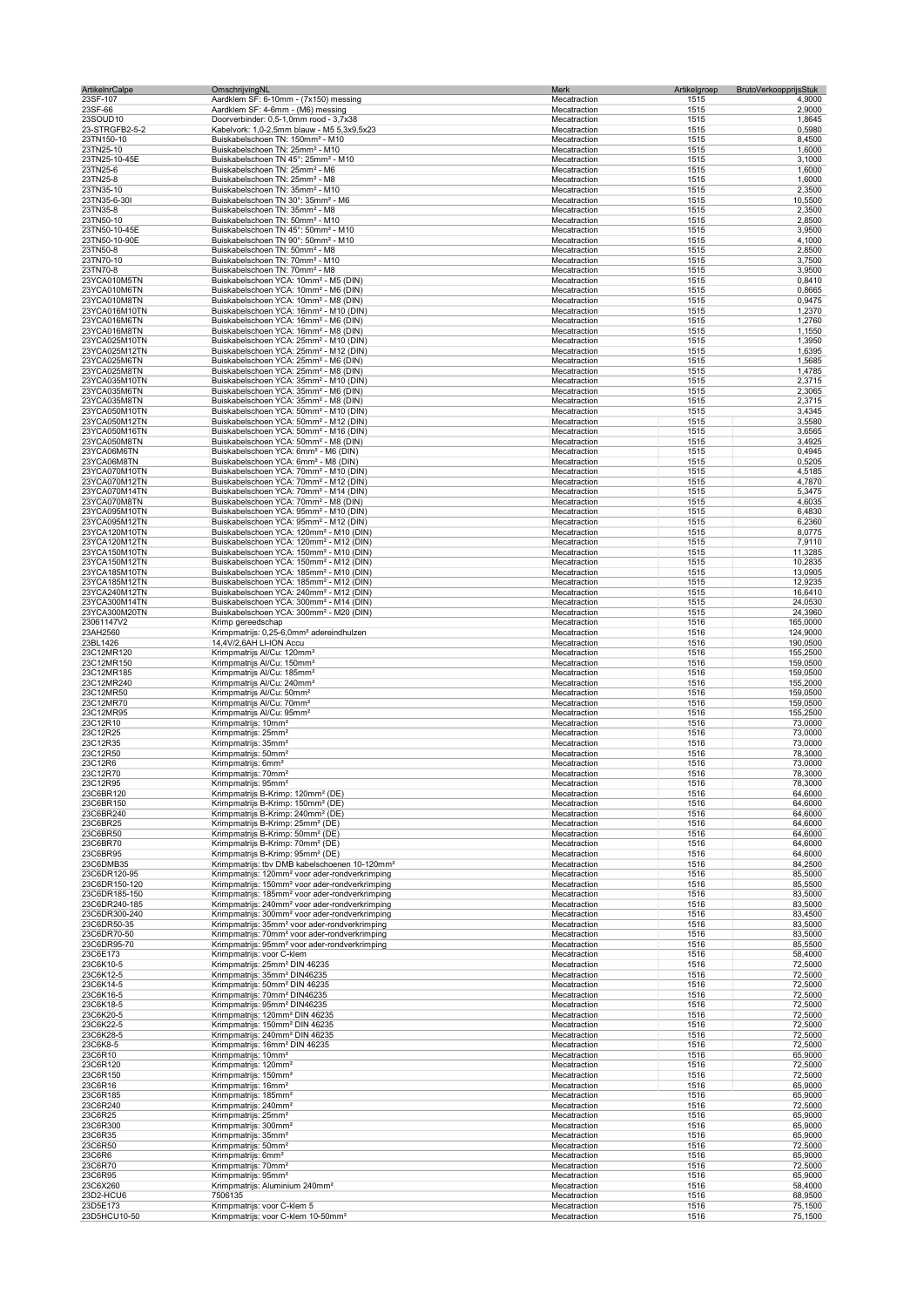| ArtikelnrCalpe | OmschrijvingNL                                                     | Merk         | Artikelgroep<br>BrutoVerkoopprijsStuk |            |
|----------------|--------------------------------------------------------------------|--------------|---------------------------------------|------------|
| 23D5HCU16-70   | Krimpmatrijs: voor C-klem 16-70mm <sup>2</sup>                     | Mecatraction | 1516                                  | 75,1500    |
| 23D5HCU25-95   | Krimpmatrijs: voor C-klem 25-95mm <sup>2</sup>                     | Mecatraction | 1516                                  | 75,1500    |
| 23D5HCU6-35    | Krimpmatrijs: voor C-klem 6-35mm <sup>2</sup>                      | Mecatraction | 1516                                  | 75,1500    |
| 23D5K10-14     | Krimpmatrijs DIN 46235: 25 + 50mm2, (YCA)                          | Mecatraction | 1516                                  | 75,2500    |
| 23D5K18        | Krimpmatrijs DIN 46235: 95mm2 (YCA)                                | Mecatraction | 1516                                  | 75,2500    |
| 23D5K20        | Krimpmatrijs DIN 46235: 120mm2 (YCA)                               | Mecatraction | 1516                                  | 75,2500    |
| 23D5K6-16      | Krimpmatrijs DIN 46235: 10 + 70mm2 (YCA)                           | Mecatraction | 1516                                  | 75,2500    |
| 23D5K8-12      | Krimpmatrijs DIN 46235: 16 + 35mm2 (YCA)                           | Mecatraction | 1516                                  | 75,2000    |
| 23D5R10-50     | Krimpmatrijs VDE 0220: 10 + 50mm <sup>2</sup> (YAV,DM/DE)          | Mecatraction | 1516                                  | 81,9500    |
| 23D5R120       | Krimpmatrijs VDE 0220: 120mm <sup>2</sup> (YAV,DM/DE)              | Mecatraction | 1516                                  | 81,9500    |
| 23D5R150       | Krimpmatrijs VDE 0220: 150mm <sup>2</sup> (YAV,DM/DE)              | Mecatraction | 1516                                  | 81,9500    |
| 23D5R16-70     | Krimpmatrijs VDE 0220:: 70mm <sup>2</sup> (YAV,DM/DE)              | Mecatraction | 1516                                  | 81,9500    |
| 23D5R25-95     | Krimpmatrijs VDE 0220: 95mm <sup>2</sup> (YAV,DM/DE)               | Mecatraction | 1516                                  | 81,9500    |
| 23D5R6-35      | Krimpmatrijs VDE 0220: 35mm <sup>2</sup> (YAV,DM/DE)               | Mecatraction | 1516                                  | 81,9500    |
| 23EA50-600KCM  | Hydraulische kabel knipper tot 500mm <sup>2</sup>                  | Mecatraction | 1516                                  | 2.257,4000 |
| 23ESDC60K1BLCM | Krimper voor buiskabelschoenen                                     | Mecatraction | 1516                                  | 2.199,8000 |
| 23F4623K       | Hydraulic flex (3m)                                                | Mecatraction | 1516                                  | 343,6500   |
| 23H1-10-35F    | Krimpmatrijs voor FLS kabelschoenen                                | Mecatraction | 1516                                  | 202,4000   |
| 23H1-16-50F    | Krimpmatrijs voor FLS kabelschoenen                                | Mecatraction | 1516                                  | 202,4000   |
| 23H1-25-70F    | Krimpmatrijs voor FLS kabelschoenen                                | Mecatraction | 1516                                  | 202,4000   |
| 23MB-526       | Tang: $6,0 - 25$ mm <sup>2</sup>                                   | Mecatraction | 1516                                  | 157,2000   |
| 23MRD-26T      | 7506130                                                            | Mecatraction | 1516                                  | 555,0500   |
| 23PDT1         | Voetpedaal tbv. SPT 20-586                                         | Mecatraction | 1516                                  | 526,7500   |
| 23PT29291      | Koffer voor U-krimpmatrijzen                                       | Sbi          | 1516                                  | 99,6000    |
| 23RP0560       | Krimpmatrijs:                                                      | Mecatraction | 1516                                  | 200,4000   |
| 23RQ0560       | Krimpmatrijs:                                                      | Mecatraction | 1516                                  | 107,0000   |
| 23TH1          | Handperstang: 0,34-1,5mm <sup>2</sup>                              | Mecatraction | 1516                                  | 529,1500   |
| 23TH1-90       | Handperstang                                                       | Mecatraction | 1516                                  | 572,2000   |
| 23-TH1S        | Perstang: 0,34 - 1,5 mm <sup>2</sup>                               | Mecatraction | 1516                                  | 557,2500   |
| 23TH2          | Handperstang: 1 - 2,5mm <sup>2</sup>                               | Mecatraction | 1516                                  | 529,1500   |
| 23-TH2S        | Perstang: 1,0 - 2,5 mm <sup>2</sup>                                | Mecatraction | 1516                                  | 557,2500   |
| 23TH3          | Handperstang: 1 - 6mm <sup>2</sup>                                 | Mecatraction | 1516                                  | 700,4000   |
| 23-TH3-2       | Perstang: 1,0 - 6,0 mm <sup>2</sup>                                | Mecatraction | 1516                                  | 732,7000   |
| 23TN120HXDE    | Handperstang: 10-120mm <sup>2</sup>                                | Mecatraction | 1516                                  | 248,0500   |
| 23TN150V13     | Matrijs: TN150                                                     | Mecatraction | 1516                                  | 526,5000   |
| 23TN50HXDE     | Handperstang: 6 - 50mm <sup>2</sup>                                | Mecatraction | 1516                                  | 185,0500   |
| 23TWDT         | Perskop                                                            | Mecatraction | 1516                                  | 1.031,1500 |
| 23U120C        | Krimpmatrijs: 120mm <sup>2</sup>                                   | Mecatraction | 1516                                  | 44,7500    |
| 23U708         | Krimpmatrijs: -C- connectors                                       | Mecatraction | 1516                                  | 81,7500    |
| 23UBG          | Krimpmatrijs: -C- connectors                                       | Mecatraction | 1516                                  | 81,7500    |
| 23UC           | Krimpmatrijs: -C- connectors                                       | Mecatraction | 1516                                  | 81,7500    |
| 23UE           | Krimpmatrijs: -C- connectors                                       | Mecatraction | 1516                                  | 81,7500    |
| 23BAP1M84      | Kabeloog: 0,5-1,5mm <sup>2</sup> 8,4mm M8 rood                     | Sbi          | 1530                                  | 0,2850     |
| 23BE1FM32D     | Kabelvork: 0,5-1,5mm <sup>2</sup> 3,2mm M3 rood (DIN 46237/C)      | Sbi          | 1530                                  | 0,1100     |
| 23BE1FM37D     | Kabelvork: 0,5-1,5mm <sup>2</sup> 3,7mm M3,5 rood (DIN 46237/C)    | Sbi          | 1530                                  | 0,1050     |
| 23BE1FM43      | Kabelvork: 0,5-1,5mm <sup>2</sup> 4,3mm M4 rood                    | Sbi          | 1530                                  | 0,1050     |
| 23BE1FM43D     | Kabelvork: 0,5-1,5mm <sup>2</sup> 4,3mm M4 rood (DIN 46237/C)      | Sbi          | 1530                                  | 0,1250     |
| 23BE1FM53      | Kabelvork: 0,5-1,5mm <sup>2</sup> 5,3mm M5 rood                    | Sbi          | 1530                                  | 0,1200     |
| 23BE1FM65D     | Kabelvork: 0,5-1,5mm <sup>2</sup> 6,5mm M6 rood (DIN 46237/C)      | Sbi          | 1530                                  | 0,1650     |
| 23BE1M32D      | Kabeloog: 0,5-1,5mm <sup>2</sup> 3,2mm M3 rood (DIN 46237)         | Sbi          | 1530                                  | 0,1050     |
| 23BE1M37D      | Kabeloog: 0,5-1,5mm <sup>2</sup> 3,7mm M3 rood (DIN 46237)         | Sbi          | 1530                                  | 0,1050     |
| 23BE1M43D      | Kabeloog: 0,5-1,5mm <sup>2</sup> 4,3mm M4 rood (DIN 46237)         | Sbi          | 1530                                  | 0,1150     |
| 23BE1M53D      | Kabeloog: 0,5-1,5mm <sup>2</sup> 5,3mm M5 rood (DIN 46237)         | Sbi          | 1530                                  | 0,1500     |
| 23BE1M65D      | Kabeloog: 0,5-1,5mm <sup>2</sup> 6,5mm M6 rood (DIN 46237)         | Sbi          | 1530                                  | 0,1550     |
| 23BE1M84       | Kabeloog: 0,5-1,5mm <sup>2</sup> 8,5mm M8 rood                     | Sbi          | 1530                                  | 0,1750     |
| 23BE1W10       | Penstekker: 0,5-1,5mm <sup>2</sup> 1,9/8,5/21,5 rood               | Sbi          | 1530                                  | 0,1200     |
| 23BE1W13D      | Penstekker: 0,5-1,5mm <sup>2</sup> 1,9/10,5/24,5 rood (DIN 46231)  | Sbi          | 1530                                  | 0,1300     |
| 23BE25FM32D    | Kabelvork: 1,5-2,5mm <sup>2</sup> 3,2mm M3 blauw (DIN 46237/C)     | Sbi          | 1530                                  | 0,1250     |
| 23BE25FM43     | Kabelvork: 1,5-2,5mm <sup>2</sup> 4,3mm M4 blauw                   | Sbi          | 1530                                  | 0,1200     |
| 23BE25FM43D    | Kabelvork: 1,5-2,5mm <sup>2</sup> 4,3mm M4 blauw (DIN 46237/C)     | Sbi          | 1530                                  | 0,1350     |
| 23BE25FM53     | Kabelvork: 1,5-2,5mm <sup>2</sup> 5,3mm M5 blauw                   | Sbi          | 1530                                  | 0,1400     |
| 23BE25M105     | Kabeloog: 1,5-2,5mm <sup>2</sup> 10,5mm M10 blauw                  | Sbi          | 1530                                  | 0,2050     |
| 23BE25M32D     | Kabeloog: 1,5-2,5mm <sup>2</sup> 3,2mm M3 blauw (DIN 46237)        | Sbi          | 1530                                  | 0,1150     |
| 23BE25M43      | Kabeloog: 1,5-2,5mm <sup>2</sup> 4,3mm M4 blauw                    | Sbi          | 1530                                  | 0,1150     |
| 23BE25M43D     | Kabeloog: 1,5-2,5mm <sup>2</sup> 4,3mm M4 blauw (DIN 46237)        | Sbi          | 1530                                  | 0,1300     |
| 23BE25M53D     | Kabeloog: 1,5-2,5mm <sup>2</sup> 5,3mm M5 blauw (DIN 46237)        | Sbi          | 1530                                  | 0,1500     |
| 23BE25M65D     | Kabeloog: 1,5-2,5mm <sup>2</sup> 6,5mm M6 blauw (DIN 46237)        | Sbi          | 1530                                  | 0,1650     |
| 23BE25M84D     | Kabeloog: 1,5-2,5mm <sup>2</sup> 8,4mm M8 blauw (DIN 46237)        | Sbi          | 1530                                  | 0,2100     |
| 23BE25W10      | Penstekker: 1,5-2,5mm <sup>2</sup> 1,9/8,5/22,0 blauw              | SDI          | 1530                                  | 0,1300     |
| 23BE25W13D     | Penstekker: 1,5-2,5mm <sup>2</sup> 1,9/10,5/24,0 blauw (DIN 46231) | Sbi          | 1530                                  | 0,1350     |
| 23BE6FM43D     | Kabelvork: 4,0-6,0mm <sup>2</sup> 4,3mm M4 geel (DIN 46237/C)      | Sbi          | 1530                                  | 0,2200     |
| 23BE6FM53D     | Kabelvork: 4,0-6,0mm <sup>2</sup> 5,3mm M5 geel (DIN 46237/C)      | Sbi          | 1530                                  | 0,2400     |
| 23BE6FM65D     | Kabelvork: 4,0-6,0mm <sup>2</sup> 6,5mm M6 geel (DIN 46237/C)      | Sbi          | 1530                                  | 0,2500     |
| 23BE6M105      | Kabeloog: 4,0-6,0mm <sup>2</sup> 10,5mm M10 geel                   | Sbi          | 1530                                  | 0,3000     |
| 23BE6M132      | Kabeloog: 4,0-6,0mm <sup>2</sup> 10,5mm M12 geel                   | Sbi          | 1530                                  | 0,4050     |
| 23BE6M37       | Kabeloog: 4,0-6,0mm <sup>2</sup> 3,7mm M3,5 geel                   | Sbi          | 1530                                  | 0,2350     |
| 23BE6M43D      | Kabeloog: 4,0-6,0mm <sup>2</sup> 4,3mm M4 geel (DIN 46237)         | Sbi          | 1530                                  | 0,2100     |
| 23BE6M53D      | Kabeloog: 4,0-6,0mm <sup>2</sup> 5,3mm M5 geel (DIN 46237)         | Sbi          | 1530                                  | 0,2400     |
| 23BE6M65D      | Kabeloog: 4,0-6,0mm <sup>2</sup> 6,5mm M6 geel (DIN 46237)         | Sbi          | 1530                                  | 0,2500     |
| 23BE6M84D      | Kabeloog: 4,0-6,0mm <sup>2</sup> 8,4mm M8 geel (DIN 46237)         | Sbi          | 1530                                  | 0,3100     |
| 23BE6W17       | Penstekker: 4,0-6,0mm <sup>2</sup> 2,7/16,5/31,5 geel              | Sbi          | 1530                                  | 0,3000     |
| 23BSV1         | Doorverbinder: 0,5-1,5mm <sup>2</sup> PVC (splice)                 | Sbi          | 1530                                  | 0,1950     |
| 23BSV25        | Doorverbinder: 1,5-2,5mm <sup>2</sup> PVC (splice)                 | Sbi          | 1530                                  | 0,2250     |
| 23BSV6         | Doorverbinder: 4,0-6,0mm <sup>2</sup> PVC (splice)                 | Sbi          | 1530                                  | 0,3100     |
| 23BY1010       | Buiskabelschoen BY: 10mm <sup>2</sup> M10 DIN46234                 | Sbi          | 1530                                  | 0,4700     |
| 23BY1016       | Buiskabelschoen BY: 16mm <sup>2</sup> M10 DIN46234                 | Sbi          | 1530                                  | 0,5800     |
| 23BY1025       | Buiskabelschoen BY: 25mm <sup>2</sup> M10 DIN46234                 | Sbi          | 1530                                  | 0,7700     |
| 23BY1035       | Buiskabelschoen BY: 35mm <sup>2</sup> M10 DIN46234                 | Sbi          | 1530                                  | 1,0500     |
| 23BY1050       | Buiskabelschoen BY: 50mm <sup>2</sup> M10 DIN46234                 | Sbi          | 1530                                  | 1,7900     |
| 23BY1070       | Buiskabelschoen BY: 70mm <sup>2</sup> M10 DIN46234                 | Sbi          | 1530                                  | 2,1900     |
| 23BY1095       | Buiskabelschoen BY: 95mm <sup>2</sup> M10 DIN46234                 | Sbi          | 1530                                  | 3,3000     |
| 23BY1216       | Buiskabelschoen BY: 16mm <sup>2</sup> M12 DIN46234                 | Sbi          | 1530                                  | 0,7600     |
| 23BY1225       | Buiskabelschoen BY: 25mm <sup>2</sup> M12 DIN46234                 | Sbi          | 1530                                  | 1,0200     |
| 23BY1235       | Buiskabelschoen BY: 35mm <sup>2</sup> M12 DIN46234                 | Sbi          | 1530                                  | 1,1250     |
| 23BY1250       | Buiskabelschoen BY: 50mm <sup>2</sup> M12 DIN46234                 | Sbi          | 1530                                  | 1,8250     |
| 23BY1270       | Buiskabelschoen BY: 70mm <sup>2</sup> M12 DIN46234                 | Sbi          | 1530                                  | 2,2250     |
| 23BY1295       | Buiskabelschoen BY: 95mm <sup>2</sup> M12 DIN46234                 | Sbi          | 1530                                  | 3,3450     |
| 23BY1625       | Buiskabelschoen BY: 25mm <sup>2</sup> M16 DIN46234                 | Sbi          | 1530                                  | 1,0981     |
| 23BY1670       | Buiskabelschoen BY: 70mm <sup>2</sup> M16 DIN46234                 | Sbi          | 1530                                  | 2,3250     |
| 23BY1695       | Buiskabelschoen BY: 95mm <sup>2</sup> M16 DIN46234                 | Sbi          | 1530                                  | 3,4350     |
| 23BY410        | Buiskabelschoen BY: 10mm <sup>2</sup> M4 DIN46234                  | Sbi          | 1530                                  | 0,2900     |
| 23BY510        | Buiskabelschoen BY: 10mm <sup>2</sup> M5 DIN46234                  | Sbi          | 1530                                  | 0,3250     |
| 23BY516        | Buiskabelschoen BY: 16mm <sup>2</sup> M5 DIN46234                  | Sbi          | 1530                                  | 0,4950     |
| 23BY525        | Buiskabelschoen BY: 25mm <sup>2</sup> M5 DIN46234                  | Sbi          | 1530                                  | 0,6900     |
| 23BY610        | Buiskabelschoen BY: 10mm <sup>2</sup> M6 DIN46234                  | Sbi          | 1530                                  | 0,3250     |
| 23BY616        | Buiskabelschoen BY: 16mm <sup>2</sup> M6 DIN46234                  | Sbi          | 1530                                  | 0,4950     |
| 23BY625        | Buiskabelschoen BY: 25mm <sup>2</sup> M6 DIN46234                  | Sbi          | 1530                                  | 0,7350     |
| 23BY635        | Buiskabelschoen BY: 35mm <sup>2</sup> M6 DIN46234                  | Sbi          | 1530                                  | 1,0500     |
| 23BY650        | Buiskabelschoen BY: 50mm <sup>2</sup> M6 DIN46234                  | Sbi          | 1530                                  | 1,4700     |
| 23BY810        | Buiskabelschoen BY: 10mm <sup>2</sup> M8 DIN46234                  | Sbi          | 1530                                  | 0,4300     |
| 23BY816        | Buiskabelschoen BY: 16mm <sup>2</sup> M8 DIN46234                  | Sbi          | 1530                                  | 0,5200     |
| 23BY825        | Buiskabelschoen BY: 25mm <sup>2</sup> M8 DIN46234                  | Sbi          | 1530                                  | 0,7600     |
|                |                                                                    |              |                                       |            |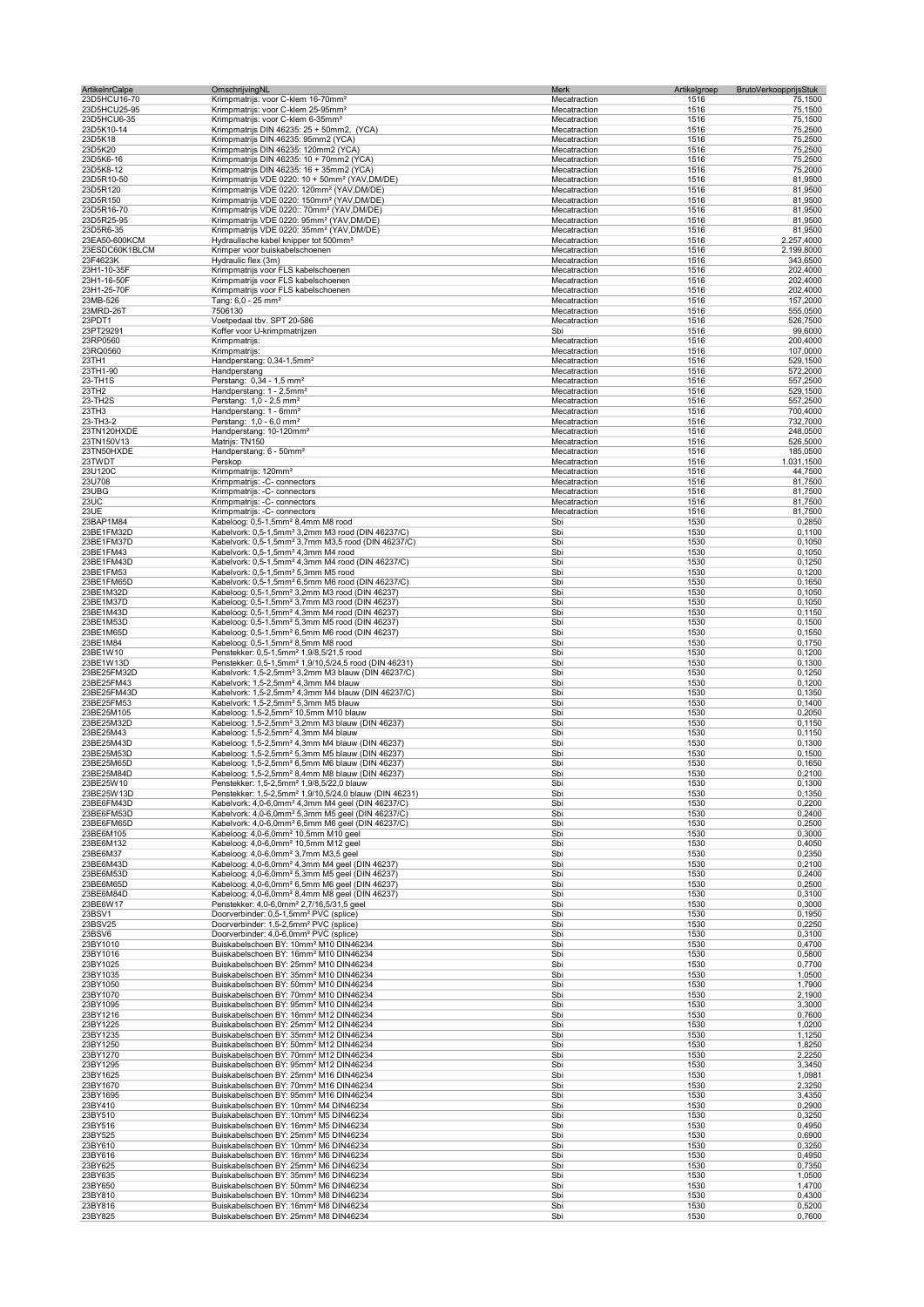| <b>ArtikelnrCalpe</b>          | OmschrijvingNL                                                                                                                         | Merk       | Artikelgroep<br>BrutoVerkoopprijsStuk |                   |
|--------------------------------|----------------------------------------------------------------------------------------------------------------------------------------|------------|---------------------------------------|-------------------|
| 23BY835                        | Buiskabelschoen BY: 35mm <sup>2</sup> M8 DIN46234                                                                                      | Sbi        | 1530                                  | 1,0500            |
| 23BY850                        | Buiskabelschoen BY: 50mm <sup>2</sup> M8 DIN46234                                                                                      | Sbi        | 1530                                  | 1,7150            |
| 23BY870                        | Buiskabelschoen BY: 70mm <sup>2</sup> M8 DIN46234                                                                                      | Sbi        | 1530                                  | 2,1750            |
| 23BYSM6                        | Doorverbinder BYSM: 4,0-6,0mm <sup>2</sup> DIN 46341/T1                                                                                | Sbi        | 1530                                  | 0,1200            |
| 23CTCU-10F10                   | Buiskabelschoen CTCU: 10mm <sup>2</sup> M10 (NFC 20-130) Class 5                                                                       | Sbi        | 1530                                  | 1,3750            |
| 23CTCU-10F8                    | Buiskabelschoen CTCU: 10mm <sup>2</sup> M8 (NFC 20-130) Class 5                                                                        | Sbi        | 1530                                  | 1,4150            |
| 23CTCU-120F10<br>23CTCU-120F12 | Buiskabelschoen CTCU: 120mm <sup>2</sup> M10 (NFC 20-130) Class 5<br>Buiskabelschoen CTCU: 120mm <sup>2</sup> M12 (NFC 20-130) Class 5 | Sbi<br>Sbi | 1530<br>1530                          | 9,0000<br>8,9500  |
| 23CTCU-120F16                  | Buiskabelschoen CTCU: 120mm <sup>2</sup> M16 (NFC 20-130) Class 5                                                                      | Sbi        | 1530                                  | 9,0000            |
| 23CTCU-150F12                  | Buiskabelschoen CTCU: 150mm <sup>2</sup> M12 (NFC 20-130) Class 5                                                                      | Sbi        | 1530                                  | 10,1000           |
| 23CTCU-16F10                   | Buiskabelschoen CTCU: 16mm <sup>2</sup> M10 (NFC 20-130) Class 5                                                                       | Sbi        | 1530                                  | 1,6050            |
| 23CTCU-16F12                   | Buiskabelschoen CTCU: 16mm <sup>2</sup> M12 (NFC 20-130) Class 5                                                                       | Sbi        | 1530                                  | 1,6400            |
| 23CTCU-16F8                    | Buiskabelschoen CTCU: 16mm <sup>2</sup> M8 (NFC 20-130) Class 5                                                                        | Sbi        | 1530                                  | 1,6050            |
| 23CTCU-185F12                  | Buiskabelschoen CTCU: 185mm <sup>2</sup> M12 (NFC 20-130) Class 5                                                                      | Sbi        | 1530                                  | 13,6500           |
| 23CTCU-240F12                  | Buiskabelschoen CTCU: 240mm <sup>2</sup> M12 (NFC 20-130) Class 5                                                                      | Sbi        | 1530                                  | 15,1500           |
| 23CTCU-25F10                   | Buiskabelschoen CTCU: 25mm <sup>2</sup> M10 (NFC 20-130) Class 5                                                                       | Sbi        | 1530                                  | 1,8000            |
| 23CTCU-25F12                   | Buiskabelschoen CTCU: 25mm <sup>2</sup> M12 (NFC 20-130) Class 5                                                                       | Sbi        | 1530                                  | 1,8700            |
| 23CTCU-25F6                    | Buiskabelschoen CTCU: 25mm <sup>2</sup> M6 (NFC 20-130) Class 5                                                                        | Sbi        | 1530                                  | 1,5550            |
| 23CTCU-25F8                    | Buiskabelschoen CTCU: 25mm <sup>2</sup> M8 (NFC 20-130) Class 5                                                                        | Sbi        | 1530                                  | 1,5500            |
| 23CTCU-35F10                   | Buiskabelschoen CTCU: 35mm <sup>2</sup> M10 (NFC 20-130) Class 5                                                                       | Sbi        | 1530                                  | 2,0800            |
| 23CTCU-35F12<br>23CTCU-35F8    | Buiskabelschoen CTCU: 35mm <sup>2</sup> M12 (NFC 20-130) Class 5<br>Buiskabelschoen CTCU: 35mm <sup>2</sup> M8 (NFC 20-130) Class 5    | Sbi<br>Sbi | 1530<br>1530                          | 2,2850<br>1,9650  |
| 23CTCU-50F10                   | Buiskabelschoen CTCU: 50mm <sup>2</sup> M10 (NFC 20-130) Class 5                                                                       | Sbi        | 1530                                  | 2,7300            |
| 23CTCU-50F12                   | Buiskabelschoen CTCU: 50mm <sup>2</sup> M12 (NFC 20-130) Class 5                                                                       | Sbi        | 1530                                  | 2,8450            |
| 23CTCU-50F8                    | Buiskabelschoen CTCU: 50mm <sup>2</sup> M8 (NFC 20-130) Class 5                                                                        | Sbi        | 1530                                  | 2,7350            |
| 23CTCU-70F10                   | Buiskabelschoen CTCU: 70mm <sup>2</sup> M10 (NFC 20-130) Class 5                                                                       | Sbi        | 1530                                  | 3,1900            |
| 23CTCU-70F12                   | Buiskabelschoen CTCU: 70mm <sup>2</sup> M12 (NFC 20-130) Class 5                                                                       | Sbi        | 1530                                  | 3,2600            |
| 23CTCU-70F8                    | Buiskabelschoen CTCU: 70mm <sup>2</sup> M8 (NFC 20-130) Class 5                                                                        | Sbi        | 1530                                  | 3,1950            |
| 23CTCU-95F10                   | Buiskabelschoen CTCU: 95mm <sup>2</sup> M10 (NFC 20-130) Class 5                                                                       | Sbi        | 1530                                  | 4,5800            |
| 23CTCU-95F12                   | Buiskabelschoen CTCU: 95mm <sup>2</sup> M12 (NFC 20-130) Class 5                                                                       | Sbi        | 1530                                  | 4,5350            |
| 23CTCU-95F8                    | Buiskabelschoen CTCU: 95mm <sup>2</sup> M8 (NFC 20-130) Class 5                                                                        | Sbi        | 1530                                  | 4,6300            |
| 23FFBC25                       | Rondstekker: 1,5-2,5mm 4,00/13X24,5 blauw                                                                                              | Sbi        | 1530                                  | 0,2650            |
| 23FFC1                         | Schuif/stekker: 0,5-1,5mm <sup>2</sup> 6,35x0,8 rood                                                                                   | Sbi        | 1530                                  | 0,2650            |
| 23FFC1N                        | Schuif/stekker: 0,5-1,5mm <sup>2</sup> 6,35x0,8 rood                                                                                   | Sbi        | 1530                                  | 0,2300            |
| 23FFC25                        | Schuif/stekker: 1,5-2,5mm <sup>2</sup> 6,3x0,8 blauw                                                                                   | Sbi        | 1530                                  | 0,2800            |
| 23FFC6N                        | Schuif/stekker: 4-6mm <sup>2</sup> 6,35x0,8 geel                                                                                       | Sbi<br>Sbi | 1530<br>1530                          | 0,7050            |
| 23FFYG1                        | Kabelschoen: 0,5-1,5mm <sup>2</sup> 6,35x0,8 rood                                                                                      | Sbi        | 1530                                  | 0,2350            |
| 23FFYG25<br>23FFYG6            | Kabelschoen: 1,5-2,5mm <sup>2</sup> 6,35x0,8 blauw<br>Kabelschoen: 4,0-6,0mm <sup>2</sup> 6,35x0,8 geel                                | Sbi        | 1530                                  | 0,2500<br>0,3550  |
| 23FFYJ1                        | Kabelschoen: 0,5-1,5mm <sup>2</sup> 4,8x0,5 rood                                                                                       | Sbi        | 1530                                  | 0,2050            |
| 23FFYK25                       | Kabelschoen: 1,5-2,5mm <sup>2</sup> 4,8x0,8 blauw                                                                                      | Sbi        | 1530                                  | 0,2250            |
| 23FFYM1                        | Kabelschoen: 0,5-1,5mm <sup>2</sup> 2,8x0,5 rood                                                                                       | Sbi        | 1530                                  | 0,1750            |
| 23FFYM25                       | Kabelschoen: 1,5-2,5mm <sup>2</sup> 2,8x0,5 blauw                                                                                      | Sbi        | 1530                                  | 0,1850            |
| 23FFYN1                        | Kabelschoen: 0,5-1,5mm <sup>2</sup> 2,8x0,8 rood                                                                                       | Sbi        | 1530                                  | 0,1750            |
| 23FFYN25                       | Kabelschoen: 1,5-2,5mm <sup>2</sup> 2,8x0,8 blauw                                                                                      | Sbi        | 1530                                  | 0,1850            |
| 23FMYG25                       | Vlaksteker: 1,5-2,5mm <sup>2</sup> 6,35x0,8 blauw                                                                                      | Sbi        | 1530                                  | 0,2300            |
| 23FMYN1                        | Vlaksteker: 0,5-1,5mm <sup>2</sup> 2,8x0,5 rood                                                                                        | Sbi        | 1530                                  | 0,1950            |
| 23KS20                         | Connector Tap-off 10-16mm <sup>2</sup> / 2,5-16mm <sup>2</sup>                                                                         | Sbi        | 1530                                  | 6,9000            |
| 23KS25                         | Connector Tap-off 25-50mm <sup>2</sup> / 2,5-50mm <sup>2</sup>                                                                         | Sbi        | 1530                                  | 12,9500           |
| 23KS26                         | Connector Tap-off 35-70mm <sup>2</sup> / 2,5-70mm <sup>2</sup>                                                                         | Sbi        | 1530                                  | 15,4000           |
| 23PENA13QT                     | oxide breaker                                                                                                                          | Sbi        | 1530                                  | 146,2000          |
| 23YAEV10M5                     | Kabeloog YAEV-M: 10mm <sup>2</sup> 5,3mm M5 rood                                                                                       | Sbi        | 1530                                  | 1,5800            |
| 23YAV025M35                    | Buiskabelschoen YAV: 1,5-2,5mm <sup>2</sup> M3,5                                                                                       | Sbi        | 1530                                  | 0,5300            |
| 23YAV025M4                     | Buiskabelschoen YAV: 1,5-2,5mm <sup>2</sup> M4                                                                                         | Sbi        | 1530                                  | 0,5300            |
| 23YAV025M5<br>23YAV025M6       | Buiskabelschoen YAV: 1,5-2,5mm <sup>2</sup> M5<br>Buiskabelschoen YAV: 1,5-2,5mm <sup>2</sup> M6                                       | Sbi<br>Sbi | 1530<br>1530                          | 0,5100<br>0,5600  |
| 23YAV04M5                      | Buiskabelschoen YAV: 2,5-4,0mm <sup>2</sup> M5                                                                                         | Sbi        | 1530                                  | 0,6200            |
| 23YAV06M10                     | Buiskabelschoen YAV: 4,0-6,0mm <sup>2</sup> M10                                                                                        | Sbi        | 1530                                  | 2,1450            |
| 23YAV06M4                      | Buiskabelschoen YAV: 4,0-6,0mm <sup>2</sup> M4                                                                                         | Sbi        | 1530                                  | 0,6850            |
| 23YAV06M5                      | Buiskabelschoen YAV: 4,0-6,0mm <sup>2</sup> M5                                                                                         | Sbi        | 1530                                  | 0,7800            |
| 23YAV06M6                      | Buiskabelschoen YAV: 4,0-6,0mm <sup>2</sup> M6                                                                                         | Sbi        | 1530                                  | 0,5300            |
| 23YAV06M8                      | Buiskabelschoen YAV: 4,0-6,0mm <sup>2</sup> M8                                                                                         | Sbi        | 1530                                  | 0,5400            |
| 23YAV10M10                     | Buiskabelschoen YAV: 10mm <sup>2</sup> M10                                                                                             | Sbi        | 1530                                  | 0,9250            |
| 23YAV10M12                     | Buiskabelschoen YAV: 10mm <sup>2</sup> M12                                                                                             | Sbi        | 1530                                  | 0,9850            |
| 23YAV10M5                      | Buiskabelschoen YAV: 10mm <sup>2</sup> M5                                                                                              | Sbi        | 1530                                  | 0,8300            |
| 23YAV10M5NTCB                  | Buiskabelschoen NTCB: 10mm <sup>2</sup> M5 (IEC-61238)                                                                                 | Sbi        | 1530                                  | 1,0350            |
| 23YAV10M6                      | Buiskabelschoen YAV: 10mm <sup>2</sup> M6                                                                                              | Sbi        | 1530                                  | 0,8300            |
| 23YAV10M8                      | Buiskabelschoen YAV: 10mm <sup>2</sup> M8                                                                                              | Sbi        | 1530                                  | 0,9050            |
| 23YAV10T38<br>23YAV120FM10     | Buiskabelschoen YAV: 4,0-6,0mm <sup>2</sup> M10<br>Buiskabelschoen YAV: 120mm <sup>2</sup> M10 Flex                                    | Sbi<br>Sbi | 1530<br>1530                          | 2,1450<br>5,7000  |
| 23YAV120FM12                   | Buiskabelschoen YAV: 120mm <sup>2</sup> M12 Flex                                                                                       | Sbi        | 1530                                  | 6,0000            |
| 23YAV120FM16                   | Buiskabelschoen YAV: 120mm <sup>2</sup> M16 Flex                                                                                       | Sbi        | 1530                                  | 6,2000            |
| 23YAV120FM8                    | Buiskabelschoen YAV: 120mm <sup>2</sup> M8 Flex                                                                                        | Sbi        | 1530                                  | 5,4500            |
| 23YAV120M10                    | Buiskabelschoen YAV: 120mm <sup>2</sup> M10                                                                                            | Sbi        | 1530                                  | 5,9000            |
| 23YAV120M10NTCB                | Buiskabelschoen NTCB: 120mm <sup>2</sup> M10 (IEC-61238)                                                                               | Sbi        | 1530                                  | 7,7000            |
| 23YAV120M12                    | Buiskabelschoen YAV: 120mm <sup>2</sup> M12                                                                                            | Sbi        | 1530                                  | 6,1500            |
| 23YAV120M16                    | Buiskabelschoen YAV: 120mm <sup>2</sup> M16                                                                                            | Sbi        | 1530                                  | 6,4000            |
| 23YAV120M8                     | Buiskabelschoen YAV: 120mm <sup>2</sup> M8                                                                                             | Sbi        | 1530                                  | 5,6000            |
| 23YAV120M8NTCB                 | Buiskabelschoen NTCB: 120mm <sup>2</sup> M8 (IEC-61238)                                                                                | Sbi        | 1530                                  | 7,7000            |
| 23YAV150FM10                   | Buiskabelschoen YAV: 150mm <sup>2</sup> M10 Flex                                                                                       | Sbi        | 1530                                  | 9,1000            |
| 23YAV150FM12<br>23YAV150FM16   | Buiskabelschoen YAV: 150mm <sup>2</sup> M12 Flex<br>Buiskabelschoen YAV: 150mm <sup>2</sup> M16 Flex                                   | Sbi<br>Sbi | 1530<br>1530                          | 9,7000<br>10,2500 |
| 23YAV150M10                    | Buiskabelschoen YAV: 150mm <sup>2</sup> M10                                                                                            | Sbi        | 1530                                  | 8,0000            |
| 23YAV150M12                    | Buiskabelschoen YAV: 150mm <sup>2</sup> M12                                                                                            | Sbi        | 1530                                  | 8,4000            |
| 23YAV150M14                    | Buiskabelschoen YAV: 150mm <sup>2</sup> M14                                                                                            | Sbi        | 1530                                  | 8,5000            |
| 23YAV150M16                    | Buiskabelschoen YAV: 150mm <sup>2</sup> M16                                                                                            | Sbi        | 1530                                  | 8,5500            |
| 23YAV16M10                     | Buiskabelschoen YAV: 16mm <sup>2</sup> M10                                                                                             | Sbi        | 1530                                  | 1,1700            |
| 23YAV16M12                     | Buiskabelschoen YAV: 16mm <sup>2</sup> M12                                                                                             | Sbi        | 1530                                  | 1,2250            |
| 23YAV16M5                      | Buiskabelschoen YAV: 16mm <sup>2</sup> M5                                                                                              | Sbi        | 1530                                  | 1,1400            |
| 23YAV16M6                      | Buiskabelschoen YAV: 16mm <sup>2</sup> M6                                                                                              | Sbi        | 1530                                  | 1,1400            |
| 23YAV16M8                      | Buiskabelschoen YAV: 16mm <sup>2</sup> M8                                                                                              | Sbi        | 1530                                  | 1,1500            |
| 23YAV18<br>23YAV185FM10        | Buiskabelschoen YAV: 0,3-1,2mm <sup>2</sup> M5<br>Buiskabelschoen YAV: 185mm <sup>2</sup> M10 Flex                                     | Sbi<br>Sbi | 1530<br>1530                          | 0,4550<br>11,6000 |
| 23YAV185FM12                   | Buiskabelschoen YAV: 185mm <sup>2</sup> M12 Flex                                                                                       | Sbi        | 1530                                  | 12,2500           |
| 23YAV185FM16                   | Buiskabelschoen YAV: 185mm <sup>2</sup> M16 Flex                                                                                       | Sbi        | 1530                                  | 12,8000           |
| 23YAV185M10                    | Buiskabelschoen YAV: 185mm <sup>2</sup> M10                                                                                            | Sbi        | 1530                                  | 11,0500           |
| 23YAV185M12                    | Buiskabelschoen YAV: 185mm <sup>2</sup> M12                                                                                            | Sbi        | 1530                                  | 11,3000           |
| 23YAV240DM12KS                 | Buiskabelschoen YAV-KS: 240mm <sup>2</sup> M12                                                                                         | Sbi        | 1530                                  | 10,8000           |
| 23YAV240FM12                   | Buiskabelschoen YAV: 240mm <sup>2</sup> M12 Flex                                                                                       | Sbi        | 1530                                  | 17,2000           |
| 23YAV240M10                    | Buiskabelschoen YAV: 240mm <sup>2</sup> M10                                                                                            | Sbi        | 1530                                  | 15,6000           |
| 23YAV240M10NTCB                | Buiskabelschoen YAV-NTCB: 240mm <sup>2</sup> M10 (IEC-61238)                                                                           | Sbi        | 1530                                  | 18,9500           |
| 23YAV240M12                    | Buiskabelschoen YAV: 240mm <sup>2</sup> M12                                                                                            | Sbi        | 1530                                  | 15,6500           |
| 23YAV240M14                    | Buiskabelschoen YAV: 240mm <sup>2</sup> M14                                                                                            | Sbi        | 1530                                  | 15,7000           |
| 23YAV240M16                    | Buiskabelschoen YAV: 240mm <sup>2</sup> M16                                                                                            | Sbi        | 1530                                  | 17,5000           |
| 23YAV240M20<br>23YAV25M10      | Buiskabelschoen YAV: 240mm <sup>2</sup> M20<br>Buiskabelschoen YAV: 25mm <sup>2</sup> M10                                              | Sbi<br>Sbi | 1530<br>1530                          | 18,8000<br>1,3050 |
| 23YAV25M12                     | Buiskabelschoen YAV: 25mm <sup>2</sup> M12                                                                                             | Sbi        | 1530                                  | 1,4500            |
| 23YAV25M5                      | Buiskabelschoen YAV: 25mm <sup>2</sup> M5                                                                                              | Sbi        | 1530                                  | 1,2350            |
| 23YAV25M6                      | Buiskabelschoen YAV: 25mm <sup>2</sup> M6                                                                                              | Sbi        | 1530                                  | 1,2650            |
| 23YAV25M8                      | Buiskabelschoen YAV: 25mm <sup>2</sup> M8                                                                                              | Sbi        | 1530                                  | 1,3050            |
| 23YAV300M12                    | Buiskabelschoen YAV: 300mm <sup>2</sup> M12                                                                                            | Sbi        | 1530                                  | 26,7000           |
| 23YAV300M16                    | Buiskabelschoen YAV: 300mm <sup>2</sup> M16                                                                                            | Sbi        | 1530                                  | 29,3500           |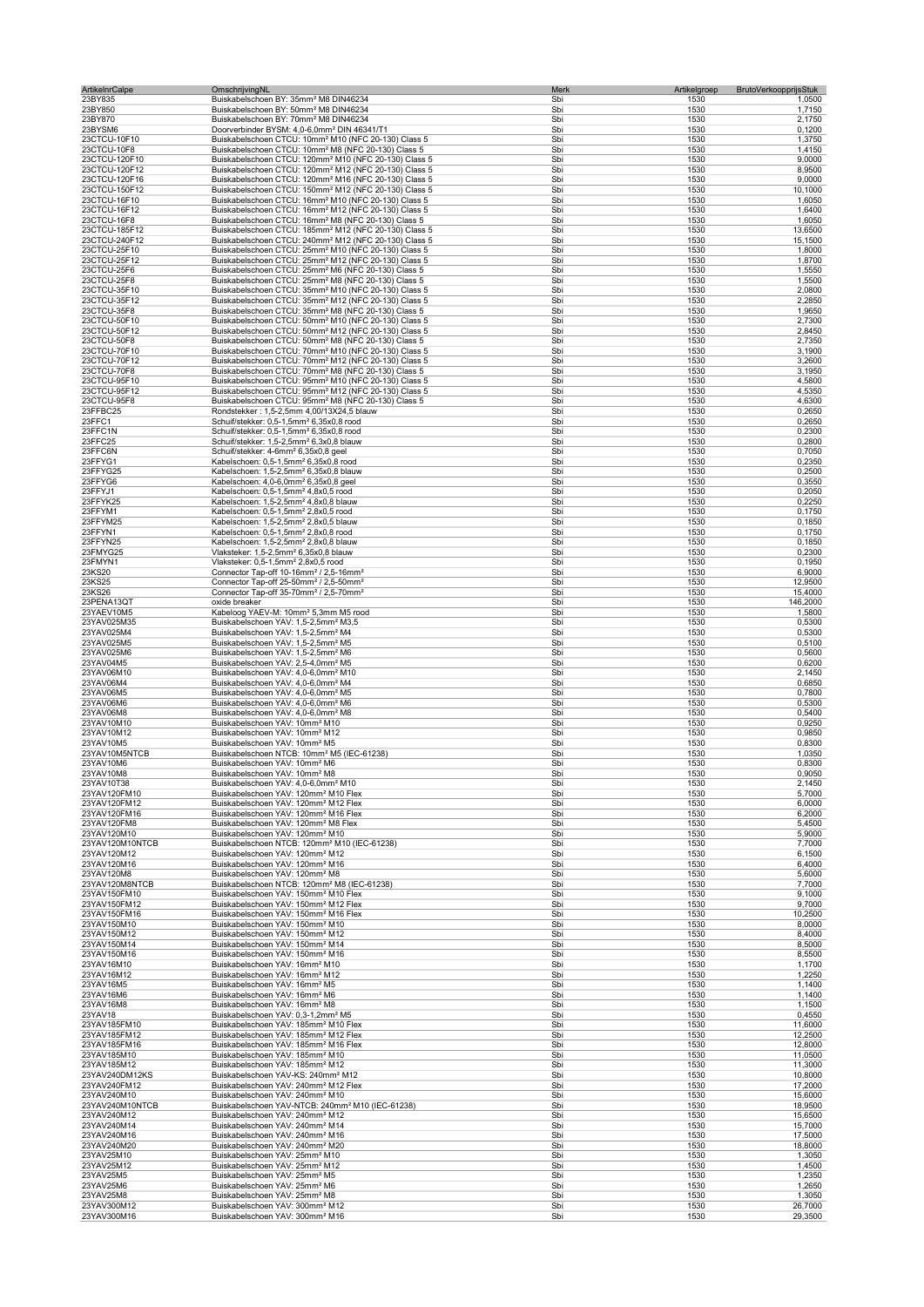| ArtikelnrCalpe               | OmschrijvingNL                                                                                                               | Merk               | Artikelgroep<br>BrutoVerkoopprijsStuk |                        |
|------------------------------|------------------------------------------------------------------------------------------------------------------------------|--------------------|---------------------------------------|------------------------|
| 23YAV35M10                   | Buiskabelschoen YAV: 35mm <sup>2</sup> M10                                                                                   | Sbi                | 1530                                  | 1,8650                 |
| 23YAV35M12<br>23YAV35M6      | Buiskabelschoen YAV: 35mm <sup>2</sup> M12<br>Buiskabelschoen YAV: 35mm <sup>2</sup> M6                                      | Sbi<br>Sbi         | 1530<br>1530                          | 2,0000<br>1,6500       |
| 23YAV35M8                    | Buiskabelschoen YAV: 35mm <sup>2</sup> M8                                                                                    | Sbi                | 1530                                  | 1,7650                 |
| 23YAV50FM10                  | Buiskabelschoen YAV: 50mm <sup>2</sup> M10 Flex                                                                              | Sbi                | 1530                                  | 2,5850                 |
| 23YAV50FM12                  | Buiskabelschoen YAV: 50mm <sup>2</sup> M12 Flex                                                                              | Sbi                | 1530                                  | 2,7500                 |
| 23YAV50FM6                   | Buiskabelschoen YAV: 50mm <sup>2</sup> M6 Flex                                                                               | Sbi                | 1530                                  | 2,4050                 |
| 23YAV50FM8                   | Buiskabelschoen YAV: 50mm <sup>2</sup> M8 Flex                                                                               | Sbi                | 1530                                  | 2,5300                 |
| 23YAV50M10                   | Buiskabelschoen YAV: 50mm <sup>2</sup> M10                                                                                   | Sbi                | 1530                                  | 2,3550                 |
| 23YAV50M12<br>23YAV50M14     | Buiskabelschoen YAV: 50mm <sup>2</sup> M12<br>Buiskabelschoen YAV: 50mm <sup>2</sup> M14                                     | Sbi<br>Sbi         | 1530<br>1530                          | 2,4700<br>2,6750       |
| 23YAV50M16                   | Buiskabelschoen YAV: 50mm <sup>2</sup> M16                                                                                   | Sbi                | 1530                                  | 3,1650                 |
| 23YAV50M6                    | Buiskabelschoen YAV: 50mm <sup>2</sup> M6                                                                                    | Sbi                | 1530                                  | 2,1600                 |
| 23YAV50M8                    | Buiskabelschoen YAV: 50mm <sup>2</sup> M8                                                                                    | Sbi                | 1530                                  | 2,3050                 |
| 23YAV70FM10                  | Buiskabelschoen YAV: 70mm <sup>2</sup> M10 Flex                                                                              | Sbi                | 1530                                  | 4,1100                 |
| 23YAV70FM12                  | Buiskabelschoen YAV: 70mm <sup>2</sup> M12 Flex                                                                              | Sbi                | 1530                                  | 4,3150                 |
| 23YAV70FM16                  | Buiskabelschoen YAV: 70mm <sup>2</sup> M16 Flex                                                                              | Sbi                | 1530                                  | 4,3650                 |
| 23YAV70FM6<br>23YAV70FM8     | Buiskabelschoen YAV: 70mm <sup>2</sup> M6 Flex<br>Buiskabelschoen YAV: 70mm <sup>2</sup> M8 Flex                             | Sbi<br>Sbi         | 1530<br>1530                          | 3,7650<br>3,9500       |
| 23YAV70M10                   | Buiskabelschoen YAV: 70mm <sup>2</sup> M10                                                                                   | Sbi                | 1530                                  | 2,9750                 |
| 23YAV70M12                   | Buiskabelschoen YAV: 70mm <sup>2</sup> M12                                                                                   | Sbi                | 1530                                  | 3,2250                 |
| 23YAV70M14                   | Buiskabelschoen YAV: 70mm <sup>2</sup> M14                                                                                   | Sbi                | 1530                                  | 3,4350                 |
| 23YAV70M16                   | Buiskabelschoen YAV: 70mm <sup>2</sup> M16                                                                                   | Sbi                | 1530                                  | 3,3500                 |
| 23YAV70M6                    | Buiskabelschoen YAV: 70mm <sup>2</sup> M6                                                                                    | Sbi                | 1530                                  | 2,8000                 |
| 23YAV70M8                    | Buiskabelschoen YAV: 70mm <sup>2</sup> M8                                                                                    | Sbi                | 1530                                  | 2,9050                 |
| 23YAV95FM10<br>23YAV95FM12   | Buiskabelschoen YAV: 95mm <sup>2</sup> M10 Flex<br>Buiskabelschoen YAV: 95mm <sup>2</sup> M12 Flex                           | Sbi<br>Sbi         | 1530<br>1530                          | 4,6500<br>4,8150       |
| 23YAV95FM16                  | Buiskabelschoen YAV: 95mm <sup>2</sup> M16 Flex                                                                              | Sbi                | 1530                                  | 5,2500                 |
| 23YAV95FM8                   | Buiskabelschoen YAV: 95mm <sup>2</sup> M8 Flex                                                                               | Sbi                | 1530                                  | 4,5950                 |
| 23YAV95M10                   | Buiskabelschoen YAV: 95mm <sup>2</sup> M10                                                                                   | Sbi                | 1530                                  | 4,5750                 |
| 23YAV95M12                   | Buiskabelschoen YAV: 95mm <sup>2</sup> M12                                                                                   | Sbi                | 1530                                  | 4,7300                 |
| 23YAV95M14                   | Buiskabelschoen YAV: 95mm <sup>2</sup> M14                                                                                   | Sbi                | 1530                                  | 5,0000                 |
| 23YAV95M16                   | Buiskabelschoen YAV: 95mm <sup>2</sup> M16                                                                                   | Sbi                | 1530                                  | 5,1500                 |
| 23YAV95M8                    | Buiskabelschoen YAV: 95mm <sup>2</sup> M8                                                                                    | Sbi                | 1530                                  | 4,5150                 |
| 23YC28C26<br>23YSV10         | C-klem 95/35-70<br>Doorverbinder YSV: 4-6mm <sup>2</sup>                                                                     | Sbi<br>Sbi         | 1530<br>1530                          | 14,0000<br>0,3200      |
| 23YSV10M                     | Doorverbinder YSV: 10mm <sup>2</sup>                                                                                         | Sbi                | 1530                                  | 0,9950                 |
| 23YSV120                     | Doorverbinder YSV: 120mm <sup>2</sup>                                                                                        | Sbi                | 1530                                  | 5,7500                 |
| 23YSV14                      | Doorverbinder YSV: 1,0-2,5mm <sup>2</sup>                                                                                    | Sbi                | 1530                                  | 0,2050                 |
| 23YSV150                     | Doorverbinder YSV: 150mm <sup>2</sup>                                                                                        | Sbi                | 1530                                  | 8,0000                 |
| 23YSV16                      | Doorverbinder YSV: 16mm <sup>2</sup>                                                                                         | Sbi                | 1530                                  | 1,1300                 |
| 23YSV185                     | Doorverbinder YSV: 185mm <sup>2</sup>                                                                                        | Sbi                | 1530                                  | 10,5500                |
| 23YSV185F<br>23YSV240        | Doorverbinder YSV: 185mm <sup>2</sup><br>Doorverbinder YSV: 240mm <sup>2</sup>                                               | Sbi<br>Sbi         | 1530<br>1530                          | 12,1000<br>15,3000     |
| 23YSV25                      | Doorverbinder YSV: 25mm <sup>2</sup>                                                                                         | Sbi                | 1530                                  | 1,2750                 |
| 23YSV35                      | Doorverbinder YSV: 35mm <sup>2</sup>                                                                                         | Sbi                | 1530                                  | 1,7750                 |
| 23YSV50                      | Doorverbinder YSV: 50mm <sup>2</sup>                                                                                         | Sbi                | 1530                                  | 2,2700                 |
| 23YSV70                      | Doorverbinder YSV: 70mm <sup>2</sup>                                                                                         | Sbi                | 1530                                  | 3,0100                 |
| 23YSV95                      | Doorverbinder YSV: 95mm <sup>2</sup>                                                                                         | Sbi                | 1530                                  | 4,4900                 |
| 2350NC1                      | Nestmatrijs: tbv YAV10.16.70 en 120                                                                                          | Sbi                | 1531                                  | 67,7000                |
| 2350NC2<br>23-50P1025C       | Krimpmatrijs: tbv YAV25.35.50 en 95<br>Indentor: tbv YAV10.16.25                                                             | Sbi<br>Sbi         | 1531<br>1531                          | 67,7000                |
| 23-50P3570C                  | Indentor: tbv YAV35.50.70                                                                                                    | Sbi                | 1531                                  | 67,7000<br>67,7000     |
| 23-50P95120C                 | Indentor: tbv YAV95.120                                                                                                      | Sbi                | 1531                                  | 67,7000                |
| 23-EP102                     | Electric Hydraulische pomp 700bar                                                                                            | Sbi                | 1531                                  | 4.691,3000             |
| 23MR20                       | Krimptang: tbv kabelschoen                                                                                                   | Sbi                | 1531                                  | 203,6000               |
| 23MR25H3                     | Tang: Burndy                                                                                                                 | Sbi                | 1531                                  | 369,3500               |
| 23MY2913GE2                  | Tang: tbv YAV kabelschoen 10 t/m 120mm <sup>2</sup>                                                                          | Sbi                | 1531                                  | 314,3000               |
| 23MY29B11                    | Tang: tbv YAV kabelschoen 16 t/m 120mm <sup>2</sup>                                                                          | Sbi                | 1531                                  | 314,3000               |
| 23MY70M<br>23PAT60018V250V   | Tang: 6 tot 60mm <sup>2</sup><br>Batterijtang                                                                                | Sbi<br>Sbi         | 1531<br>1531                          | 308,8500<br>3.499,2000 |
| 23PAT750XT18V250V            | Tang: Geschikt voor 10-300mm <sup>2</sup> Incl. 2accu's/lader+koffer                                                         | Sbi                | 1531                                  | 3.558,6000             |
| 23U070FC                     | Krimpmatrijs: 70mm                                                                                                           | Sbi                | 1531                                  | 50,6500                |
| 23U095FC                     | Krimpmatrijs: 95mm tbv YAV95F                                                                                                | Sbi                | 1531                                  | 50,6500                |
| 23U185FC                     | Krimpmatrijs: 185mm                                                                                                          | Sbi                | 1531                                  | 50,6500                |
| 23U240FC                     | Krimpmatrijs: 240mm                                                                                                          | Sbi                | 1531                                  | 50,6500                |
| 23UDK05BGE2T                 | Krimpmatrijs: Zeskant tbv YCA06 KZ5                                                                                          | Sbi                | 1531                                  | 75,6000                |
| 23USB08GE1T                  | Indentmatrijs: Zeskant t.b.v. CTCU10F                                                                                        | Sbi                | 1531                                  | 126,1000               |
| 23USB13GE1T<br>23USB145GE1T  | Indentmatrijs: zeskant t.b.v. CTCU35H<br>Indentmatrijs: Zeskant t.b.v. CTCU50F                                               | Sbi<br>Sbi         | 1531<br>1531                          | 126,1000<br>126,1000   |
| 23USB22GE1T                  | Indentmatrijs: Zeskant t.b.v. CTCU120F                                                                                       | Sbi                | 1531                                  | 126,1000               |
| 23USB25GE1T                  | Indentmatrijs: Zeskant t.b.v. CTCU150F                                                                                       | Sbi                | 1531                                  | 126,1000               |
| 23USB27GE1T                  | Indentmatrijs: Zeskant t.b.v. CTCU185F                                                                                       | Sbi                | 1531                                  | 126,1000               |
| 23W150C                      | Nestmatrijs: tbv YAV150                                                                                                      | Sbi                | 1531                                  | 42,6500                |
| 23W150FC                     | Nestmatrijs: tbv YAV/YSV 150 flex                                                                                            | Sbi                | 1531                                  | 42,6500                |
| 23W16C                       | Nestmatrijs: tbv YAV16                                                                                                       | Sbi                | 1531                                  | 42,6500                |
| 23W185C<br>23W20DKT          | Nestmatrijs: tbv YAV185<br>Matrijs: tbv BCT-500                                                                              | Sbi<br>Sbi         | 1531<br>1531                          | 42,6500<br>64,5000     |
| 23W25C                       | Nestmatrijs: tbv YAV25                                                                                                       | Sbi                | 1531                                  | 42,6500                |
| 23W50C                       | Nestmatriis: tbv YAV50                                                                                                       | Sbi                | 1531                                  | 42,6500                |
| 23W70C                       | Nestmatriis: tbv YAV70                                                                                                       | Sbi                | 1531                                  | 42,6500                |
| 23WPQS                       | Indentor tbv W10C t/m w35C                                                                                                   | Sbi                | 1531                                  | 35,6500                |
| 23WSB20GE1T                  | Matrijs                                                                                                                      | Sbi                | 1531                                  | 116,6500               |
| 23Y10R4BY9                   | Krimptang: tbv Kabelschoenen                                                                                                 | Sbi                | 1531                                  | 117,9500               |
| 23Y29PQ7S<br>23Y35P1PQ6S     | Krimpmatrijs<br>Indentor: tbv U70C T/M U120FC                                                                                | Sbi<br>Sbi         | 1531<br>1531                          | 50,6500<br>95,9000     |
| 23Y35P1PQ7S                  | Indentor: tbv U150C T/M U300FC                                                                                               | Sbi                | 1531                                  | 95,9000                |
| 23Y35P1PQS                   | Indentor: tbv U10C T/M U50FC                                                                                                 | Sbi                | 1531                                  | 95,9000                |
| 23Y6R3BA1                    | Handtang: tbv geïsoleerde verbinders                                                                                         | Sbi                | 1531                                  | 123,6000               |
| 94-55LY-4S                   | Vork ongeïsoleerd: 2,63-6,64mm (4,3/7,9X18,2) 55LY-4S                                                                        | Nichifu            | 1550                                  | 0,0969                 |
| 94-CC-15028                  | Vlakstekerhuls: 0,75-1,25mm Rood (3,2/0,5X19,5) TMDV280509-F                                                                 | Nichifu            | 1550                                  | 0,0671                 |
| 94-CC-15028-1                | Vlakstekerhuls: 0,75-1,25mm Rood (3,2/0,8X19,5) TMDV280809-F                                                                 | Nichifu            | 1550                                  | 0,0671                 |
| 94-CC-15048<br>94-CC-15048-1 | Vlakstekerhuls: 0,75-1,25mm Rood (4,8/0,5X19,5) TMDV480509-F<br>Vlakstekerhuls: 0,75-1,25mm Rood (4,8/0,8X19,5) TMDV480809-F | Nichifu<br>Nichifu | 1550<br>1550                          | 0,0706<br>0,0706       |
| 94-CC-15063                  | Vlakstekerhuls: 0,75-1,25mm Rood (6,3/0,8X21,0) TMDV630809-F                                                                 | Nichifu            | 1550                                  | 0,0833                 |
| 94-CC-15635                  | Vlaksteker: 0,75-1,25mm Rood (6,35/0,8X21,0) TMDV630809-M                                                                    | Nichifu            | 1550                                  | 0,0742                 |
| 94-CC-15635-1                | Vlaksteker/piggyback: 0,75-1,25mm Rood (6,3/0,8X22,0) TMDV63                                                                 | Nichifu            | 1550                                  | 0,1043                 |
| 94-CC-25048                  | Vlakstekerhuls: 2,0-2,5mm Blauw (4,8/0,5X19,5) TMDV480520-F                                                                  | Nichifu            | 1550                                  | 0,0723                 |
| 94-CC-25048-1                | Vlakstekerhuls: 2,0-2,5mm Blauw (4,8/0,8X19,5) TMDV480820-F                                                                  | Nichifu            | 1550                                  | 0,0723                 |
| 94-CC-25063                  | Vlakstekerhuls: 2,0-2,50mm Blauw (6,3/0,8X21,0) TMDV630820-F                                                                 | Nichifu            | 1550                                  | 0,0847                 |
| 94-CC-25079<br>94-CC-25480   | Vlakstekerhuls: 2,0-2,50mm Blauw (7,9/0,8X23,2) TMDV790820-F<br>Vlaksteker: 2,0-2,5mm Blauw (4,8/0,5X19,5) TMDV480520-M      | Nichifu<br>Nichifu | 1550<br>1550                          | 0,1052<br>0,0745       |
| 94-CC-25635                  | Vlaksteker: 2,0-2,5mm Blauw (6,35/0,8X21,0) TMDV630820-M                                                                     | Nichifu            | 1550                                  | 0,0785                 |
| 94-CC-25635-1                | Vlaksteker/piggyback: 2,0-2,5mm Blauw (6,3/0,8X22,0) TMDV630                                                                 | Nichifu            | 1550                                  | 0,1043                 |
| 94-CC-55063                  | Vlakstekerhuls: 3,5-5,5mm Geel (6,3/0,8X25,0) TMDV630855-F                                                                   | Nichifu            | 1550                                  | 0,1000                 |
| 94-CC-55095                  | Vlakstekerhuls: 3,5-5,5mm Geel (9,5/1,2X31,0) TMDV951255-F                                                                   | Nichifu            | 1550                                  | 0,1274                 |
| 94-CC-55635                  | Vlaksteker: 3,5-5,5mm Geel (6,35/0,8X25,0) TMDV630855-M                                                                      | Nichifu            | 1550                                  | 0,0987                 |
| 94-D-4-2,5                   | Oog ongeïsoleerd: 1,04-2,63mm (4,3/8,5X16,5) R2 - 4                                                                          | Nichifu            | 1550                                  | 0,0473                 |
| 94-EF-15015<br>94-EF-15017   | Pensteker: 0,3-1,65mm Rood (1,5/11,0/23,0) TMEXTC1.25-11S<br>Doorverbinder: 0,3-1,65mm Rood (1,7/3,8X25,5) TMVB1.25          | Nichifu<br>Nichifu | 1550<br>1550                          | 0,0711<br>0,0496       |
| 94-EF-15017-L                | Lijmverbinder: 0,75-1,25mm Rood (1,7/4,2X37,0) SB-1816                                                                       | Nichifu            | 1550                                  | 0,3088                 |
| 94-EF-15019                  | Pensteker: 0,3-1,65mm Rood (1,9/11,0/23,0) TMEXTC1.25-11                                                                     | Nichifu            | 1550                                  | 0,0711                 |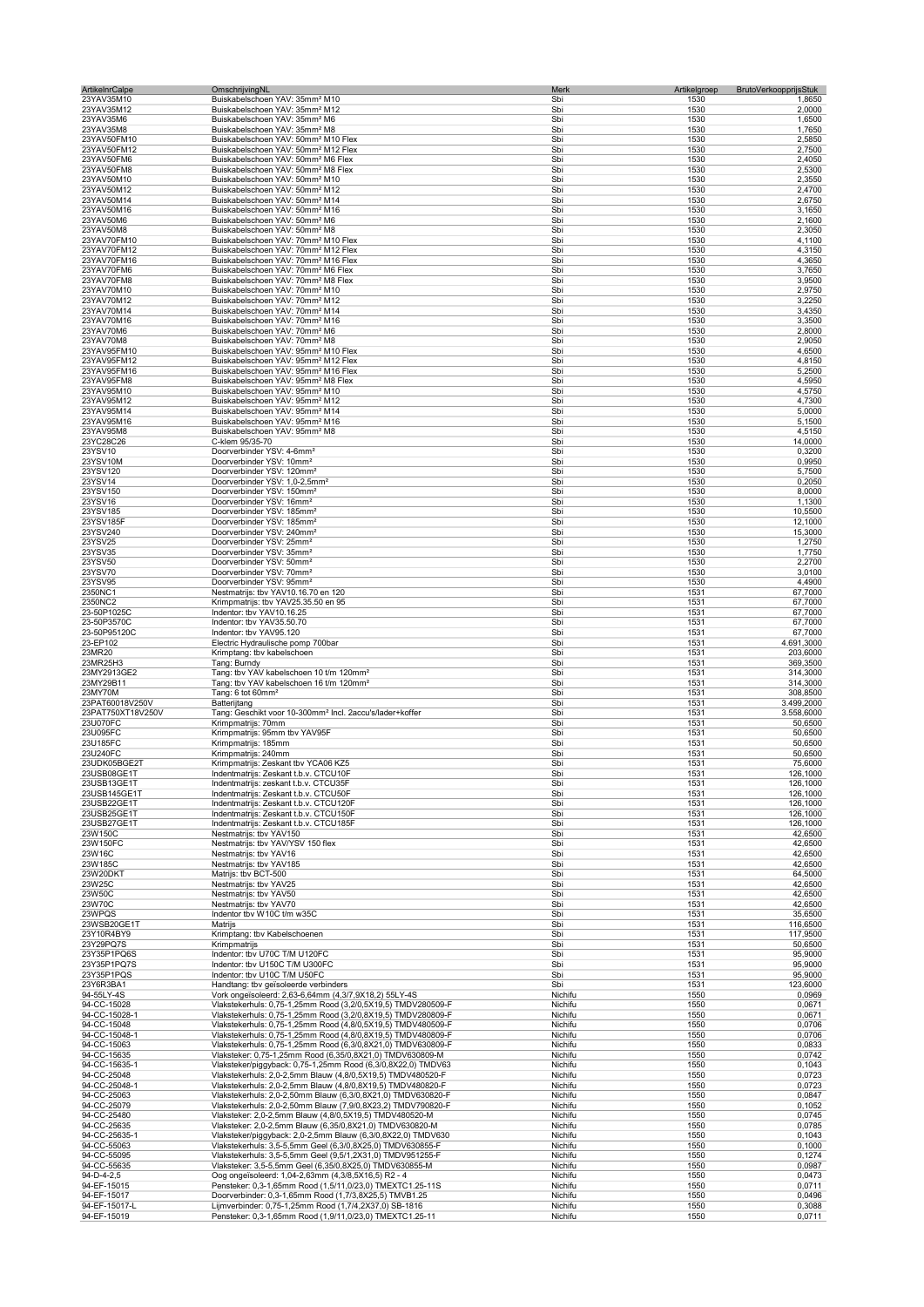| ArtikelnrCalpe                   | OmschrijvingNL                                                                                                              | Merk               | Artikelgroep<br>BrutoVerkoopprijsStuk |                  |
|----------------------------------|-----------------------------------------------------------------------------------------------------------------------------|--------------------|---------------------------------------|------------------|
| 94-EF-15019-1<br>94-EF-15032     | Pensteker: 0,3-1,65mm Rood (1,9/16,0/27,5) TMEXTC1.25-16<br>Oog: 0,3-1,65mm Rood (3,2/5,5X17,5) TMEX1.25-3                  | Nichifu<br>Nichifu | 1550<br>1550                          | 0,0895<br>0,0620 |
| 94-EF-15032-A                    | Vork: 0,3-1,65mm Rood (3,2/5,8X21,5) TMEX1.25Y-3N                                                                           | Nichifu            | 1550                                  | 0,0656           |
| 94-EF-15037                      | Oog: 0,3-1,65mm Rood (3,7/5,7X17,4) TMEX1.25-3.5S                                                                           | Nichifu            | 1550                                  | 0,0616           |
| 94-EF-15037-A<br>94-EF-15043     | Vork: 0,3-1,65mm Rood (3,7/6,2X21,5) TMEX1.25Y-3L<br>Oog: 0,3-1,65mm Rood (4,3/6,8X19,4) TMEX1.25-4M                        | Nichifu<br>Nichifu | 1550<br>1550                          | 0,0656<br>0,0620 |
| 94-EF-15043-A                    | Vork: 0,3-1,65mm Rood (4,3/6,4X21,9) TMEX1.25Y-4N                                                                           | Nichifu            | 1550                                  | 0,0620           |
| 94-EF-15053                      | Oog: 0,3-1,65mm Rood (5,3/8,0X21,1) TMEX1.25-5                                                                              | Nichifu            | 1550                                  | 0,0642           |
| 94-EF-15053-A<br>94-EF-15064     | Vork: 0,3-1,65mm Rood (5,3/9,6X23,0) TMEX1.25Y-5<br>Oog: 0,3-1,65mm Rood (6,4/12,0X25,7) TMEX1.25-6                         | Nichifu            | 1550                                  | 0,0656           |
| 94-EF-15064-A                    | Vork: 0,3-1,65mm Rood (6,4/11,0X25,5) TMEX1.25Y-6                                                                           | Nichifu<br>Nichifu | 1550<br>1550                          | 0,0780<br>0,0780 |
| 94-EF-15084                      | Oog: 0,3-1,65mm Rood (8,4/12,0X25,7) TMEX1.25-8                                                                             | Nichifu            | 1550                                  | 0,0780           |
| 94-EF-15084-A                    | Vork: 0,3-1,65mm Rood (8,4/14,0X25,7) TMEX1.25Y-8                                                                           | Nichifu            | 1550                                  | 0,0633           |
| 94-EF-15105<br>94-EF-25015       | Oog: 0,3-1,65mm Rood (10,5/16,5X30,5) TMEX1.25-10<br>Pensteker: 1,04-2,63mm Blauw (1,5/11,0/23,0) TMEXTC2-11S               | Nichifu<br>Nichifu | 1550<br>1550                          | 0,1029<br>0,0733 |
| 94-EF-25019                      | Pensteker: 1,04-2,63mm Blauw (1,9/11,0/23,0) TMEXTC2-11                                                                     | Nichifu            | 1550                                  | 0,0733           |
| 94-EF-25019-1                    | Pensteker: 1,04-2,63mm Blauw (1,9/16,0/27,5) TMEXTC2-16                                                                     | Nichifu            | 1550                                  | 0,0895           |
| 94-EF-25023<br>94-EF-25023-L     | Doorverbinder: 1,04-2,63mm Blauw (2,3/4,5X25,5) TMVB2<br>Lijmverbinder: 2,0-2,5mm Blauw (2,3/4,9X37,0) SB-1614              | Nichifu<br>Nichifu | 1550<br>1550                          | 0,0816<br>0,3403 |
| 94-EF-25032                      | Oog: 1,04-2,63mm Blauw (3,2/6,5X18,2) TMEX2-3                                                                               | Nichifu            | 1550                                  | 0,0668           |
| 94-EF-25032-A                    | Vork: 1,04-2,63mm Blauw (3,2/5,9X21,3) TMEX2Y-3                                                                             | Nichifu            | 1550                                  | 0,0742           |
| 94-EF-25037<br>94-EF-25037-A     | Oog: 1,04-2,63mm Blauw (3,7/6,5X18,2) TMEX2-3,5NS<br>Vork: 1,04-2,63mm Blauw (3,7/6,4X21,3) TMEX2Y-3.5                      | Nichifu            | 1550<br>1550                          | 0,0668<br>0,0742 |
| 94-EF-25043                      | Oog: 1,04-2,63mm Blauw (4,3/6,6X19,9) TMEX2-4S                                                                              | Nichifu<br>Nichifu | 1550                                  | 0,0692           |
| 94-EF-25043-1-A                  | Vork: 1,04-2,63mm Blauw (4,3/7,0/21,5) TMEX2LY-4S                                                                           | Nichifu            | 1550                                  | 0,0855           |
| 94-EF-25043-A                    | Vork: 1,04-2,63mm Blauw (4,3/6,4X21,5) TMEX2Y-4N                                                                            | Nichifu            | 1550                                  | 0,0742           |
| 94-EF-25053<br>94-EF-25053-A     | Oog: 1,04-2,63mm Blauw (5,3/8,0X21,5) TMEX2-5M<br>Vork: 1,04-2,63mm Blauw (5,3/8,0X21,5) TMEX2Y-5                           | Nichifu<br>Nichifu | 1550<br>1550                          | 0,0692<br>0,0742 |
| 94-EF-25064                      | Oog: 1,04-2,63mm Blauw (6,4/12,0X27,0) TMEX2-6                                                                              | Nichifu            | 1550                                  | 0,0814           |
| 94-EF-25064-A                    | Vork: 1,04-2,63mm Blauw (6,4/12,0X25,5) TMEX2Y-6                                                                            | Nichifu            | 1550                                  | 0,0742           |
| 94-EF-25084<br>94-EF-25084-A     | Oog: 1.04-2.63mm Blauw (8.4/12.0X27.0) TMEX2-8<br>Vork: 1,04-2,63mm Blauw (8,4/14,0X27,5) TMEX2Y-8                          | Nichifu<br>Nichifu | 1550<br>1550                          | 0,0776<br>0,0847 |
| 94-EF-25105                      | Oog: 1,04-2,63mm Blauw (10,5/15,0X30,0) TMEX2-10                                                                            | Nichifu            | 1550                                  | 0,0967           |
| 94-EF-25130                      | Oog: 1,04-2,63mm Blauw (13,0/19,0X34,0) TMEX2-12                                                                            | Nichifu            | 1550                                  | 0,1241           |
| 94-EF-55027                      | Pensteker: 2,63-6,64mm Geel (2,7/11,0/28,5) TMEXTC5.5-11                                                                    | Nichifu<br>Nichifu | 1550                                  | 0,1141           |
| 94-EF-55032<br>94-EF-55034       | Oog: 2,63-6,64mm Geel (3,2/9,0X25,7) TMEX5.5-3S<br>Doorverbinder: 2,63-6,64mm Geel (3,4/6,4X27,5) TMVB5.5                   | Nichifu            | 1550<br>1550                          | 0,1036<br>0,0840 |
| 94-EF-55034-L                    | Lijmverbinder: 5,5-6mm Geel (3,4/6,2X42,0) SB-1210                                                                          | Nichifu            | 1550                                  | 0,4560           |
| 94-EF-55037                      | Oog: 2,63-6,64mm Geel (3,7/7,0X24,7) TMEX5.5-3.5N                                                                           | Nichifu            | 1550                                  | 0,1036           |
| 94-EF-55037-A<br>94-EF-55043     | Vork: 2,63-6,64mm Geel (3,7/7,0X24,7) TMEV5.5Y-3.5N<br>Oog: 2,63-6,64mm Geel (4,3/9,0X25,7) TMEX5.5-4S                      | Nichifu<br>Nichifu | 1550<br>1550                          | 0,1069<br>0,1036 |
| 94-EF-55043-A                    | Vork: 2,63-6,64mm Geel (4,3/9,0X25,7) TMEX5.5Y-4                                                                            | Nichifu            | 1550                                  | 0,1069           |
| 94-EF-55043-B                    | Vork: 2,63-6,64mm Geel (4,3/7,9X25,7) TMEX5.5LY-4S                                                                          | Nichifu            | 1550                                  | 0,1274           |
| 94-EF-55053<br>94-EF-55053-A     | Oog: 2,63-6,64mm Geel (5,3/9,0X25,7) TMEX5.5-5S<br>Vork: 2,63-6,64mm Geel (5,3/9,0X25,7) TMEX5.5Y-5                         | Nichifu<br>Nichifu | 1550<br>1550                          | 0,1036<br>0,1069 |
| 94-EF-55053-B                    | Vork: 2,63-6,64mm Geel (5,3/7,9X25,7)                                                                                       | Nichifu            | 1550                                  | 0,0926           |
| 94-EF-55064                      | Oog: 2,63-6,64mm Geel (6,4/12,0X30,5) TMEX5.5-6                                                                             | Nichifu            | 1550                                  | 0,1141           |
| 94-EF-55064-A                    | Vork: 2,63-6,64mm Geel (6,4/12,5X32,7) TMEX5.5Y-6                                                                           | Nichifu            | 1550                                  | 0,1260           |
| 94-EF-55084<br>94-EF-55084-A     | Oog: 2,63-6,64mm Geel (8,4/15,0X35,5) TMEX5.5-8<br>Vork: 2,63-6,64mm Geel (8,4/15,0X36,2) TMEV5.5Y-8                        | Nichifu<br>Nichifu | 1550<br>1550                          | 0,1274<br>0,1925 |
| 94-EF-55105                      | Oog: 2,63-6,64mm Geel (10,5/15,0X35,5) TMEX5.5-10                                                                           | Nichifu            | 1550                                  | 0,1274           |
| 94-EF-55105-A                    | Vork: 2,63-6,64mm Geel (10,5/19,2X39,9) TMEX5.5Y-10                                                                         | Nichifu            | 1550                                  | 0,1660           |
| 94-EF-55130<br>94-EF-55150       | Oog: 2,63-6,64mm Geel (13,0/19,2X40,0) TMEX5.5-12<br>Oog: 2,63-6,64mm Geel (15,0/22,0X43,0) TMEV5.5-14                      | Nichifu<br>Nichifu | 1550<br>1550                          | 0,1274<br>0,2067 |
| 94-NC-15028-2                    | Kabelsch.vol: 0,75-1,25mm Rood (2,8/0,5X19,5) TMDEN280509-FA                                                                | Nichifu            | 1550                                  | 0,1320           |
| 94-NC-15028-2-1                  | Kabelsch.vol: 0,75-1,25mm Rood (2,8/0,8X19,5) TMDEN280809-FA                                                                | Nichifu            | 1550                                  | 0,1320           |
| 94-NC-15039<br>94-NC-15040       | Rondbus: 0,75-1,25mm Rood (3,95/6,9X26,2) PC4009-F<br>Rondsteker: 0,75-1,25mm Rood (4,0/7,4X27,7) PC4009-M                  | Nichifu<br>Nichifu | 1550<br>1550                          | 0,1408<br>0,1439 |
| 94-NC-15040-1                    | Rondsteker: 0,75-1,25mm Rood (4,0/13,0/25,2) PCE4009-M                                                                      | Nichifu            | 1550                                  | 0,1281           |
| 94-NC-15048-2                    | Kabelsch.vol: 0,75-1,25mm Rood (4,8/0,5X19,5) TMEDN480509-FA                                                                | Nichifu            | 1550                                  | 0,1227           |
| 94-NC-15048-2-1                  | Kabelsch.vol: 0,75-1,25mm Rood (4,8/0,8X19,5) TMEDN480809-FA                                                                | Nichifu            | 1550                                  | 0,1227           |
| 94-NC-15063-2<br>94-NC-15635-2   | Kabelsch.vol: 0,75-1,25mm Rood (6,3/0,8X21,0) TMDN630809-FA<br>Kabelsch.vol: 0,75-1,25mm Rood (6,35/0,8X22,0)TMEDN630809-MA | Nichifu<br>Nichifu | 1550<br>1550                          | 0,1262<br>0,0904 |
| 94-NC-25039                      | Rondbus: 2,0-2,5mm Blauw (3,95/6,9X26,2) PC4020-F                                                                           | Nichifu            | 1550                                  | 0,1413           |
| 94-NC-25039-1                    | Rondbus: 2,0-2,5mm Blauw (3,95/6,5X31,5) PCE4020-F                                                                          | Nichifu            | 1550                                  | 0,1596           |
| 94-NC-25040<br>94-NC-25040-1     | Rondsteker: 2,0-2,5mm Blauw (4,0/7,4X27,7) PC4020-M<br>Rondsteker: 2,0-2,5mm Blauw (4,0/13,0/25,2) PCE4020-M                | Nichifu<br>Nichifu | 1550<br>1550                          | 0,1413<br>0,1317 |
| 94-NC-25048-2                    | Kabelsch.vol: 2,0-2,5mm Blauw (4,8/0,5X19,5) TMEDN480520-FA                                                                 | Nichifu            | 1550                                  | 0,1262           |
| 94-NC-25048-2-1                  | Kabelsch.vol: 2,0-2,5mm Blauw (4,8/0,8X19,5) TMEDN480820-FA                                                                 | Nichitu            | 1550                                  | 0,1262           |
| 94-NC-25049-1<br>94-NC-25050-1   | Rondbus: 2,0-2,5mm Blauw (4,95/7,4X31,5) PCE5020-F<br>Rondsteker: 2,0-2,5mm Blauw (5,0/13,0/25,2) PCE5020-M                 | Nichifu<br>Nichifu | 1550<br>1550                          | 0,1334<br>0,1024 |
| 94-NC-25063-2                    | Kabelsch.vol: 2,0-2,5mm Blauw (6,3/0,8X21,0) TMDN630820-FA                                                                  | Nichifu            | 1550                                  | 0,1301           |
| 94-NC-25635-2                    | Kabelsch.vol: 2,0-2,5mm Blauw (6,35/0,8X22,0) TMEDN630820-MA                                                                | Nichifu            | 1550                                  | 0,0953           |
| 94-NC-55063-2<br>94-NCE-1        | Kabelsch.vol: 5,5-6,0mm Geel (6,3/0,8X26,0) TMDN630855-FA<br>Eindverbinder: 0,5-1,75mm Wit (2,4/6,5X18,0) CE-1              | Nichifu<br>Nichifu | 1550<br>1550                          | 0,1595<br>0,0660 |
| 94-NCE-2-1                       | Eindverbinder: 1,0-2,65mm Wit (3,1/8,0X20,0) CE2                                                                            | Nichifu            | 1550                                  | 0,0726           |
| 94-NCE-5                         | Eindverbinder: 2,5-6,0mm Wit (3,9/105X28,0) CE-5                                                                            | Nichifu            | 1550                                  | 0,0862           |
| 94-NCE-8<br>94-PC4009-F-WP       | Eindverbinder: 4-9mm Wit (4,8/12,0X24,5) CE-8<br>Rondbus: 0,75-1,25mm Rood (3,95/6,9x26,2) PC 4009-F-WP                     | Nichifu<br>Nichifu | 1550<br>1550                          | 0,1296<br>0,1956 |
| 94-PC4009-M-WP                   | Rondsteker: 0,75-1,25mm Rood (4,0/5,1x27,7) PC 4009-M-WP                                                                    | Nichifu            | 1550                                  | 0,2391           |
| 94-R1.25-4M                      | Oog ongeïsoleerd: 0,25-1,65mm (4,3/6,8X13,9) R1.25-4M                                                                       | Nichifu            | 1550                                  | 0,0400           |
| 94-R2-3N<br>94-R55-4             | Oog ongeïsoleerd: 1,04-2,63mm (3,2/5,6X14,9) R2-3N<br>Oog ongeïsoleerd: 2.63-6.64mm (4.3/9.5X19.5) R5.5-4                   | Nichifu<br>Nichifu | 1550<br>1550                          | 0,0480<br>0,0740 |
| 94-R55-4N                        | Oog ongeïsoleerd: 2,63-6,64mm (4,3/7,0X17,2) R5.5-4N                                                                        | Nichifu            | 1550                                  | 0,0750           |
| 94-SB-2218                       | Lijmverbinder: 0,3-0,5mm Geel (1,4/2,9X25,0) SB-2218                                                                        | Nichifu            | 1550                                  | 0,3273           |
| 65-01440050010                   | Doorvoer DG-TPE: PG21                                                                                                       | Ses                | 2905                                  | 0,4530           |
| 65-02010001001<br>65-02010001002 | Tule A0: ø1,25-2,0mm L=20mm wit<br>Tule A0: ø1,25-2,0mm L=20mm blauw                                                        | Ses<br>Ses         | 2905<br>2905                          | 0,0212<br>0,0212 |
| 65-02010001004                   | Tule A0: ø1,25-2,0mm L=20mm geel                                                                                            | Ses                | 2905                                  | 0,0212           |
| 65-02010001006                   | Tule A0: ø1,25-2,0mm L=20mm bruin                                                                                           | Ses                | 2905                                  | 0,0212           |
| 65-02010001007<br>65-02010001010 | Tule A0: ø1,25-2,0mm L=20mm rood<br>Tule A0: ø1,25-2,0mm L=20mm zwart                                                       | Ses<br>Ses         | 2905<br>2905                          | 0,0212<br>0,0195 |
| 65-02010001060                   | Tule A0: ø1,25-2,0mm L=20mm geel/groen                                                                                      | Ses                | 2905                                  | 0,0740           |
| 65-02010002001                   | Tule A1: ø1,75-3,5mm L=20mm wit                                                                                             | Ses                | 2905                                  | 0,0222           |
| 65-02010002002<br>65-02010002003 | Tule A1: ø1,75-3,5mm L=20mm blauw<br>Tule A1: ø1,75-3,5mm L=20mm groen                                                      | Ses<br>Ses         | 2905<br>2905                          | 0,0222<br>0,0222 |
| 65-02010002004                   | Tule A1: ø1,75-3,5mm L=20mm geel                                                                                            | Ses                | 2905                                  | 0,0222           |
| 65-02010002005                   | Tule A1: ø1,75-3,5mm L=20mm oranje                                                                                          | Ses                | 2905                                  | 0,0222           |
| 65-02010002006<br>65-02010002007 | Tule A1: ø1,75-3,5mm L=20mm bruin<br>Tule A1: ø1,75-3,5mm L=20mm rood                                                       | Ses<br>Ses         | 2905<br>2905                          | 0,0222<br>0,0222 |
| 65-02010002008                   | Tule A1: ø1,75-3,5mm L=20mm violet                                                                                          | Ses                | 2905                                  | 0,0222           |
| 65-02010002010                   | Tule A1: ø1,75-3,5mm L=20mm zwart                                                                                           | Ses                | 2905                                  | 0,0200           |
| 65-02010002013<br>65-02010002020 | Tule A1: ø1,75-3,5mm L=20mm grijs<br>Tule A1: ø1,75-3,5mm L=20mm licht blauw                                                | Ses<br>Ses         | 2905<br>2905                          | 0,0222<br>0,0222 |
| 65-02010002060                   | Tule A1: ø1,75-3,5mm L=20mm geel/groen                                                                                      | Ses                | 2905                                  | 0,0760           |
| 65-02010003001                   | Tule A1-bis: ø2,4-4,5mm L=20mm wit                                                                                          | Ses                | 2905                                  | 0,0245           |
| 65-02010003002<br>65-02010003003 | Tule A1-bis: ø2,4-4,5mm L=20mm blauw<br>Tule A1-bis: ø2,4-4,5mm L=20mm groen                                                | Ses<br>Ses         | 2905<br>2905                          | 0,0245<br>0,0245 |
| 65-02010003004                   | Tule A1-bis: ø2,4-4,5mm L=20mm geel                                                                                         | Ses                | 2905                                  | 0,0245           |
| 65-02010003005                   | Tule A1-bis: ø2,4-4,5mm L=20mm oranje                                                                                       | Ses                | 2905                                  | 0,0245           |
| 65-02010003006<br>65-02010003007 | Tule A1-bis: ø2,4-4,5mm L=20mm bruin<br>Tule A1-bis: ø2,4-4,5mm L=20mm rood                                                 | Ses<br>Ses         | 2905<br>2905                          | 0,0245<br>0,0245 |
|                                  |                                                                                                                             |                    |                                       |                  |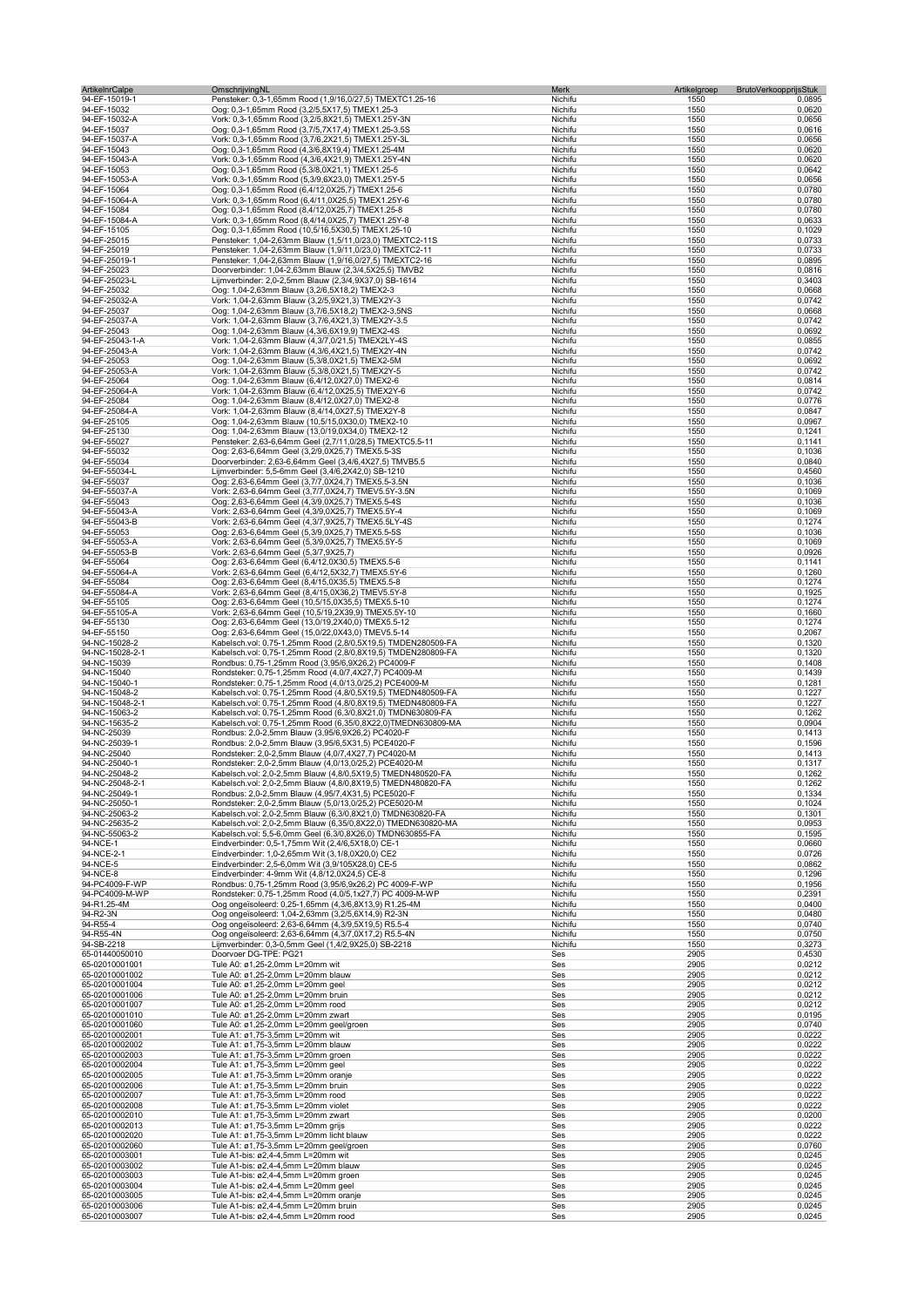| <b>ArtikelnrCalpe</b>            | OmschrijvingNL                                                                                  | Merk       | Artikelgroep<br><b>BrutoVerkoopprijsStuk</b> |                    |
|----------------------------------|-------------------------------------------------------------------------------------------------|------------|----------------------------------------------|--------------------|
| 65-02010003008<br>65-02010003010 | Tule A1-bis: ø2,4-4,5mm L=20mm violet<br>Tule A1-bis: ø2,4-4,5mm L=20mm zwart                   | Ses<br>Ses | 2905<br>2905                                 | 0,0245<br>0,0222   |
| 65-02010003013                   | Tule A1-bis: ø2,4-4,5mm L=20mm grijs                                                            | Ses        | 2905                                         | 0,0245             |
| 65-02010003060                   | Tule A1-bis: ø2,4-4,5mm L=20mm geel/groen                                                       | Ses        | 2905                                         | 0,0815             |
| 65-02010004001                   | Tule A2: ø3,0-6,0mm L=25mm wit                                                                  | Ses        | 2905                                         | 0,0345             |
| 65-02010004002                   | Tule A2: ø3,0-6,0mm L=25mm blauw                                                                | Ses<br>Ses | 2905                                         | 0,0345             |
| 65-02010004003<br>65-02010004004 | Tule A2: ø3,0-6,0mm L=25mm groen<br>Tule A2: ø3,0-6,0mm L=25mm geel                             | Ses        | 2905<br>2905                                 | 0,0345<br>0,0345   |
| 65-02010004005                   | Tule A2: ø3,0-6,0mm L=25mm oranje                                                               | Ses        | 2905                                         | 0,0345             |
| 65-02010004006                   | Tule A2: ø3,0-6,0mm L=25mm bruin                                                                | Ses        | 2905                                         | 0,0345             |
| 65-02010004007                   | Tule A2: ø3,0-6,0mm L=25mm rood                                                                 | Ses        | 2905                                         | 0,0345             |
| 65-02010004008                   | Tule A2: ø3,0-6,0mm L=25mm violet                                                               | Ses        | 2905                                         | 0,0345             |
| 65-02010004010<br>65-02010004013 | Tule A2: ø3,0-6,0mm L=25mm zwart<br>Tule A2: ø3,0-6,0mm L=25mm grijs                            | Ses<br>Ses | 2905<br>2905                                 | 0,0316<br>0,0345   |
| 65-02010004020                   | Tule A2: ø3,0-6,0mm L=25mm licht blauw                                                          | Ses        | 2905                                         | 0,0345             |
| 65-02010004060                   | Tule A2: ø3,0-6,0mm L=25mm geel/groen                                                           | Ses        | 2905                                         | 0,0991             |
| 65-02010005001                   | Tule A3: ø5,0-9,0mm L=25mm wit                                                                  | Ses        | 2905                                         | 0,0442             |
| 65-02010005002                   | Tule A3: ø5,0-9,0mm L=25mm blauw                                                                | Ses        | 2905                                         | 0,0442             |
| 65-02010005003                   | Tule A3: ø5,0-9,0mm L=25mm groen                                                                | Ses        | 2905                                         | 0,0442             |
| 65-02010005004<br>65-02010005005 | Tule A3: ø5,0-9,0mm L=25mm geel<br>Tule A3: ø5,0-9,0mm L=25mm oranje                            | Ses<br>Ses | 2905<br>2905                                 | 0,0442<br>0,0442   |
| 65-02010005006                   | Tule A3: ø5,0-9,0mm L=25mm bruin                                                                | Ses        | 2905                                         | 0,0442             |
| 65-02010005007                   | Tule A3: ø5,0-9,0mm L=25mm rood                                                                 | Ses        | 2905                                         | 0,0442             |
| 65-02010005008                   | Tule A3: ø5,0-9,0mm L=25mm violet                                                               | Ses        | 2905                                         | 0,0442             |
| 65-02010005010                   | Tule A3: ø5,0-9,0mm L=25mm zwart                                                                | Ses        | 2905                                         | 0,0390             |
| 65-02010005013                   | Tule A3: ø5,0-9,0mm L=25mm grijs                                                                | Ses        | 2905                                         | 0,0442             |
| 65-02010005060<br>65-02010006001 | Tule A3: ø5,0-9,0mm L=25mm geel/groen<br>Tule A4: ø7,5-12mm L=30mm wit                          | Ses<br>Ses | 2905<br>2905                                 | 0,1075<br>0,0755   |
| 65-02010006002                   | Tule A4: ø7,5-12mm L=30mm blauw                                                                 | Ses        | 2905                                         | 0,0755             |
| 65-02010006003                   | Tule A4: ø7,5-12mm L=30mm groen                                                                 | Ses        | 2905                                         | 0,0755             |
| 65-02010006004                   | Tule A4: ø7,5-12mm L=30mm geel                                                                  | Ses        | 2905                                         | 0,0755             |
| 65-02010006005                   | Tule A4: ø7,5-12mm L=30mm oranje                                                                | Ses        | 2905                                         | 0,0755             |
| 65-02010006006                   | Tule A4: ø7,5-12mm L=30mm bruin                                                                 | Ses        | 2905                                         | 0,0755             |
| 65-02010006007<br>65-02010006008 | Tule A4: ø7.5-12mm L=30mm rood<br>Tule A4: ø7,5-12mm L=30mm violet                              | Ses<br>Ses | 2905<br>2905                                 | 0,0755<br>0,0755   |
| 65-02010006010                   | Tule A4: ø7,5-12mm L=30mm zwart                                                                 | Ses        | 2905                                         | 0,0640             |
| 65-02010006013                   | Tule A4: ø7,5-12mm L=30mm grijs                                                                 | Ses        | 2905                                         | 0,0755             |
| 65-02010006060                   | Tule A4: ø7,5-12mm L=30mm geel/groen                                                            | Ses        | 2905                                         | 0,1462             |
| 65-02010007001                   | Tule A5: ø10-15mm L=35mm wit                                                                    | Ses        | 2905                                         | 0,1245             |
| 65-02010007002                   | Tule A5: ø10-15mm L=35mm blauw                                                                  | Ses        | 2905                                         | 0,1245             |
| 65-02010007003                   | Tule A5: ø10-15mm L=35mm groen                                                                  | Ses<br>Ses | 2905<br>2905                                 | 0,1245<br>0,1245   |
| 65-02010007004<br>65-02010007005 | Tule A5: ø10-15mm L=35mm geel<br>Tule A5: ø10-15mm L=35mm oranje                                | Ses        | 2905                                         | 0,1245             |
| 65-02010007006                   | Tule A5: ø10-15mm L=35mm bruin                                                                  | Ses        | 2905                                         | 0,1245             |
| 65-02010007007                   | Tule A5: ø10-15mm L=35mm rood                                                                   | Ses        | 2905                                         | 0,1245             |
| 65-02010007008                   | Tule A5: ø10-15mm L=35mm violet                                                                 | Ses        | 2905                                         | 0,1245             |
| 65-02010007010                   | Tule A5: ø10-15mm L=35mm zwart                                                                  | Ses        | 2905                                         | 0,1117             |
| 65-02010007013                   | Tule A5: ø10-15mm L=35mm grijs                                                                  | Ses        | 2905                                         | 0,1245             |
| 65-02010007060<br>65-02010008001 | Tule A5: ø10-15mm L=35mm geel/groen<br>Tule A8: ø12-20mm L=50mm wit                             | Ses<br>Ses | 2905<br>2905                                 | 0,2211<br>0,2417   |
| 65-02010008002                   | Tule A8: ø12-20mm L=50mm blauw                                                                  | Ses        | 2905                                         | 0,2417             |
| 65-02010008003                   | Tule A8: ø12-20mm L=50mm groen                                                                  | Ses        | 2905                                         | 0,2417             |
| 65-02010008004                   | Tule A8: ø12-20mm L=50mm geel                                                                   | Ses        | 2905                                         | 0,2417             |
| 65-02010008006                   | Tule A8: ø12-20mm L=50mm bruin                                                                  | Ses        | 2905                                         | 0,2417             |
| 65-02010008007                   | Tule A8: ø12-20mm L=50mm rood                                                                   | Ses        | 2905                                         | 0,2417             |
| 65-02010008008<br>65-02010008010 | Tule A8: ø12-20mm L=50mm violet<br>Tule A8: ø12-20mm L=50mm zwart                               | Ses<br>Ses | 2905<br>2905                                 | 0,2417<br>0,2205   |
| 65-02010008013                   | Tule A8: ø12-20mm L=50mm grijs                                                                  | Ses        | 2905                                         | 0,2417             |
| 65-02010008060                   | Tule A8: ø12-20mm L=50mm geel/groen                                                             | Ses        | 2905                                         | 0,3935             |
| 65-02010009002                   | Tule A9: ø14-23mm L=50mm blauw                                                                  | Ses        | 2905                                         | 0,2956             |
| 65-02010009006                   | Tule A9: ø14-23mm L=50mm bruin                                                                  | Ses        | 2905                                         | 0,2956             |
| 65-02010009007                   | Tule A9: ø14-23mm L=50mm rood                                                                   | Ses        | 2905                                         | 0,2956             |
| 65-02010009010<br>65-02010009013 | Tule A9: ø14-23mm L=50mm zwart<br>Tule A9: ø14-23mm L=50mm grijs                                | Ses<br>Ses | 2905<br>2905                                 | 0,2680<br>0,2956   |
| 65-02010009060                   | Tule A9: ø14-23mm L=50mm geel/groen                                                             | Ses        | 2905                                         | 0,4955             |
| 65-02010010001                   | Tule A10: ø17-28mm L=50mm wit                                                                   | Ses        | 2905                                         | 0,3676             |
| 65-02010010002                   | Tule A10: ø17-28mm L=50mm blauw                                                                 | Ses        | 2905                                         | 0,3676             |
| 65-02010010003                   | Tule A10: ø17-28mm L=50mm groen                                                                 | Ses        | 2905                                         | 0,3676             |
| 65-02010010004                   | Tule A10: ø17-28mm L=50mm geel                                                                  | ses        | 2905                                         | 0,3676             |
| 65-02010010006                   | Tule A10: ø17-28mm L=50mm bruin<br>Tule A10: ø17-28mm L=50mm rood                               | Ses<br>Ses | 2905                                         | 0,3676<br>0,3676   |
| 65-02010010007<br>65-02010010008 | Tule A10: ø17-28mm L=50mm violet                                                                | Ses        | 2905<br>2905                                 | 0,3676             |
| 65-02010010010                   | Tule A10: ø17-28mm L=50mm zwart                                                                 | Ses        | 2905                                         | 0,3330             |
| 65-02010010013                   | Tule A10: ø17-28mm L=50mm grijs                                                                 | Ses        | 2905                                         | 0,3676             |
| 65-02010010060                   | Tule A10: ø17-28mm L=50mm geel/groen                                                            | Ses        | 2905                                         | 0,5665             |
| 65-02010011010                   | Tule A1K: ø2,5-5,5mm L=25mm zwart   Dikke wand                                                  | Ses        | 2905                                         | 0,0390             |
| 65-02010071010                   | Tule A0: ø1,25-2,0mm L=20mm zwart (vpe 1000)                                                    | Ses        | 2905                                         | 0,0193             |
| 65-02010072010<br>65-02010073010 | Tule A1: ø1,75-3,5mm L=20mm zwart (vpe 1000)<br>Tule A1-bis: ø2,4-4,5mm L=20mm zwart (vpe 1000) | Ses<br>Ses | 2905<br>2905                                 | 0,0200<br>0,0202   |
| 65-02010074010                   | Tule A2: ø3,0-6,0mm L=25mm zwart (vpe 1000)                                                     | Ses        | 2905                                         | 0,0316             |
| 65-02010075010                   | Tule A3: ø5,0-9,0mm L=25mm zwart (vpe 1000)                                                     | Ses        | 2905                                         | 0,0390             |
| 65-02010076007                   | Tule A4: ø7,5-12mm L=30mm rood (vpe 1000)                                                       | Ses        | 2905                                         | 0,0753             |
| 65-02010076010                   | Tule A4: ø7,5-12mm L=30mm zwart (vpe 1000)                                                      | Ses        | 2905                                         | 0,0640             |
| 65-02010081010                   | Tule A1K: ø2,5-5,5mm L=25mm zwart   Dikke wand (vpe 1000)                                       | Ses        | 2905                                         | 0,0320             |
| 65-02010169010<br>65-02100002010 | Tule A3-SP: ø5,0-9,0mm L=50mm zwart<br>Tule A1: ø1,75-3,5 L=100mtr zwart op rol                 | Ses<br>Ses | 2905<br>2905                                 | 0,0942<br>90,6000  |
| 65-02100051013                   | Tule A0: ø1,25-2,0 L=100mtr grijs op rol                                                        | Ses        | 2905                                         | 93,5300            |
| 65-02100052003                   | Tule A1: ø1,75-3,5 L=100mtr groen op rol                                                        | Ses        | 2905                                         | 105,2000           |
| 65-02100052007                   | Tule A1: ø1,75-3,5 L=100mtr rood op rol                                                         | Ses        | 2905                                         | 105,2000           |
| 65-02100053002                   | Tule A1bis: ø2,4-4,5 L=100mtr blauw op rol                                                      | Ses        | 2905                                         | 124,2000           |
| 65-02100053003                   | Tule A1bis: ø2,4-4,5 L=100mtr groen op rol                                                      | Ses        | 2905                                         | 124,2000           |
| 65-02100053007<br>65-02520047010 | Tule A1bis: ø2,4-4,5 L=100mtr rood op rol<br>Doorvoer DA: 95/130/20 (Neopreen)                  | Ses<br>Ses | 2905<br>2905                                 | 124,2000<br>0,1531 |
| 65-02520049010                   | Doorvoer DA: 95/130/40 (Neopreen)                                                               | Ses        | 2905                                         | 0,1605             |
| 65-02520065010                   | Doorvoer DA: 140/200/15 (Neopreen)                                                              | Ses        | 2905                                         | 0,3725             |
| 65-02520066010                   | Doorvoer DA: 140/200/20 (Neopreen)                                                              | Ses        | 2905                                         | 0,3756             |
| 65-02520068010                   | Doorvoer DA: 140/200/40 (Neopreen)                                                              | Ses        | 2905                                         | 0,3961             |
| 65-02520088010                   | Doorvoer DA: 70/120/20 (Neopreen)                                                               | Ses        | 2905                                         | 0,1611             |
| 65-02520148010<br>65-02520331010 | Doorvoer DA: 70/120/15 (Neopreen)<br>Doorvoer DA: 300/350/10 (Neopreen)                         | Ses<br>Ses | 2905<br>2905                                 | 0,1605<br>0,6080   |
| 65-02520334010                   | Doorvoer DA: 300/350/40 (Neopreen)                                                              | Ses        | 2905                                         | 0,6880             |
| 65-02520344010                   | Doorvoer DA: 185/250/20 (Neopreen)                                                              | Ses        | 2905                                         | 0,5211             |
| 65-02580018010                   | Doorvoer DG: M75 (Neopreen)                                                                     | Ses        | 2905                                         | 5,9741             |
| 65-02580355010                   | Doorvoer DG: PG-21 (Neopreen)                                                                   | Ses        | 2905                                         | 0,6935             |
| 65-02580357010                   | Doorvoer DG: PG-36 (Neopreen)                                                                   | Ses        | 2905<br>2905                                 | 1,5216             |
| 65-02580358010<br>65-02580404010 | Doorvoer DG48: PG-48 (Neopreen)<br>Doorvoer DGC: PG-21 (Neopreen)                               | Ses<br>Ses | 2905                                         | 1,9257<br>1,2110   |
| 65-02580407010                   | Doorvoer DGC: PG-48 (Neopreen)                                                                  | Ses        | 2905                                         | 3,4811             |
| 65-07070001000                   | Glijmiddel: LUB2 2,5 dl                                                                         | Ses        | 2905                                         | 11,0300            |
| 95-BSPA-10G                      | Gevlochten kous PA: NOM=10 MIN=7 MAX=15   50mtr                                                 | Elematic   | 2906                                         | 0,9750             |
| 95-BSPA-12G                      | Gevlochten kous PA: NOM=12 MIN=9 MAX=18   50mtr                                                 | Elematic   | 2906                                         | 1,1800             |
| 95-BSPA-16G                      | Gevlochten kous PA: NOM=16 MIN=11 MAX=21   25mtr                                                | Elematic   | 2906                                         | 1,6100             |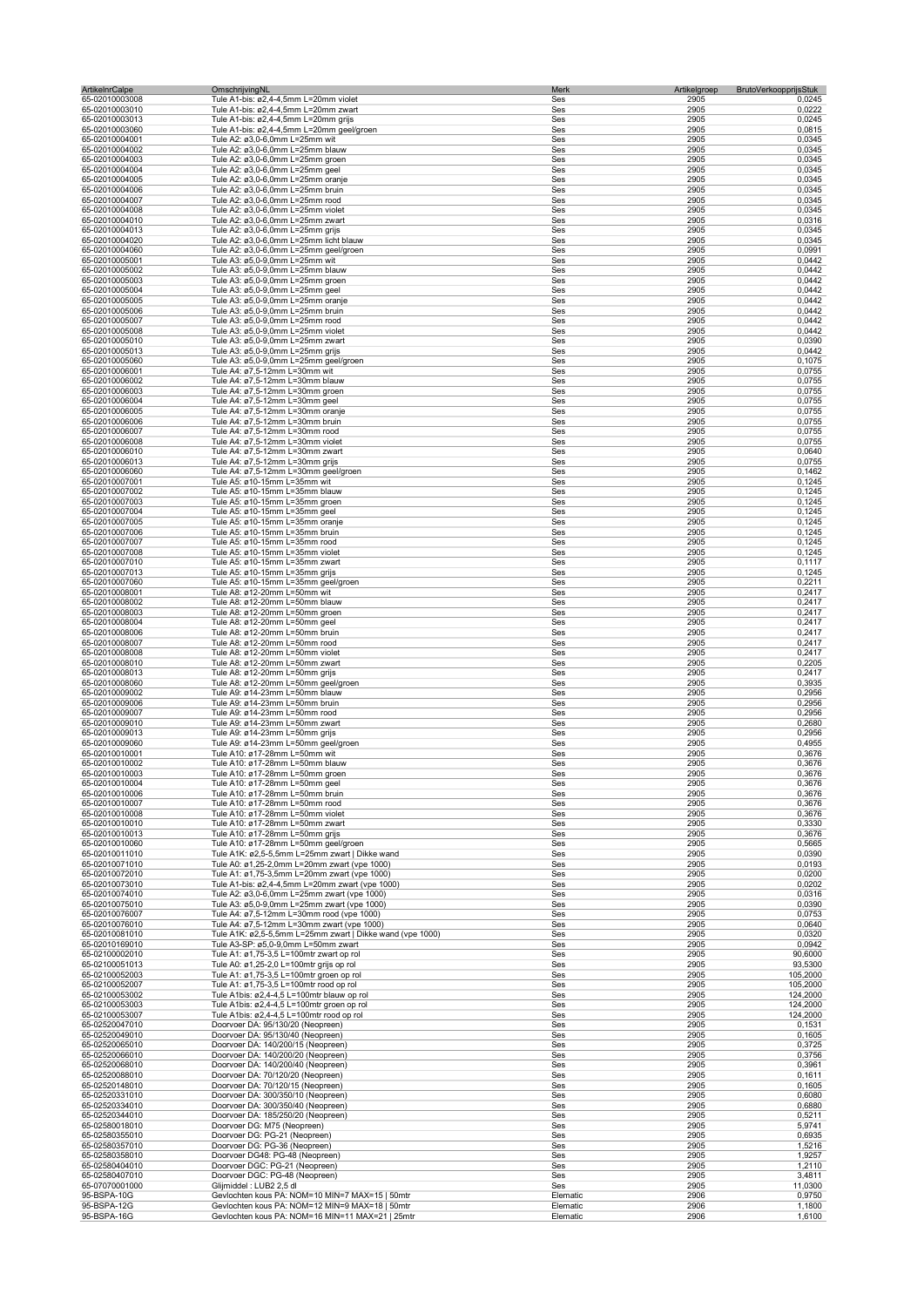| ArtikelnrCalpe             | OmschrijvingNL                                                                                                   | Merk                 | Artikelgroep<br>BrutoVerkoopprijsStuk |                    |
|----------------------------|------------------------------------------------------------------------------------------------------------------|----------------------|---------------------------------------|--------------------|
| 95-BSPA-20G<br>95-BSPA-30G | Gevlochten kous PA: NOM=20 MIN=14 MAX=25   25mtr<br>Gevlochten kous PA: NOM=30 MIN=22 MAX=37   25mtr             | Elematic<br>Elematic | 2906<br>2906                          | 1,6850<br>2,4250   |
| 95-BSPA-40G                | Gevlochten kous PA: NOM=40 MIN=30 MAX=48   25mtr                                                                 | Elematic             | 2906                                  | 3,3650             |
| 95-BSPA-8G                 | Gevlochten kous PA: NOM=8 MIN=4 MAX=13   50mtr                                                                   | Elematic             | 2906                                  | 0,8800             |
| 30-97397                   | Koper omvlechting: 5mm - 12mmØ                                                                                   | Helukabel            | 3041                                  | 7,7600             |
| 33-1645                    | Bedradingskoker CK HV: B40xH40 Wit 9010 (dicht) 32mtr                                                            | Licatec              | 3330                                  | 11,8500            |
| 33-1655                    | Bedradingskoker CK HV: B60xH40 Wit 9010 (dicht) 28mtr                                                            | Licatec              | 3330                                  | 14,1500            |
| 33-27004                   | Deksel voor baan 200, hard PVC.                                                                                  | Licatec              | 3330                                  | 19,9000            |
| 33-27104                   | Kabelbaan, KBK 200x100mm, bodem perforatie, hard PVC. 6mtr                                                       | Licatec              | 3330                                  | 39,2000            |
| 33-5015-1                  | Deksel DIN: 25mm vpe 10mtr                                                                                       | Licatec              | 3330                                  | 1,5100             |
| 33-5016-1                  | Deksel DIN: 37,5mm vpe 10mtr                                                                                     | Licatec              | 3330                                  | 1,6250             |
| 33-5017-1<br>33-5018-1     | Deksel DIN: 50mm vpe 10mtr<br>Deksel DIN: 75mm vpe 10mtr                                                         | Licatec<br>Licatec   | 3330<br>3330                          | 1,8250<br>2,1750   |
| 33-5019-1                  | Deksel DIN: 100mm vpe 10mtr                                                                                      | Licatec              | 3330                                  | 2,9850             |
| 33-5020-1                  | Deksel DIN: 125mm vpe 10mtr                                                                                      | Licatec              | 3330                                  | 3,3000             |
| 33-5021-1                  | Deksel DIN: 150mm vpe 10mtr                                                                                      | Licatec              | 3330                                  | 3,5000             |
| 33-5030-1                  | Deksel DIN HV: 25mm (halogeenvrij) vpe 10mtr                                                                     | Licatec              | 3330                                  | 3,5000             |
| 33-5031-1                  | Deksel DIN HV: 37,5mm (halogeenvrij) vpe 10mtr                                                                   | Licatec              | 3330                                  | 3,8000             |
| 33-5032-1                  | Deksel DIN HV: 50mm (halogeenvrij) vpe 10mtr                                                                     | Licatec              | 3330                                  | 4,5500             |
| 33-5033-1                  | Deksel DIN HV: 75mm (halogeenvrij) vpe 10mtr                                                                     | Licatec              | 3330                                  | 5,9500             |
| 33-5034-1                  | Deksel DIN HV: 100mm (halogeenvrij) vpe 10mtr                                                                    | Licatec              | 3330                                  | 7,7500             |
| 33-5035-1                  | Deksel DIN HV: 125mm (halogeenvrij) vpe 10mtr                                                                    | Licatec              | 3330                                  | 8,8000             |
| 33-5509-1                  | Deksel F2000: 25mm vpe 10mtr                                                                                     | Licatec              | 3330                                  | 0,9550             |
| 33-5510-1                  | Deksel F2000: 30mm vpe 10mtr                                                                                     | Licatec              | 3330<br>3330                          | 1,0150<br>1,1000   |
| 33-5511-1<br>33-5512-1     | Deksel F2000: 40mm vpe 10mtr<br>Deksel F2000: 60mm vpe 10mtr                                                     | Licatec<br>Licatec   | 3330                                  | 1,6800             |
| 33-5513-1                  | Deksel F2000: 80mm vpe 10mtr                                                                                     | Licatec              | 3330                                  | 2,3200             |
| 33-5514-1                  | Deksel F2000: 100mm vpe 10mtr                                                                                    | Licatec              | 3330                                  | 2,9850             |
| 33-5515-1                  | Deksel F2000: 120mm vpe 10mtr                                                                                    | Licatec              | 3330                                  | 4,0500             |
| 33-5519-1                  | Deksel F2000 HV: 25mm (halogeenvrij) vpe 10mtr                                                                   | Licatec              | 3330                                  | 2,0000             |
| 33-5520-1                  | Deksel F2000 HV: 30mm (halogeenvrij) vpe 10mtr                                                                   | Licatec              | 3330                                  | 2,0600             |
| 33-5521-1                  | Deksel F2000 HV: 40mm (halogeenvrij) vpe 10mtr                                                                   | Licatec              | 3330                                  | 2,8400             |
| 33-5522-1                  | Deksel F2000 HV: 60mm (halogeenvrij) vpe 10mtr                                                                   | Licatec              | 3330                                  | 3,4000             |
| 33-5523-1                  | Deksel F2000 HV: 80mm (halogeenvrij) vpe 10mtr                                                                   | Licatec              | 3330                                  | 4,6000             |
| 33-5524-1                  | Deksel F2000 HV: 100mm (halogeenvrij) vpe 10mtr                                                                  | Licatec              | 3330                                  | 8,0500             |
| 33-5525-1                  | Deksel F2000 HV: 120mm (halogeenvrij) vpe 10mtr                                                                  | Licatec              | 3330                                  | 9,3000             |
| 33-7308-1                  | Bedradingskoker F2000 PVC: B30xH30 64mtr                                                                         | Licatec              | 3330                                  | 3,5000             |
| 33-7309-1                  | Bedradingskoker F2000 PVC: B25xH40 68mtr                                                                         | Licatec              | 3330                                  | 3,9000             |
| 33-7309-SB                 | Bedradingskoker F2000 PVC: B25xH40 68mtr                                                                         | Licatec              | 3330                                  | 3,9000             |
| 33-7310-1                  | Bedradingskoker F2000 PVC: B30xH40 60mtr                                                                         | Licatec              | 3330                                  | 4,1000             |
| 33-7311-1                  | Bedradingskoker F2000 PVC: B40xH40 52mtr                                                                         | Licatec              | 3330                                  | 4,3800             |
| 33-7311-SB                 | Bedradingskoker dicht F2000: B40xH40 52mtr                                                                       | Licatec              | 3330                                  | 5,2000             |
| 33-7312-1                  | Bedradingskoker F2000 PVC: B60xH40 40mtr                                                                         | Licatec              | 3330                                  | 5,4000             |
| 33-7312-SB                 | Bedradingskoker dicht F2000: B60xH40 40mtr                                                                       | Licatec              | 3330                                  | 6,6000             |
| 33-7319-1                  | Bedradingskoker F2000 PVC: B25xH60 60mtr                                                                         | Licatec              | 3330                                  | 4,1000             |
| 33-7320-1                  | Bedradingskoker F2000 PVC: B30xH60 52mtr                                                                         | Licatec              | 3330<br>3330                          | 4,6000             |
| 33-7321-1<br>33-7322-1     | Bedradingskoker F2000 PVC: B40xH60 48mtr<br>Bedradingskoker F2000 PVC: B60xH60 36mtr                             | Licatec<br>Licatec   | 3330                                  | 4,9500<br>6,0500   |
| 33-7322-SB                 | Bedradingskoker dicht F2000: B60xH60 GESLOTEN 36mtr                                                              | Licatec              | 3330                                  | 7,8500             |
| 33-7323-1                  | Bedradingskoker F2000 PVC: B80xH60 32mtr                                                                         | Licatec              | 3330                                  | 8,3500             |
| 33-7323-SB                 | Bedradingskoker dicht F2000: B80xH60 32mtr                                                                       | Licatec              | 3330                                  | 10,2000            |
| 33-7324-1                  | Bedradingskoker F2000 PVC: B100xH60 22mtr                                                                        | Licatec              | 3330                                  | 9,0000             |
| 33-7325-1                  | Bedradingskoker F2000 PVC: B120xH60 20mtr                                                                        | Licatec              | 3330                                  | 11,2000            |
| 33-7329-1                  | Bedradingskoker F2000 PVC: B25xH80 56mtr                                                                         | Licatec              | 3330                                  | 5,8500             |
| 33-7330-1                  | Bedradingskoker F2000 PVC: B30xH80 48mtr                                                                         | Licatec              | 3330                                  | 6,1000             |
| 33-7331-1                  | Bedradingskoker F2000 PVC: B40xH80 40mtr                                                                         | Licatec              | 3330                                  | 6,2500             |
| 33-7331-K22                | Bedradingskoker F2000 PVC: B40xH80 met hechttape 22mm 40mtr                                                      | Licatec              | 3330                                  | 6,7500             |
| 33-7332-1                  | Bedradingskoker F2000 PVC: B60xH80 36mtr                                                                         | Licatec              | 3330                                  | 6,4000             |
| 33-7332-K22                | Bedradingskoker F2000 PVC: B60xH80 met hechttape 22mm 36mtr                                                      | Licatec              | 3330                                  | 7,3000             |
| 33-7333-1                  | Bedradingskoker F2000 PVC: B80xH80 24mtr                                                                         | Licatec              | 3330                                  | 8,9500             |
| 33-7333-K22                | Bedradingskoker F2000 PVC: B80xH80 met hechttape 22mm 24mtr                                                      | Licatec              | 3330                                  | 9,9000             |
| 33-7334-1                  | Bedradingskoker F2000 PVC: B100xH80 24mtr                                                                        | Licatec              | 3330                                  | 10,6000            |
| 33-7335-1                  | Bedradingskoker F2000 PVC: B120xH80 16mtr                                                                        | Licatec              | 3330                                  | 11,7000            |
| 33-7340-1<br>33-7341-1     | Bedradingskoker F2000 PVC: B30xH100 32mtr<br>Bedradingskoker F2000 PVC: B60xH100 32mtr                           | Licatec<br>Licatec   | 3330<br>3330                          | 9,4500<br>10,9500  |
| 33-7342-1                  | Bedradingskoker F2000 PVC: B100xH100 16mtr                                                                       | Licatec              | 3330                                  | 13,5000            |
| 33-7343-1                  | Bedradingskoker F2000 PVC: B40xH100 24mtr                                                                        | Licatec              | 3330                                  | 9,8500             |
| 33-7344-1                  | Bedradingskoker F2000 PVC: B80xH100 20mtr                                                                        | Licatec              | 3330                                  | 12,4500            |
| 33-7345-1                  | Bedradingskoker F2000 PVC: B150xH100 8mtr                                                                        | Licatec              | 3330                                  | 15,3500            |
| 33-7351-1                  | Bedradingskoker F2000 PVC: B40xH120 24mtr                                                                        | Licatec              | 3330                                  | 9,1500             |
| 33-7352-1                  | Bedradingskoker F2000 PVC: B60xH120 24mtr                                                                        | Licatec              | 3330                                  | 12,6500            |
| 33-7353-1                  | Bedradingskoker F2000 PVC: B80xH120 20mtr                                                                        | Licatec              | 3330                                  | 12,7000            |
| 33-7358-1                  | Bedradingskoker F2000 HV: B30xH30 (halogeenvrij) 64mtr                                                           | Licatec              | 3330                                  | 6,4500             |
| 33-7359-1                  | Bedradingskoker F2000 HV: B25xH40 (halogeenvrij) 68mtr                                                           | Licatec              | 3330                                  | 7,9000             |
| 33-7361-1                  | Bedradingskoker F2000 HV: B40xH40 (halogeenvrij) 52mtr                                                           | Licatec              | 3330                                  | 9,6500             |
| 33-7362-1                  | Bedradingskoker F2000 HV: B60xH40 (halogeenvrij) 40mtr                                                           | Licatec              | 3330                                  | 9,7000             |
| 33-7369-1                  | Bedradingskoker F2000 HV: B25xH60 (halogeenvrij) 60mtr                                                           | Licatec              | 3330                                  | 9,4000             |
| 33-7371-1                  | Bedradingskoker F2000 HV: B40xH60 (halogeenvrij) 48mtr                                                           | Licatec              | 3330                                  | 11,6500            |
| 33-7372-1                  | Bedradingskoker F2000 HV: B60xH60 (halogeenvrij) 36mtr                                                           | Licatec              | 3330                                  | 13,6500            |
| 33-7373-1                  | Bedradingskoker F2000 HV: B80xH60 (halogeenvrij) 32mtr                                                           | Licatec              | 3330<br>3330                          | 16,8000<br>13,4500 |
| 33-7379-1<br>33-7381-1     | Bedradingskoker F2000 HV: B25xH80 (halogeenvrij) 56mtr<br>Bedradingskoker F2000 HV: B40xH80 (halogeenvrij) 40mtr | Licatec<br>Licatec   | 3330                                  | 13,9000            |
| 33-7382-1                  | Bedradingskoker F2000 HV: B60xH80 (halogeenvrij) 36mtr                                                           | Licatec              | 3330                                  | 15,6500            |
| 33-7383-1                  | Bedradingskoker F2000 HV: B80xH80 (halogeenvrij) 24mtr                                                           | Licatec              | 3330                                  | 18,8000            |
| 33-7384-1                  | Bedradingskoker F2000 HV: B100xH80 (halogeenvrij) 24mtr                                                          | Licatec              | 3330                                  | 20,4500            |
| 33-7385-1                  | Bedradingskoker F2000 HV: B120xH80 (halogeenvrij) 16mtr                                                          | Licatec              | 3330                                  | 26,4000            |
| 33-7390-1                  | Bedradingskoker F2000 HV: B30xH100 (halogeenvrij) 32mtr                                                          | Licatec              | 3330                                  | 21,3000            |
| 33-7391-1                  | Bedradingskoker F2000 HV: B60xH100 (halogeenvrij) 32mtr                                                          | Licatec              | 3330                                  | 23,1000            |
| 33-7392-1                  | Bedradingskoker F2000 HV: B100xH100 (halogeenvrij) 16mtr                                                         | Licatec              | 3330                                  | 28,6500            |
| 33-7393-1                  | Bedradingskoker F2000 HV: B40xH100 (halogeenvrij) 24mtr                                                          | Licatec              | 3330                                  | 22,0000            |
| 33-7394-1                  | Bedradingskoker F2000 HV: B80xH100 (halogeenvrij) 20mtr                                                          | Licatec              | 3330                                  | 24,0000            |
| 33-7399-1                  | Bedradingskoker F2000 afdekkap afbreekbaar                                                                       | Licatec              | 3330                                  | 2,0900             |
| 33-7521-1                  | Bedradingskoker F2000 IV: B40xH60 Blauw 48mtr                                                                    | Licatec              | 3330                                  | 7,0000             |
| 33-7522-1                  | Bedradingskoker F2000 IV: B60xH60 Blauw 36mtr                                                                    | Licatec              | 3330                                  | 7,0000             |
| 33-7530-1                  | Bedradingskoker F2000 IV: B30xH80 Blauw 48mtr                                                                    | Licatec              | 3330                                  | 6,8000             |
| 33-7531-1                  | Bedradingskoker F2000 IV: B40xH80 Blauw 40mtr<br>Bedradingskoker F2000 IV: B60xH80 Blauw 36mtr                   | Licatec              | 3330<br>3330                          | 7,0000<br>7,4500   |
| 33-7532-1<br>33-7533-1     | Bedradingskoker F2000 IV: B80xH80 Blauw 24mtr                                                                    | Licatec<br>Licatec   | 3330                                  | 10,2500            |
| 33-7534-1                  | Bedradingskoker F2000 IV: B100xH80 Blauw 24mtr                                                                   | Licatec              | 3330                                  | 11,7000            |
| 33-7541-1                  | Bedradingskoker F2000 IV: B60xH100 Blauw 32mtr                                                                   | Licatec              | 3330                                  | 12,1000            |
| 33-7542-1                  | Bedradingskoker F2000 IV: B100xH100 Blauw 16mtr                                                                  | Licatec              | 3330                                  | 14,2500            |
| 33-7610-1                  | Bedradingskoker DIN: B25xH25 48mtr                                                                               | Licatec              | 3330                                  | 3,1900             |
| 33-7620-1                  | Bedradingskoker DIN: B25xH37,5 54mtr                                                                             | Licatec              | 3330                                  | 3,4000             |
| 33-7621-1                  | Bedradingskoker DIN: B37,5xH37,5 40mtr                                                                           | Licatec              | 3330                                  | 3,9500             |
| 33-7630-1                  | Bedradingskoker DIN: B25xH50 44mtr                                                                               | Licatec              | 3330                                  | 3,9500             |
| 33-7631-1                  | Bedradingskoker DIN: B37,5xH50 32mtr                                                                             | Licatec              | 3330                                  | 4,0500             |
| 33-7632-1                  | Bedradingskoker DIN: B50xH50 42mtr                                                                               | Licatec              | 3330                                  | 5,2000             |
| 33-7633-1                  | Bedradingskoker DIN: B75xH50 28mtr                                                                               | Licatec              | 3330                                  | 6,2500             |
| 33-7634-1                  | Bedradingskoker DIN: B100xH50 20mtr                                                                              | Licatec              | 3330                                  | 7,6500             |
| 33-7640-1                  | Bedradingskoker DIN: B25xH75 36mtr                                                                               | Licatec              | 3330                                  | 5,2000             |
| 33-7641-1                  | Bedradingskoker DIN: B37,5xH75 24mtr                                                                             | Licatec              | 3330                                  | 5,7500             |
| 33-7642-1                  | Bedradingskoker DIN: B50xH75 28mtr                                                                               | Licatec              | 3330                                  | 6,3000             |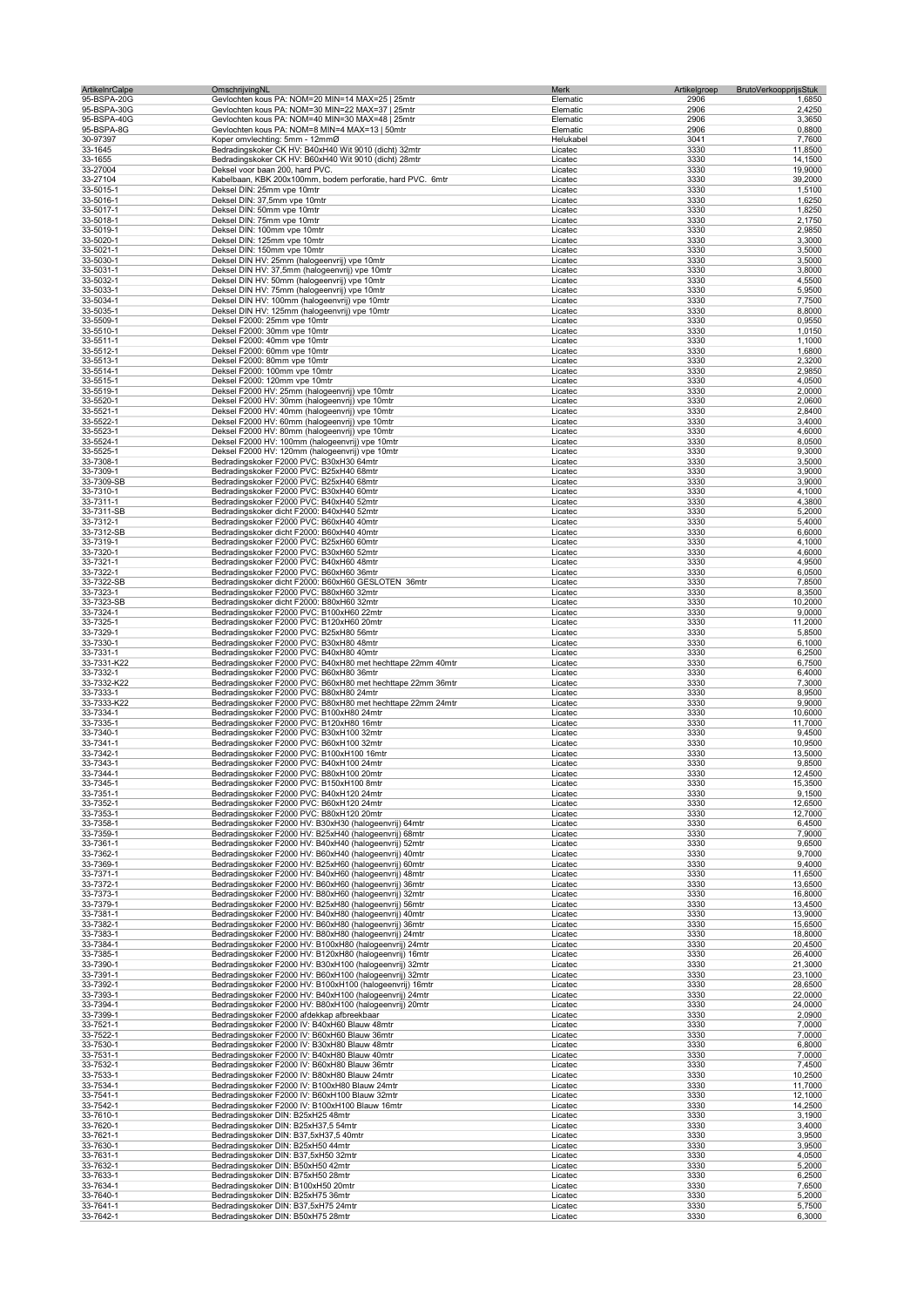| <b>ArtikelnrCalpe</b>          | OmschrijvingNL                                                                                                                        | Merk                   | Artikelgroep<br>BrutoVerkoopprijsStuk |                    |
|--------------------------------|---------------------------------------------------------------------------------------------------------------------------------------|------------------------|---------------------------------------|--------------------|
| 33-7643-1                      | Bedradingskoker DIN: B75xH75 24mtr                                                                                                    | Licatec                | 3330                                  | 7,5500             |
| 33-7644-1                      | Bedradingskoker DIN: B100xH75 16mtr                                                                                                   | Licatec                | 3330                                  | 9,4500             |
| 33-7645-1<br>33-7651-1         | Bedradingskoker DIN: B125xH75 16mtr<br>Bedradingskoker DIN HV: B37,5xH37,5 (halogeenvrij) 40mtr                                       | Licatec<br>Licatec     | 3330<br>3330                          | 10,6000<br>8,0000  |
| 33-7656-1                      | Bedradingskoker DIN HV: B25xH25 (halogeenvrij) 48mtr                                                                                  | Licatec                | 3330                                  | 6,8500             |
| 33-7660-1                      | Bedradingskoker DIN HV: B25xH50 (halogeenvrij) 44mtr                                                                                  | Licatec                | 3330                                  | 8,5500             |
| 33-7661-1                      | Bedradingskoker DIN HV: B37,5xH50 (halogeenvrij) 32mtr                                                                                | Licatec                | 3330                                  | 9,4000             |
| 33-7662-1                      | Bedradingskoker DIN HV: B50xH50 (halogeenvrij) 42mtr                                                                                  | Licatec                | 3330                                  | 10,2500            |
| 33-7663-1                      | Bedradingskoker DIN HV: B75xH50 (halogeenvrij) 28mtr                                                                                  | Licatec                | 3330                                  | 13,4500            |
| 33-7664-1                      | Bedradingskoker DIN HV: B100xH50 (halogeenvrij) 20mtr                                                                                 | Licatec                | 3330                                  | 17,1000            |
| 33-7670-1                      | Bedradingskoker DIN HV: B25xH75 (halogeenvrij) 36mtr                                                                                  | Licatec                | 3330                                  | 12,3500            |
| 33-7671-1<br>33-7672-1         | Bedradingskoker DIN HV: B37,5xH75 (halogeenvrij) 24mtr<br>Bedradingskoker DIN HV: B50xH75 (halogeenvrij) 28mtr                        | Licatec<br>Licatec     | 3330<br>3330                          | 13,5000<br>14,3500 |
| 33-7673-1                      | Bedradingskoker DIN HV: B75xH75 (halogeenvrij) 24mtr                                                                                  | Licatec                | 3330                                  | 18,0500            |
| 33-7674-1                      | Bedradingskoker DIN HV: B100xH75 (halogeenvrij) 16mtr                                                                                 | Licatec                | 3330                                  | 22,4500            |
| 33-7675-1                      | Bedradingskoker DIN HV: B125xH75 (halogeenvrij) 16mtr                                                                                 | Licatec                | 3330                                  | 22,4500            |
| 33-7677-1                      | Bedradingskoker DIN HV: B50xH100 (halogeenvrij) 32mtr                                                                                 | Licatec                | 3330                                  | 19,3500            |
| 33-7678-1                      | Bedradingskoker DIN HV: B75xH100 (halogeenvrij) 20mtr                                                                                 | Licatec                | 3330                                  | 21,5000            |
| 33-7679-1                      | Bedradingskoker DIN HV: B100xH100 (halogeenvrij) 16mtr                                                                                | Licatec                | 3330                                  | 25,5000            |
| 33-7801                        | Draad- dividerhouder F2000 /Safety vpe50                                                                                              | Licatec                | 3330                                  | 1,0450             |
| 33-7802                        | Klemstrook: 147,5mm LAN, pp Halogeenvrij vpe 500                                                                                      | Licatec                | 3330                                  | 0,3750             |
| 33-7803                        | Draadhouder PS 70mm vpe 400                                                                                                           | Licatec                | 3330<br>3330                          | 0,2300             |
| 33-7804<br>33-7814             | Draad- dividerhouder DIN vpe50<br>Spreidnieten: ø3,5mm                                                                                | Licatec<br>Licatec     | 3330                                  | 1,3650<br>0,0730   |
| 33-7815                        | Spreidnieten: ø5mm                                                                                                                    | Licatec                | 3330                                  | 0,0825             |
| 33-7816                        | Spreidnieten: ø6mm                                                                                                                    | Licatec                | 3330                                  | 0,0610             |
| 33-7816.5                      | Spreidnieten: ø6,5mm                                                                                                                  | Licatec                | 3330                                  | 0,0920             |
| 33-7817-1                      | Slaggereedschap voor slagnieten                                                                                                       | Licatec                | 3330                                  | 34,6000            |
| 33-7836                        | RP45 band 25mm breed, 33mtr. Rol                                                                                                      | Licatec                | 3330                                  | 116,8000           |
| 33-7860-1                      | Bedradingskoker Flex: 10x10 L=500mm vpe 100                                                                                           | Licatec                | 3330                                  | 3,2500             |
| 33-7861-1                      | Bedradingskoker Flex: 20mm L=500mm vpe 60                                                                                             | Licatec                | 3330                                  | 3,7700             |
| 33-7862-1                      | Bedradingskoker Flex: 30mm L=500mm vpe 36                                                                                             | Licatec                | 3330                                  | 3,9000             |
| 33-7863-1                      | Bedradingskoker Flex: 40mm L=500mm vpe 24                                                                                             | Licatec                | 3330                                  | 4,6000             |
| 33-7901S-G                     | Din- montagerail C-profiel 35x18x1,5 geperforeerd 11x7,2mm                                                                            | Licatec                | 3330                                  | 5,5500             |
| 33-7907S-G                     | Din- montagerail C-profiel 30x15x1,5 geperforeerd 11x7,3mm                                                                            | Licatec                | 3330<br>3330                          | 5,1500             |
| 33-803012L.V<br>33-803100      | Draadgoot GBL 200X35mm Drahtstärke 3,5/4,5mm<br>GBL 35 / 60 Verbinder Stahlblech, Sendzimirverzinkt                                   | Licatec<br>Licatec     | 3330                                  | 6,8000<br>1,6550   |
| 33-803112                      | Verbindingsklem, Sendzimirverzinkt                                                                                                    | Licatec                | 3330                                  | 0,6600             |
| 33-8830                        | Scheidingswand PVC 60mm hoog                                                                                                          | Licatec                | 3330                                  | 3,2000             |
| 33-9075-1                      | BRS-F inbouwdoos, Type: A, 1-voudig, geel                                                                                             | Licatec                | 3330                                  | 4,3500             |
| 33-9105-1                      | Bedradingskoker CK: 40x40 dicht bodemperf. RAL-9010 (32mtr)                                                                           | Licatec                | 3330                                  | 2,9300             |
| 34-TS35/CF6-LIC                | Din- en montagerail TS35: H15 Gat 6,3mm wit gepassiveerd                                                                              | Calpe                  | 3340                                  | 4,2500             |
| 49-080000-0-0                  | ADAPTERPLAAT tbv. HLAK 25-35                                                                                                          | Hora-Etec              | 3620                                  | 1,0800             |
| 49-080010-0-4                  | Verdeelblok UVB 100: GRIJS/RAL 7035 10/25mm <sup>2</sup>                                                                              | Hora-Etec              | 3620                                  | 7,2500             |
| 49-080010-1-4                  | Verdeelblok UVB 100: BLAUW/RAL 5012 10/25mm <sup>2</sup>                                                                              | Hora-Etec              | 3620                                  | 7,2500             |
| 49-080010-2-4                  | Verdeelblok UVB 100: GROEN/RAL 6018 10/25mm <sup>2</sup>                                                                              | Hora-Etec              | 3620                                  | 7,2500             |
| 49-080010-3-4                  | Verdeelblok UVB 100: BRUIN/RAL 8003 10/25mm <sup>2</sup>                                                                              | Hora-Etec              | 3620                                  | 7,2500             |
| 49-080010-4-4                  | Verdeelblok UVB 100: ZWART/RAL 9005 10/25mm <sup>2</sup>                                                                              | Hora-Etec              | 3620                                  | 7,2500             |
| 49-080030-0-4                  | Verdeelblok UVB 200: 1xln, 1xBrug, 6xUit   Grijs                                                                                      | Hora-Etec              | 3620<br>3620                          | 16,9000            |
| 49-080030-1-4<br>49-080030-2-4 | Verdeelblok UVB 200: 1xln, 1xBrug, 6xUit   Blauw<br>Verdeelblok UVB 200: 1xln, 1xBrug, 6xUit   Groen                                  | Hora-Etec<br>Hora-Etec | 3620                                  | 16,9000<br>16,9000 |
| 49-080030-3-4                  | Verdeelblok UVB 200: 1xln, 1xBrug, 6xUit   Bruin                                                                                      | Hora-Etec              | 3620                                  | 16,9000            |
| 49-080030-4-4                  | Verdeelblok UVB 200: 1xln, 1xBrug, 6xUit   Zwart                                                                                      | Hora-Etec              | 3620                                  | 16,9000            |
| 49-080110-0-4                  | HLAK 25 C: 1-Polig 25mm <sup>2</sup> Grijs RAL7035                                                                                    | Hora-Etec              | 3620                                  | 2,6500             |
| 49-080110-1-4                  | HLAK 25 C: 1-Polig 25mm <sup>2</sup> Blauw RAL5012                                                                                    | Hora-Etec              | 3620                                  | 2,6500             |
| 49-080110-2-4                  | HLAK 25 C: 1-Polig 25mm <sup>2</sup> Groen RAL6018                                                                                    | Hora-Etec              | 3620                                  | 2,6500             |
| 49-080110-3-4                  | HLAK 25 C: 1-Polig 25mm <sup>2</sup> Bruin                                                                                            | Hora-Etec              | 3620                                  | 2,6500             |
| 49-080110-4-4                  | HLAK 25 C: 1-Polig 25mm <sup>2</sup> Zwart                                                                                            | Hora-Etec              | 3620                                  | 2,6500             |
| 49-080130-0-4                  | HLAK 25 C: 3-Polig 25mm <sup>2</sup> L/L/L                                                                                            | Hora-Etec              | 3620                                  | 7,7000             |
| 49-080130-1-4                  | HLAK 25 C: 3-Polig 25mm <sup>2</sup> L/N/PE                                                                                           | Hora-Etec              | 3620                                  | 7,7000             |
| 49-080130-2-4                  | HLAK 25 C: 3-Polig 25mm <sup>2</sup> PE/L/N                                                                                           | Hora-Etec              | 3620                                  | 7,7000             |
| 49-080130-5-4                  | HLAK 25 C: 3-Polig 25mm <sup>2</sup> BSG                                                                                              | Hora-Etec              | 3620                                  | 7,7000             |
| 49-080140-1-4<br>49-080140-3-4 | HLAK 25 C: 4-Polig 25mm <sup>2</sup> 3L/N<br>HLAK 25 C: 4-Polig 25mm <sup>2</sup> 3L/PE                                               | Hora-Etec<br>Hora-Etec | 3620<br>3620                          | 10,3000<br>10,3000 |
| 49-080150-1-4                  | HLAK 25 C: 5-Polig 25mm <sup>2</sup> 3L/N/PE                                                                                          | Hora-Etec              | 3620                                  | 12,6000            |
| 49-080150-2-4                  | HLAK 25 C: 5-Polig 25mm <sup>2</sup> N/3L/PE                                                                                          | Hora-Etec              | 3620                                  | 12,6000            |
| 49-080150-3-4                  | HLAK 25 C: 5-Polig 25mm <sup>2</sup> PE/3L/N                                                                                          | Hora-Etec              | 3620                                  | 12,6000            |
| 49-080150-5-4                  | HLAK 25 C: 5-Polig 25mm <sup>2</sup> PE/3L BSG/N                                                                                      | Hora-Etec              | 3620                                  | 12,6000            |
| 49-080210-0-4                  | HLAK 35 C: 1-Polig 35mm <sup>2</sup> Grijs RAL7035                                                                                    | Hora-Etec              | 3620                                  | 4,3500             |
| 49-080210-1-4                  | HLAK 35 C: 1-Polig 35mm <sup>2</sup> Blauw RAL5012                                                                                    | Hora-Etec              | 3620                                  | 4,3500             |
| 49-080210-2-4                  | HLAK 35 C: 1-Polig 35mm <sup>2</sup> Groen RAL6018                                                                                    | Hora-Etec              | 3620                                  | 4,3500             |
| 49-080210-3-4                  | HLAK 35 C: 1-Polig 35mm <sup>2</sup> Bruin                                                                                            | Hora-Etec              | 3620                                  | 4,3500             |
| 49-080210-4-4                  | HLAK 35 C: 1-Polig 35mm <sup>2</sup> Zwart                                                                                            | Hora-Etec              | 3620                                  | 4,3500             |
| 49-080220-1-4<br>49-080250-3-4 | HLAK 35D C: 1-Polig 35mm <sup>2</sup> Blauw RAL5012 (Dubbelblok)<br>HLAK 35 C: 5-Polig 35mm <sup>2</sup> PE/3L/ G/N                   | Hora-Etec<br>Hora-Etec | 3620<br>3620                          | 8,8500<br>21,3500  |
| 49-080310-0-3                  | HLAK 70 C: 1-Polig 70mm <sup>2</sup> (Al/Cu) Grijs RAL7035                                                                            | Hora-Etec              | 3620                                  | 17,1000            |
| 49-080310-0-4                  | HLAK 70 C: 1-Polig 70mm <sup>2</sup> Grijs RAL7035                                                                                    | Hora-Etec              | 3620                                  | 14,3500            |
| 49-080310-1-4                  | HLAK 70 C: 1-Polig 70mm <sup>2</sup> Blauw RAL5012                                                                                    | Hora-Etec              | 3620                                  | 14,3500            |
| 49-080310-2-3                  | HLAK 70 C: 1-Polig 70mm <sup>2</sup> (Al/Cu) Groen RAL6018                                                                            | Hora-Etec              | 3620                                  | 17,1000            |
| 49-080310-2-4                  | HLAK 70 C: 1-Polig 70mm <sup>2</sup> Groen RAL6018                                                                                    | Hora-Etec              | 3620                                  | 14,3500            |
| 49-080310-3-4                  | HLAK 70 C: 1-Polig 70mm <sup>2</sup> Bruin                                                                                            | Hora-Etec              | 3620                                  | 14,3500            |
| 49-080310-4-4                  | HLAK 70 C: 1-Polig 70mm <sup>2</sup> Zwart                                                                                            | Hora-Etec              | 3620                                  | 14,3500            |
| 49-081110-0-4                  | HLAK 25 A: 1-Polig 2x IN - 2x16 <sup>2</sup> UIT 32,5x44x40mm 02225000                                                                | Hora-Etec              | 3620                                  | 4,5000             |
| 49-081110-1-4<br>49-081120-0-4 | HLAK 25 A: 1-Polig 2x IN - 4x16 <sup>2</sup> UIT 32,5x44x40mm 02226000<br>HLAK 25 A: 2-polig 4x IN - 4x16 <sup>2</sup> UIT 62x44x40mm | Hora-Etec<br>Hora-Etec | 3620<br>3620                          | 7,2500<br>7,7000   |
| 49-081140-1-4                  | HLAK 25 A: 4 Polig - 3x 2x16 <sup>2</sup> /1x 4x16 <sup>2</sup> UIT 121x50x40mm                                                       | Hora-Etec              | 3620                                  | 16,7000            |
| 49-081140-2-4                  | HLAK 25 A: 4 Polig - 4x16 <sup>2</sup> UIT 121x44x40mm 02233000                                                                       | Hora-Etec              | 3620                                  | 27,0000            |
| 49-081210-0-4                  | HLAK 35 A: 1-Polig, 1x IN - 2x25 <sup>2</sup> UIT 40x44x40mm 02242000                                                                 | Hora-Etec              | 3620                                  | 9,4500             |
| 49-081210-1-4                  | HLAK 35 A: 1-Polig, 1x IN - 4x25 <sup>2</sup> UIT 40x44x40mm 02243000                                                                 | Hora-Etec              | 3620                                  | 11,7500            |
| 49-081220-1-4                  | HLAK 35 A: 2-Polig, 2x IN - 4x25 <sup>2</sup> UIT 77x44x40mm 02246000                                                                 | Hora-Etec              | 3620                                  | 21,4500            |
| 49-081250-0-4                  | HLAK 35 A: 5-Polig, 1x IN - 2x25 <sup>2</sup> UIT 192x60x40mm 0253800                                                                 | Hora-Etec              | 3620                                  | 31,6500            |
| 49-081310-0-4                  | HLAK 35 A: 1-Polig, 2x IN - 2x35 <sup>2</sup> UIT 40x44x40mm 02521000                                                                 | Hora-Etec              | 3620                                  | 8,8500             |
| 49-081320-0-4                  | HLAK 35 A: 2-Polig, 2x IN - 4x35 <sup>2</sup> UIT 77x44x40mm 02527000                                                                 | Hora-Etec              | 3620                                  | 21,0500            |
| 49-082001-2-4                  | Doorverbinder PDB: 160A   Module 2                                                                                                    | Hora-Etec              | 3620                                  | 2,5000             |
| 49-082002-2-4<br>49-082004-2-4 | Doorverbinder PDB: 210A   Module 2   Lengte 53mm<br>Doorverbinder PDB: 400A   Module 2   Lengte 79mm                                  | Hora-Etec<br>Hora-Etec | 3620<br>3620                          | 2,8000<br>10,4000  |
| 49-082040-0-3                  | Verdeelblok PDB160 (PVB100): UIT 5x 1,5mm <sup>2</sup> TOT 16mm <sup>2</sup> 85A/UL                                                   | Hora-Etec              | 3620                                  | 12,2500            |
| 49-082040-1-4                  | Verdeelblok PDB160 (PVB100) UIT 10x 1,5mm <sup>2</sup> TOT 16mm <sup>2</sup> 85A/UL                                                   | Hora-Etec              | 3620                                  | 27,0500            |
| 49-082050-0-3                  | Verdeelblok PDB210 (PVB125) UIT 5x 1,5mm <sup>2</sup> TOT 25mm <sup>2</sup> 115A/UL                                                   | Hora-Etec              | 3620                                  | 15,0500            |
| 49-082050-1-4                  | Verdeelblok PDB210 (PVB125) UIT 10x 1,5mm <sup>2</sup> TOT 25mm <sup>2</sup> 115A/UL                                                  | Hora-Etec              | 3620                                  | 32,9500            |
| 49-082050-2-3                  | Verdeelblok PDB210 (PVB125) UIT 15x 1,5mm <sup>2</sup> TOT 25mm <sup>2</sup> 115A/UL                                                  | Hora-Etec              | 3620                                  | 49,1000            |
| 49-082060-0-3                  | Verdeelblok PDB220 (PVB160) UIT 5x 1,5mm <sup>2</sup> TOT 25mm <sup>2</sup> 160A/UL                                                   | Hora-Etec              | 3620                                  | 26,1500            |
| 49-082070-0-3                  | Verdeelblok PDB270 (PVB230) UIT 10x 1,5mm <sup>2</sup> TOT 35mm <sup>2</sup> 200A/UL                                                  | Hora-Etec              | 3620                                  | 27,0500            |
| 49-082080-0-3                  | Verdeelblok PDB400 (PVB250) UIT 9x 1,5mm <sup>2</sup> TOT 35mm <sup>2</sup> 250A/UL                                                   | Hora-Etec              | 3620                                  | 35,0500            |
| 49-082090-0-3                  | Verdeelblok PDB490 (PVB400) UIT 9x 1,5mm <sup>2</sup> TOT 35mm <sup>2</sup> 310A/UL                                                   | Hora-Etec              | 3620                                  | 38,3000            |
| 49-086050-3-2<br>49-086100-3-2 | Railaftakklem SSAK: Messing   klembr.3-5mm <sup>2</sup><br>Railaftakklem SSAK: Messing   klembr.6-10mm <sup>2</sup>                   | Hora-Etec              | 3620<br>3620                          | 1,3400<br>1,4300   |
| 49-086101-1-4                  | Railaftakklem SSAK: Messing   klembr.3-10mm <sup>2</sup>   4x25mm <sup>2</sup>                                                        | Hora-Etec<br>Hora-Etec | 3620                                  | 5,4600             |
| 49-086102-1-4                  | Railaftakklem SSAK: Messing   klembr.3-10mm <sup>2</sup>   2x25+2x35mm <sup>2</sup>                                                   | Hora-Etec              | 3620                                  | 6,2400             |
| 49-086105-0-4                  | Railaftakklem SSAK 16: Geiso   klembr.3-10mm <sup>2</sup>   2x16mm <sup>2</sup>   LG                                                  | Hora-Etec              | 3620                                  | 6,6500             |
| 49-086105-9-2                  | Railaftakklem SSAK 16: ongeiso  klembr.3-10mm <sup>2</sup>   2x16mm <sup>2</sup>   LG                                                 | Hora-Etec              | 3620                                  | 5,3000             |
| 49-087300-0-0                  | Afdekkap tbv RKA 50 / RKA 50 D/ RKA 50 3P: grijs                                                                                      | Hora-Etec              | 3620                                  | 0,4000             |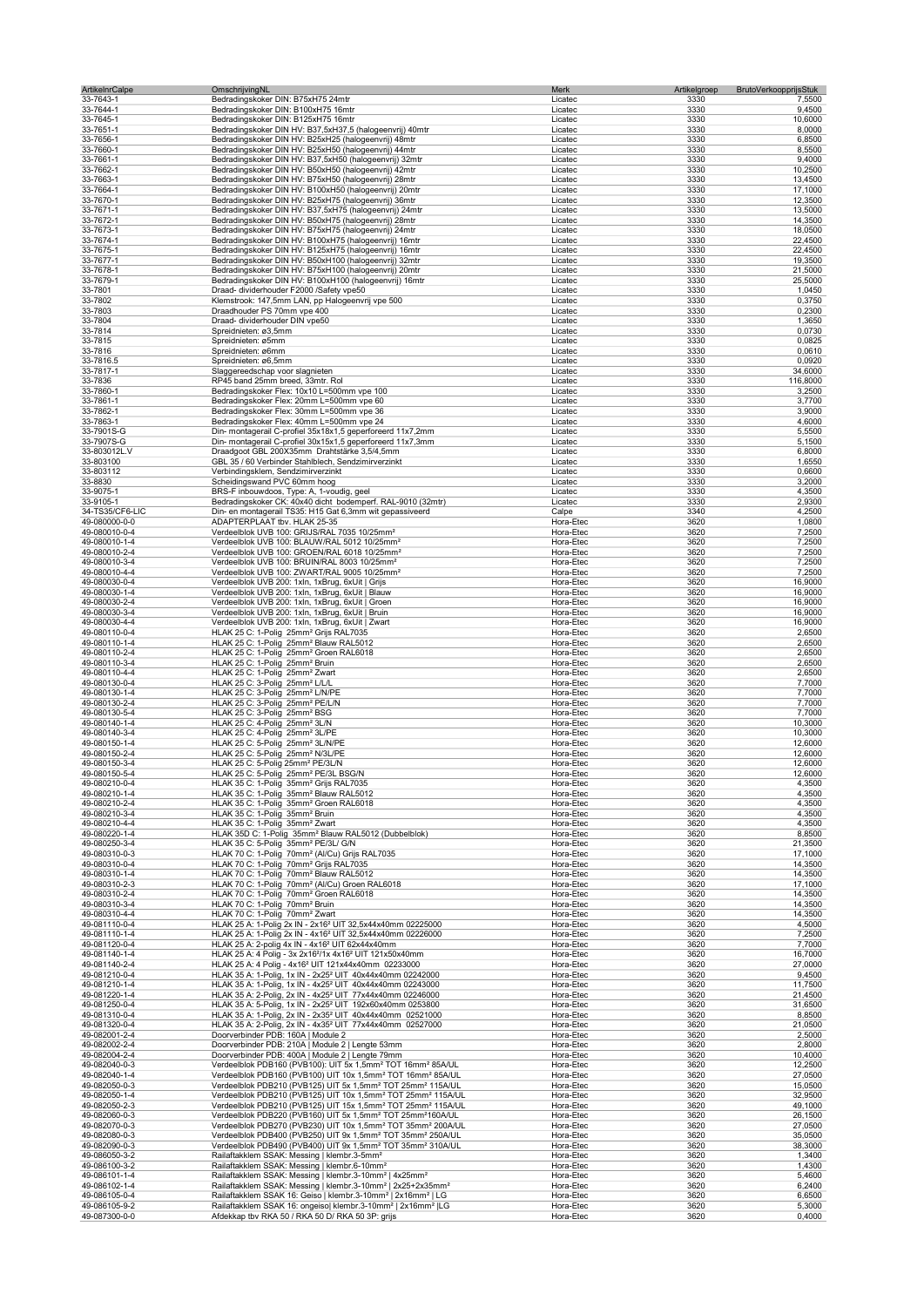| <b>ArtikelnrCalpe</b> | OmschrijvingNL                                                                                                                        | Merk      | Artikelgroep<br><b>BrutoVerkoopprijsStuk</b> |         |
|-----------------------|---------------------------------------------------------------------------------------------------------------------------------------|-----------|----------------------------------------------|---------|
| 49-087310-0-3         | Aansluitklem RKA 50: 1P 160A 1x4-35mm <sup>2</sup> grijs/L G                                                                          | Hora-Etec | 3620                                         | 4,1000  |
| 49-087310-1-3         | Aansluitklem RKA 50: 1P 160A 1x4-35mm <sup>2</sup> blauw/N                                                                            | Hora-Etec | 3620                                         | 4,1000  |
| 49-087310-2-3         | Aansluitklem RKA 50: 1P 160A 1x4-35mm <sup>2</sup> groen/PE                                                                           | Hora-Etec | 3620                                         | 4,1000  |
| 49-087320-0-3         | Aansluitklem RKA 50 D: 1P 160A 2x4-35mm <sup>2</sup> grijs/L G                                                                        | Hora-Etec | 3620                                         | 8,2500  |
| 49-087320-1-3         | Aansluitklem RKA 50 D: 1P 160A 2x4-35mm <sup>2</sup> blauw/N                                                                          | Hora-Etec | 3620                                         | 8,2500  |
| 49-087320-2-3         | Aansluitklem RKA 50 D: 1P 160A 2x4-35mm <sup>2</sup> groen/PE                                                                         | Hora-Etec | 3620                                         | 8,2500  |
| 49-087320-3-3         | Aansluitklem RKA 50 D: 1P 160A 2x4-35mm <sup>2</sup> bruin/L                                                                          | Hora-Etec | 3620                                         | 8,2500  |
| 49-087320-4-3         | Aansluitklem RKA 50 D: 1P 160A 2x4-35mm <sup>2</sup> zwart/L Z                                                                        | Hora-Etec | 3620                                         | 8,2500  |
| 49-087330-0-3         | Aansluitklem RKA 50 3P: 3P 160A 3x4-35mm <sup>2</sup> gr/gr/gr(3L G)                                                                  | Hora-Etec | 3620                                         | 12,5500 |
| 49-087330-1-3         | Aansluitklem RKA 50 3P: 3P 160A 3x4-35mm <sup>2</sup> gr/bl/gn(L G/N/PE)                                                              | Hora-Etec | 3620                                         | 12,5500 |
| 49-087330-2-3         | Aansluitklem RKA 50 3P: 3P 160A 3x4-35mm <sup>2</sup> gn/gr/bl                                                                        | Hora-Etec | 3620                                         | 12,5500 |
| 49-087500-0-0         | Afdekkap tbv RKA 95/ RKA 95 D: grijs                                                                                                  | Hora-Etec | 3620                                         | 0,7000  |
| 49-087510-0-3         | Aansluitklem RKA 95: 1P 245A 1x10-70mm <sup>2</sup> grijs/L G                                                                         | Hora-Etec | 3620                                         | 7,5000  |
| 49-087510-1-3         | Aansluitklem RKA 95: 1P 245A 1x10-70mm <sup>2</sup> blauw/N                                                                           | Hora-Etec | 3620                                         | 7,5000  |
| 49-087510-2-3         | Aansluitklem RKA 95: 1P 245A 1x10-70mm <sup>2</sup> groen/PE                                                                          | Hora-Etec | 3620                                         | 7,5000  |
| 49-087520-0-3         | Aansluitklem RKA 95 D: 1P 245A 2x10-70mm <sup>2</sup> grijs/L G                                                                       | Hora-Etec | 3620                                         | 14,2000 |
| 49-087520-1-3         | Aansluitklem RKA 95 D: 1P 245A 2x10-70mm <sup>2</sup> blauw/N                                                                         | Hora-Etec | 3620                                         | 14,2000 |
| 49-087520-2-3         | Aansluitklem RKA 95 D: 1P 245A 2x10-70mm <sup>2</sup> groen/PE                                                                        | Hora-Etec | 3620                                         | 14,2000 |
|                       |                                                                                                                                       |           |                                              |         |
| 49-087520-3-3         | Aansluitklem RKA 95 D: 1P 245A 2x10-70mm <sup>2</sup> bruin                                                                           | Hora-Etec | 3620                                         | 14,2000 |
| 49-087520-4-3         | Aansluitklem RKA 95 D: 1P 245A 2x10-70mm <sup>2</sup> zwart                                                                           | Hora-Etec | 3620                                         | 14,2000 |
| 49-087800-0-0         | Afdekkap tbv RKA 185/ RKA 185 D: grijs                                                                                                | Hora-Etec | 3620                                         | 1,4000  |
| 49-087810-0-3         | Aansluitklem RKA 185: 1P 365A 1x70-150mm <sup>2</sup> grijs/L G                                                                       | Hora-Etec | 3620                                         | 13,2500 |
| 49-087810-1-3         | Aansluitklem RKA 185: 1P 365A 1x70-150mm <sup>2</sup> blauw/N                                                                         | Hora-Etec | 3620                                         | 13,2500 |
| 49-087810-2-3         | Aansluitklem RKA 185: 1P 365A 1x70-150mm <sup>2</sup> groen/PE                                                                        | Hora-Etec | 3620                                         | 13,2500 |
| 49-087820-0-3         | Aansluitklem RKA 185 D: 1P 365A 2x70-150mm <sup>2</sup> grijs/L G                                                                     | Hora-Etec | 3620                                         | 25,1000 |
| 49-087820-1-3         | Aansluitklem RKA 185 D: 1P 365A 2x70-150mm <sup>2</sup> blauw/N                                                                       | Hora-Etec | 3620                                         | 25,1000 |
| 49-087820-2-3         | Aansluitklem RKA 185 D: 1P 365A 2x70-150mm <sup>2</sup> groen/PE                                                                      | Hora-Etec | 3620                                         | 25,1000 |
| 49-087900-0-0         | Afdekkap tbv RKA 300/ RKA 300 D: grijs                                                                                                | Hora-Etec | 3620                                         | 2,1500  |
| 49-087910-0-3         | Aansluitklem RKA 300: 1P 520A 1x120-240mm <sup>2</sup> grijs/L G                                                                      | Hora-Etec | 3620                                         | 26,2000 |
| 49-087910-1-3         | Aansluitklem RKA 300: 1P 520A 1x120-240mm <sup>2</sup> blauw/N                                                                        | Hora-Etec | 3620                                         | 26,2000 |
| 49-087910-2-3         |                                                                                                                                       | Hora-Etec | 3620                                         | 26,2000 |
|                       | Aansluitklem RKA 300: 1P 520A 1x120-240mm <sup>2</sup> groen/PE<br>Aansluitklem RKA 300 D: 1P 520A 2x120-240mm <sup>2</sup> grijs/L G |           | 3620                                         | 42,4000 |
| 49-087920-0-3         |                                                                                                                                       | Hora-Etec |                                              |         |
| 49-087920-1-3         | Aansluitklem RKA 300 D: 1P 520A 2x120-240mm <sup>2</sup> blauw/N                                                                      | Hora-Etec | 3620                                         | 42,4000 |
| 49-087920-2-3         | Aansluitklem RKA 300 D: 1P 520A 2x120-240mm <sup>2</sup> groen/PE                                                                     | Hora-Etec | 3620                                         | 42,4000 |
| 52-HK100A             | Aardrail: 100A 15x4x1000 vernikkeld 40xM8                                                                                             | Calpe     | 3620                                         | 39,9500 |
| 52-HK200A             | Aardrail: 200A 20x5x1000 vernikkeld 30xM10                                                                                            | Calpe     | 3620                                         | 55,7000 |
| 52-HK4908             | Aardrail: 63A   12x3x1000   M6x54 - Messing vernikkeld                                                                                | Hora-Etec | 3620                                         | 17,7500 |
| 51-01102              | Aardingsblok: EL-NE 6-polig - 63A 8x10x50mm (blank)                                                                                   | Calpe     | 4020                                         | 1,9750  |
| 51-02009              | klembeugel: ZK-25 ST Ø25mm <sup>2</sup> M4 (tbv NL-SL/KLM1000)                                                                        | Calpe     | 4020                                         | 0,3950  |
| 51-02012              | Klembeugel: ZK-35 ST Ø35mm <sup>2</sup> M5 (tbv KLM1000 35mm <sup>2</sup> )                                                           | Calpe     | 4020                                         | 0,4850  |
| 51-02013              | Klembeugel: ZK-70/1 (tbv. LKS1-LKS2)                                                                                                  | Calpe     | 4020                                         | 2,3250  |
| 51-03002              | Inspectievenster: M-4 Deksel laag 94x77x16mm Uriantre                                                                                 | Uriarte   | 4020                                         | 9,4400  |
| 51-03005              | Inspectievenster: M-10 Deksel laag 200x78 (UE) Uriarte                                                                                | Uriarte   | 4020                                         | 13,5200 |
| 51-07800120           | Beschermprofiel: 1-4mm 07800120 (carrosserieband)                                                                                     | Calpe     | 4020                                         | 1,8650  |
| 51-0780050            | Beschermprofiel: 1-2mm 0780050 (carrosserieband)                                                                                      | Calpe     | 4020                                         | 1,2850  |
| 51-12747              | Aansluitklem: 4 Polig 2x25mm <sup>2</sup> (Werit)                                                                                     | Werit     | 4020                                         | 0,2772  |
|                       |                                                                                                                                       |           |                                              |         |
| 51-3S15-10            | Afstandsteun: 3S-10 L=15mm M3 (insert/draadeind)                                                                                      | Calpe     | 4020                                         | 0,5500  |
| 51-3S15-11            | Afstandsteun: 3S-11 L=15mm M3 (draadeind/draadeind)                                                                                   | Calpe     | 4020                                         | 0,5500  |
| 51-3S20-10            | Afstandsteun: 3S-10 L=20mm M3 (insert/draadeind)                                                                                      | Calpe     | 4020                                         | 0,5600  |
| 51-3S20-11            | Afstandsteun: 3S-11 L=20mm M3 (draadeind/draadeind)                                                                                   | Calpe     | 4020                                         | 0,6750  |
| 51-3S25-10            | Afstandsteun: 3S-10 L=25mm M3 (insert/draadeind)                                                                                      | Calpe     | 4020                                         | 0,5600  |
| 51-3S25-11            | Afstandsteun: 3S-11 L=25mm M3 (draadeind/draadeind)                                                                                   | Calpe     | 4020                                         | 0,5600  |
| 51-3S30-10            | Afstandsteun: 3S-10 L=30mm M3 (insert/draadeind)                                                                                      | Calpe     | 4020                                         | 0,5750  |
| 51-3S30-11            | Afstandsteun: 3S-11 L=30mm M3 (draadeind/draadeind)                                                                                   | Calpe     | 4020                                         | 0,5750  |
| 51-3S40-10            | Afstandsteun: 3S-10 L=40mm M3 (insert/draadeind)                                                                                      | Calpe     | 4020                                         | 0,5750  |
| 51-3S40-11            | Afstandsteun: 3S-11 L=40mm M3 (draadeind/draadeind)                                                                                   | Calpe     | 4020                                         | 0,5750  |
| 51-3S55-10            | Afstandsteun: 3S-10 L=55mm M3 (insert/draadeind)                                                                                      | Calpe     | 4020                                         | 0,5850  |
| 51-3S55-11            | Afstandsteun: 3S-11 L=55mm M3 (draadeind/draadeind)                                                                                   | Calpe     | 4020                                         | 0,5850  |
| 51-4D                 | Dopmoer: D - M4                                                                                                                       | Calpe     | 4020                                         | 0,1900  |
| 51-4DB                | Dopbout: DB - M4                                                                                                                      | Calpe     | 4020                                         | 0,4950  |
|                       |                                                                                                                                       |           | 4020                                         | 9,4400  |
| 51-4M                 | Inspectievenster: M-4 Deksel laag 94,5x78 (UE) Uriarte                                                                                | Uriarte   |                                              |         |
| 51-4OD                | Dopbout: OD - M4 (onverliesbaar)                                                                                                      | Calpe     | 4020                                         | 2,0150  |
| 51-4S10               | Afstandsteun: 4S L=10mm M4 (insert/draadeind)                                                                                         | Calpe     | 4020                                         | 0,6750  |
| 51-4S10-11            | Afstandsteun: 4S-11 L=10mm M4 (draadeind/draadeind)                                                                                   | Calpe     | 4020                                         | 0,6250  |
| 51-4S15               | Afstandsteun: 4S L=15mm M4 (insert/draadeind)                                                                                         | Calpe     | 4020                                         | 0,5500  |
| 51-4S15-11            | Afstandsteun: 4S-11 L=15mm M4 (draadeind/draadeind)                                                                                   | Calpe     | 4020                                         | 0,5500  |
| 51-4S20               | Afstandsteun: 4S L=20mm M4 (insert/draadeind)                                                                                         | Calpe     | 4020                                         | 0,5600  |
| 51-4S20-11            | Afstandsteun: 4S-11 L=20mm M4 (draadeind/draadeind)                                                                                   | Calpe     | 4020                                         | 0,5600  |
| 51-4S25               | Afstandsteun: 4S L=25mm M4 (insert/draadeind)                                                                                         | Calpe     | 4020                                         | 0,5600  |
| 51-4S25-11            | Afstandsteun: 4S-11 L=25mm M4 (draadeind/draadeind)                                                                                   | Calpe     | 4020                                         | 0,5600  |
| 51-4S30               | Afstandsteun: 4S L=30mm M4 (insert/draadeind)                                                                                         | Calpe     | 4020                                         | 0,5750  |
| 51-4S30-11            | Afstandsteun: 4S-11 L=30mm M4 (draadeind/draadeind)                                                                                   | Calpe     | 4020                                         | 0,6750  |
| 51-4S35               | Afstandsteun: 4S L=35mm M4 (insert/draadeind)                                                                                         | Calpe     | 4020                                         | 0,5950  |
| 51-4S35-11            | Afstandsteun: 4S-11 L=35mm M4 (draadeind/draadeind)                                                                                   | Calpe     | 4020                                         | 0,5750  |
| 51-4S40               | Afstandsteun: 4S L=40mm M4 (insert/draadeind)                                                                                         | Calpe     | 4020                                         | 0,5750  |
| 51-4S40-11            | Afstandsteun: 4S-11 L=40mm M4 (draadeind/draadeind)                                                                                   | Calpe     | 4020                                         | 0,6750  |
| 51-4S42-11            | Afstandsteun: 4S-11 L=42mm M4 (draadeind/draadeind)                                                                                   | Calpe     | 4020                                         | 0,7005  |
| 51-4S45               | Afstandsteun: 4S L=45mm M4 (insert/draadeind)                                                                                         | Calpe     | 4020                                         | 0,7000  |
| 51-4S45-11            | Afstandsteun: 4S L=45mm M4 (draadeind/draadeind)                                                                                      |           | 4020                                         | 0,7000  |
| 51-4S50               | Afstandsteun: 4S L=50mm M4 (insert/draadeind)                                                                                         | Calpe     |                                              |         |
|                       |                                                                                                                                       | Calpe     | 4020                                         | 0,7000  |
| 51-4S55               | Afstandsteun: 4S L=55mm M4 (insert/draadeind)                                                                                         | Calpe     | 4020                                         | 0,5850  |
| 51-4S55-11            | Afstandsteun: 4S L=55mm M4 (draadeind/draadeind)                                                                                      | Calpe     | 4020                                         | 0,5850  |
| 51-4S60               | Afstandsteun: 4S L=60mm M4 (insert/draadeind)                                                                                         | Calpe     | 4020                                         | 0,6000  |
| 51-4S60-11            | Afstandsteun: 4S-11 L=60mm M4 (draadeind/draadeind)                                                                                   | Calpe     | 4020                                         | 0,6000  |
| 51-4S80               | Afstandsteun: 4S L=80mm M4 (insert/draadeind)                                                                                         | Calpe     | 4020                                         | 0,7850  |
| 51-4S90               | Afstandsteun: 4S L=90mm M4 (insert/draadeind)                                                                                         | Calpe     | 4020                                         | 0,7850  |
| 51-4S90-11            | Afstandsteun: 4S-11 L=90mm M4 (draadeind/draadeind)                                                                                   | Calpe     | 4020                                         | 0,8100  |
| 51-5D                 | Dopmoer: D - M5                                                                                                                       | Calpe     | 4020                                         | 0,1900  |
| 51-5DB                | Dopbout: DB - M5                                                                                                                      | Calpe     | 4020                                         | 0,4950  |
| 51-5OD                | Dopbout: OD - M5 (onverliesbaar)                                                                                                      | Calpe     | 4020                                         | 2,0150  |
| 51-5S120              | Afstandsteun: 5S L=120mm M5 (insert/draadeind)                                                                                        | Calpe     | 4020                                         | 1,1350  |
| 51-5S120-11           | Afstandsteun: 5S-11 L=120 M5 (draadeind/draadeind)                                                                                    | Calpe     | 4020                                         | 1,3500  |
| 51-5S15               | Afstandsteun: 5S L=15mm M5 (insert/draadeind)                                                                                         | Calpe     | 4020                                         | 0,7900  |
| 51-5S15-11            | Afstandsteun: 5S-11 L=19mm M5 (draadeind/draadeind)                                                                                   | Calpe     | 4020                                         | 1,0250  |
|                       |                                                                                                                                       |           | 4020                                         |         |
| 51-5S17               | Afstandsteun: 5S L=17mm M5 (insert/draadeind)                                                                                         | Calpe     |                                              | 0,7800  |
| 51-5S20               | Afstandsteun: 5S L=20mm M5 (insert/draadeind)                                                                                         | Calpe     | 4020                                         | 0,8050  |
| 51-5S20-11            | Afstandsteun: 5S-11 L=20mm M5 (draadeind/draadeind)                                                                                   | Calpe     | 4020                                         | 1,1050  |
| 51-5S25               | Afstandsteun: 5S L=25mm M5 (insert/draadeind)                                                                                         | Calpe     | 4020                                         | 0,8300  |
| 51-5S2500PA           | Afstandsteun: 5S-PA L=25mm M5 (insert/insert)                                                                                         | Calpe     | 4020                                         | 1,2100  |
| 51-5S30               | Afstandsteun: 5S L=30mm M5 (insert/draadeind)                                                                                         | Calpe     | 4020                                         | 0,8900  |
| 51-5S30-11            | Afstandsteun: 5S-11 L=30mm M5 (draadeind/draadeind)                                                                                   | Calpe     | 4020                                         | 1,0250  |
| 51-5S35               | Afstandsteun: 5S L=35mm M5 (insert/draadeind)                                                                                         | Calpe     | 4020                                         | 1,1050  |
| 51-5S45               | Afstandsteun: 5S L=45mm M5 (insert/draadeind)                                                                                         | Calpe     | 4020                                         | 0,9950  |
| 51-5S45-11            | Afstandsteun: 5S L=45mm M5 (draadeind/draadeind)                                                                                      | Calpe     | 4020                                         | 0,9950  |
| 51-5S50-00            | Afstandsteun: 5S L=50mm M5 (insert/insert)                                                                                            | Calpe     | 4020                                         | 1,4450  |
| 51-5S55               | Afstandsteun: 5S L=55mm M5 (insert/draadeind)                                                                                         | Calpe     | 4020                                         | 1,0450  |
| 51-5S55-11            | Afstandsteun: 5S-11 L=55mm M5 (draadeind/draadeind)                                                                                   | Calpe     | 4020                                         | 1,1350  |
| 51-5S60               | Afstandsteun: 5S L=60mm M5 (insert/draadeind)                                                                                         | Calpe     | 4020                                         | 1,0700  |
| 51-5S70               | Afstandsteun: 5S L=70mm M5 (insert/draadeind)                                                                                         | Calpe     | 4020                                         | 1,0700  |
| 51-5S70-11            | Afstandsteun: 5S-11 L=70mm M5 (draadeind/draadeind)                                                                                   | Calpe     | 4020                                         | 1,2950  |
| 51-5S80               | Afstandsteun: 5S L=80mm M5 (insert/draadeind)                                                                                         | Calpe     | 4020                                         | 1,1200  |
|                       |                                                                                                                                       |           |                                              |         |
| 51-5S85               | Afstandsteun: 5S L=85 M5 (insert/draadeind)                                                                                           | Calpe     | 4020                                         | 1,0950  |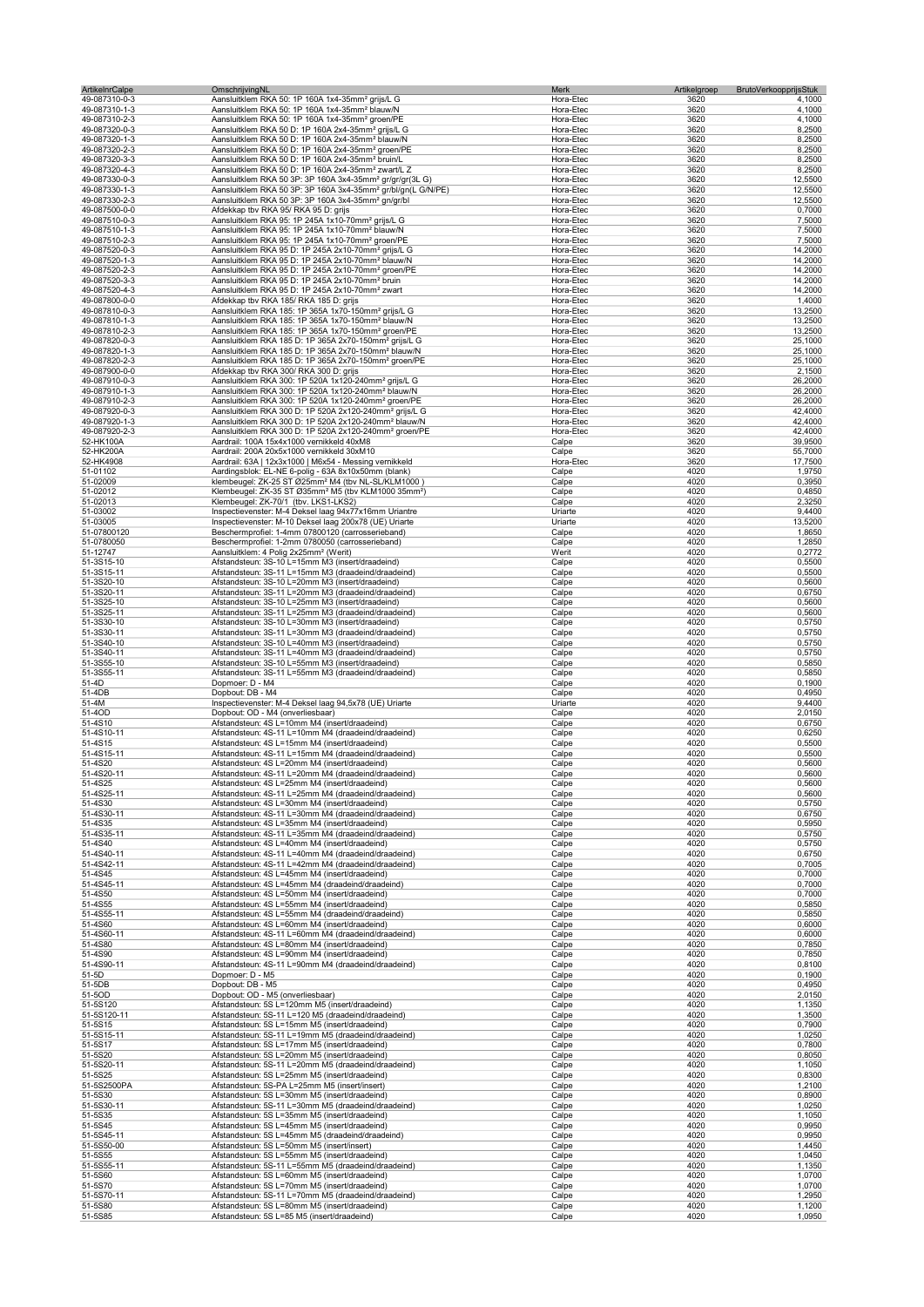| <b>ArtikelnrCalpe</b> | OmschrijvingNL                                       | Merk           | Artikelgroep<br>BrutoVerkoopprijsStuk |         |
|-----------------------|------------------------------------------------------|----------------|---------------------------------------|---------|
| 51-5S85-11            | Afstandsteun: 5S-11 L=85 M5 (draadeind/draadeind)    | Calpe          | 4020                                  | 1,0950  |
| 51-6A100-120          | Afstandsteun: 6A L=100mm M6 (draadeind/draadeind)    | Calpe          | 4020                                  | 0,6750  |
| 51-6A110-130          | Afstandsteun: 6A L=10mm M6 (draadeind/draadeind)     | Calpe          | 4020                                  | 0,7250  |
| 51-6A120-140          | Afstandsteun: 6A L=120mm M6 (draadeind/draadeind)    | Calpe          | 4020                                  | 0,7650  |
| 51-6A140-160          | Afstandsteun: 6A L=40mm M6 (draadeind/draadeind)     | Calpe          | 4020                                  | 0,8100  |
| 51-6A180-200          | Afstandsteun: 6A L=80mm M6 (draadeind/draadeind)     | Calpe          | 4020                                  | 0,9800  |
| 51-6A45-65            | Afstandsteun: 6A L=45mm M6 (draadeind/draadeind)     | Calpe          | 4020                                  | 0,5400  |
| 51-6A50-70            | Afstandsteun: 6A L=50mm M6 (draadeind/draadeind)     | Calpe          | 4020                                  | 0,5650  |
| 51-6A60-80            | Afstandsteun: 6A L=60mm M6 (draadeind/draadeind)     | Calpe          | 4020                                  | 0,5850  |
| 51-6A70-90            | Afstandsteun: 6A L=70mm M6 (draadeind/draadeind)     | Calpe          | 4020                                  | 0,6250  |
| 51-6A85-105           | Afstandsteun: 6A L=85mm M6 (draadeind/draadeind)     | Calpe          | 4020                                  | 0,6600  |
| 51-6D                 | Dopmoer: D - M6                                      | Calpe          | 4020                                  | 0,1900  |
| 51-6DB                | Dopbout: DB - M6                                     | Calpe          | 4020                                  | 0,4950  |
| 51-6DI                | Dopmoer messing: DI - M6 (met draadbus)              | Calpe          | 4020                                  | 0,6600  |
| 51-6K15               | Koppelbus: 6K L=15mm M6                              | Calpe          | 4020                                  | 0,3700  |
| 51-6K20               | Koppelbus: 6K L=20mm M6 (lang)                       | Calpe          | 4020                                  | 0,4100  |
| 51-6OD                | Dopbout: OD - M6 (onverliesbaar)                     | Calpe          | 4020                                  | 2,1050  |
| 51-6S100              | Afstandsteun: 6S L=100mm M6 (insert/draadeind)       | Calpe          | 4020                                  | 1,1700  |
| 51-6S100-11           | Afstandsteun: 6S-11 L=100mm M6 (draadeind/draadeind) | Calpe          | 4020                                  | 1,1700  |
| 51-6S110              | Afstandsteun: 6S L=110mm M6 (insert/draadeind)       | Calpe          | 4020                                  | 1,2000  |
| 51-6S120              | Afstandsteun: 6S L=120mm M6 (insert/draadeind)       | Calpe          | 4020                                  | 1,2950  |
| 51-6S120-11           | Afstandsteun: 6S-11 L=120mm M6 (draadeind/draadeind) | Calpe          | 4020                                  | 1,1350  |
| 51-6S15               | Afstandsteun: 6S L=15mm M6 (insert/draadeind)        | Calpe          | 4020                                  | 0,7900  |
| 51-6S15-11            | Afstandsteun: 6S-11 L=15mm M6 (draadeind/draadeind)  | Calpe          | 4020                                  | 0,7900  |
| 51-6S20               | Afstandsteun: 6S L=20mm M6 (insert/draadeind)        | Calpe          | 4020                                  | 0,8050  |
| 51-6S20-11            | Afstandsteun: 6S-11 L=20mm M6 (draadeind/draadeind)  | Calpe          | 4020                                  | 0,9450  |
| 51-6S25               | Afstandsteun: 6S L=25mm M6 (insert/draadeind)        | Calpe          | 4020                                  | 1,0250  |
| 51-6S30               | Afstandsteun: 6S L=30mm M6 (insert/draadeind)        | Calpe          | 4020                                  | 0,8900  |
| 51-6S30-11            | Afstandsteun: 6S-11 L=30mm M6 (draadeind/draadeind)  | Calpe          | 4020                                  | 0,9200  |
| 51-6S33               | Afstandsteun: 6S L=33mm M6 (insert/draadeind)        | Calpe          | 4020                                  | 0,8547  |
| 51-6S35               | Afstandsteun: 6S L=35mm M6 (insert/draadeind)        | Calpe          | 4020                                  | 0,9700  |
| 51-6S40               | Afstandsteun: 6S L=40mm M6 (insert/draadeind)        | Calpe          | 4020                                  | 0,9700  |
| 51-6S45               | Afstandsteun: 6S L=45mm M6 (insert/draadeind)        | Calpe          | 4020                                  | 0,9950  |
| 51-6S45-11            | Afstandsteun: 6S-11 L=45mm M6 (draadeind/draadeind)  | Calpe          | 4020                                  | 1,0550  |
| 51-6S50               | Afstandsteun: 6S L=50mm M6 (insert/draadeind)        | Calpe          | 4020                                  | 1,0250  |
| 51-6S55               | Afstandsteun: 6S L=55mm M6 (insert/draadeind)        | Calpe          | 4020                                  | 1,0550  |
| 51-6S60               | Afstandsteun: 6S L=60mm M6 (insert/draadeind)        | Calpe          | 4020                                  | 1,0850  |
| 51-6S65               | Afstandsteun: 6S L=65mm M6 (insert/draadeind)        | Calpe          | 4020                                  | 1,0950  |
| 51-6S70               | Afstandsteun: 6S L=70mm M6 (insert/draadeind)        | Calpe          | 4020                                  | 1,1600  |
| 51-6S70-11            | Afstandsteun: 6S-11 L=70mm M6 (draadeind/draadeind)  | Calpe          | 4020                                  | 1,0450  |
|                       | Afstandsteun: 6S-11 L=80mm M6 (draadeind/draadeind)  |                | 4020                                  | 1,0850  |
| 51-6S80-11<br>51-6S85 | Afstandsteun: 6S L=85mm M6 (insert/draadeind)        | Calpe<br>Calpe | 4020                                  | 1,1350  |
| 51-6S90               | Afstandsteun: 6S L=90mm M6 (insert/draadeind)        | Calpe          | 4020                                  | 1,1700  |
| 51-96041              | Aardrail: 40A   8x8 40 aansluitingen - MS Blank      | Calpe          | 4020                                  | 8,4500  |
| 51-960421             | Aardrail: 40A   8x8 21 aansluitingen - MS Blank      | Calpe          | 4020                                  | 5,2300  |
|                       |                                                      |                |                                       |         |
| 51-96060              | Aardrail: 40A   8x8 12 aansluitingen                 | Calpe          | 4020                                  | 2,2400  |
| 51-97081              | Aardrail: 63A   8x10 16 aansluitingen                | Calpe          | 4020                                  | 4,4450  |
| 51-AK35               | Aansluitklem: AK35 L=35mm (tbv aardrail)             | Calpe          | 4020                                  | 4,1150  |
| 51-BC-50              | Klemgeleider: BC-50                                  | Calpe          | 4020                                  | 22,3500 |
| 51-DA10-M6X10         | Afstandsteun metaal: DA10-SV M6x10                   | Calpe          | 4020                                  | 0,4310  |
| 51-DA10-M6X100        | Afstandsteun metaal: DA10-SV M6x100                  | Calpe          | 4020                                  | 1,2505  |
| 51-DA10-M6X15         | Afstandsteun metaal: DA10-SV M6x15                   | Calpe          | 4020                                  | 0,4500  |
| 51-DA10-M6X20         | Afstandsteun metaal: DA10-SV M6x20                   | Calpe          | 4020                                  | 0,4770  |
| 51-DA10-M6X25         | Afstandsteun metaal: DA10-SV M6x25                   | Calpe          | 4020                                  | 0,4715  |
| 51-DA10-M6X30         | Afstandsteun metaal: DA10-SV M6x30                   | Calpe          | 4020                                  | 0,5095  |
| 51-DA10-M6X35         | Afstandsteun metaal: DA10-SV M6x35                   | Calpe          | 4020                                  | 0,9600  |
| 51-DA10-M6X40         | Afstandsteun metaal: DA10-SV M6x40                   | Calpe          | 4020                                  | 0,5830  |
| 51-DA10-M6X45         | Afstandsteun metaal: DA10-SV M6x45                   | Calpe          | 4020                                  | 0,6210  |
| 51-DA10-M6X50         | Afstandsteun metaal: DA10-SV M6x50                   | Calpe          | 4020                                  | 0,6585  |
| 51-DA10-M6X55         | Afstandsteun metaal: DA10-SV M6x55                   | Calpe          | 4020                                  | 1,1550  |
| 51-DA10-M6X60         | Afstandsteun metaal: DA10-SV M6x60                   | Calpe          | 4020                                  | 0,7505  |
| 51-DA10-M6X70         | Afstandsteun metaal: DA10-SV M6x70                   | Calpe          | 4020                                  | 0,8215  |
| 51-DA10-M6X80         | Afstandsteun metaal: DA10-SV M6x80                   | Calpe          | 4020                                  | 0,9650  |
| 51-DA10-M6X90         | Afstandsteun metaal: DA10-SV M6x90                   | Calpe          | 4020                                  | 1,1075  |
| 51-DA13-M8X100        | Afstandsteun metaal: DA13-SV M8x100                  | Calpe          | 4020                                  | 2,5100  |
| 51-DA13-M8X15         | Afstandsteun metaal: DA13-SV M8x15                   | Calpe          | 4020                                  | 1,0850  |
| 51-DA13-M8X18         | Afstandsteun metaal: DA13-SV M8x18                   | Calpe          | 4020                                  | 1,1200  |
| 51-DA13-M8X20         | Afstandsteun metaal: DA13-SV M8x20                   | Calpe          | 4020                                  | 1,1550  |
| 51-DA13-M8X25         | Atstandsteun metaal: DA13-SV M8x25                   | Calpe          | 4020                                  | 1.2300  |
| 51-DA13-M8X30         | Afstandsteun metaal: DA13-SV M8x30                   | Calpe          | 4020                                  | 1,3150  |
| 51-DA13-M8X35         | Afstandsteun metaal: DA13-SV M8x35                   | Calpe          | 4020                                  | 1,3950  |
| 51-DA13-M8X40         | Afstandsteun metaal: DA13-SV M8x40                   | Calpe          | 4020                                  | 1,4800  |
| 51-DA13-M8X45         | Afstandsteun metaal: DA13-SV M8x45                   | Calpe          | 4020                                  | 1,5900  |
| 51-DA13-M8X50         | Afstandsteun metaal: DA13-SV M8x50                   | Calpe          | 4020                                  | 1,7000  |
| 51-DA13-M8X55         | Afstandsteun metaal: DA13-SV M8x55                   | Calpe          | 4020                                  | 1,7600  |
| 51-DA13-M8X60         | Afstandsteun metaal: DA13-SV M8x60                   | Calpe          | 4020                                  | 1,8650  |
| 51-DA13-M8X70         | Afstandsteun metaal: DA13-SV M8x70                   | Calpe          | 4020                                  | 2,0250  |
| 51-DA13-M8X80         | Afstandsteun metaal: DA13-SV M8x80                   | Calpe          | 4020                                  | 2,2300  |
| 51-DA13-M8X90         | Afstandsteun metaal: DA13-SV M8x90                   | Calpe          | 4020                                  | 2,3100  |
| 51-DA5-M2,5X18        | Afstandsteun metaal: DA5-MV   M2,5x18 (messing)      | Calpe          | 4020                                  | 0,4000  |
| 51-DA5-M2;5X08        | Afstandsteun metaal: DA5-MV   M2,5x08 (messing)      | Calpe          | 4020                                  | 0,3500  |
| 51-DA5-M3X05          | Afstandsteun metaal: DA5-MV   M3x05 (messing)        | Calpe          | 4020                                  | 0,2700  |
| 51-DA5-M3X08          | Afstandsteun metaal: DA5-MV   M3x08 (messing)        | Calpe          | 4020                                  | 0,2850  |
| 51-DA5-M3X10          | Afstandsteun metaal: DA5-MV   M3x10 (messing)        | Calpe          | 4020                                  | 0,2710  |
| 51-DA5-M3X15          | Afstandsteun metaal: DA5-MV   M3x15 (messing)        | Calpe          | 4020                                  | 0,2935  |
| 51-DA5-M3X18          | Afstandsteun metaal: DA5-MV   M3x18 (messing)        | Calpe          | 4020                                  | 0,3650  |
| 51-DA5-M3X20          | Afstandsteun metaal: DA5-MV   M3x20 (messing)        | Calpe          | 4020                                  | 0,3415  |
| 51-DA5-M3X25          | Afstandsteun metaal: DA5-MV   M3x25 (messing)        | Calpe          | 4020                                  | 0,4000  |
| 51-DA5-M3X30          | Afstandsteun metaal: DA5-MV   M3x30 (messing)        | Calpe          | 4020                                  | 0,4150  |
| 51-DA5-M3X40          | Afstandsteun metaal: DA5-MV   M3x40 (messing)        | Calpe          | 4020                                  | 0,4520  |
| 51-DA5-M3X50          | Afstandsteun metaal: DA5-MV   M3x50 (messing)        | Calpe          | 4020                                  | 0,6100  |
| 51-DA7-M4X10          | Afstandsteun metaal: DA7-MV   M4x10 (messing)        | Calpe          | 4020                                  | 0,3455  |
| 51-DA7-M4X15          | Afstandsteun metaal: DA7-MV   M4x15 (messing)        | Calpe          | 4020                                  | 0,3805  |
| 51-DA7-M4X20          | Afstandsteun metaal: DA7-MV   M4x20 (messing)        | Calpe          | 4020                                  | 0,3980  |
| 51-DA7-M4X25          | Afstandsteun metaal: DA7-MV   M4x25 (messing)        | Calpe          | 4020                                  | 0,4035  |
| 51-DA7-M4X30          | Afstandsteun metaal: DA7-MV   M4x30 (messing)        | Calpe          | 4020                                  | 0,4105  |
| 51-DA7-M4X35          | Afstandsteun metaal: DA7-MV   M4x35 (messing)        | Calpe          | 4020                                  | 0,4720  |
| 51-DA7-M4X40          | Afstandsteun metaal: DA7-MV   M4x40 (messing)        | Calpe          | 4020                                  | 0,6510  |
| 51-DA7-M4X45          | Afstandsteun metaal: DA7-MV   M4x45 (messing)        | Calpe          | 4020                                  | 0,7650  |
| 51-DA7-M4X50          | Afstandsteun metaal: DA7-MV   M4x50 (messing)        | Calpe          | 4020                                  | 0,5475  |
| 51-DA7-M4X50EV        | Afstandsteun metaal: DA7-SV   M4x50 (staal)          | Calpe          | 4020                                  | 0,8800  |
| 51-DA7-M4X55          | Afstandsteun metaal: DA7-MV   M4x55 (messing)        |                | 4020                                  | 0,8700  |
|                       |                                                      | Calpe          |                                       |         |
| 51-DA7-M4X60          | Afstandsteun metaal: DA7-MV   M4x60 (messing)        | Calpe          | 4020<br>4020                          | 0,7070  |
| 51-DA7-M4X70          | Afstandsteun metaal: DA7-MV   M4x70 (messing)        | Calpe          |                                       | 1,4150  |
| 51-DA7-M4X70ST        | Afstandsteun metaal: DA7-SV   M4x70 (Staal)          | Calpe          | 4020                                  | 1,2250  |
| 51-DA7-M4X80          | Afstandsteun metaal: DA7-MV   M4x80 (messing)        | Calpe          | 4020                                  | 1,5650  |
| 51-DA8-M5X10          | Afstandsteun metaal: DA8-SV M5x10                    | Calpe          | 4020                                  | 0,3530  |
| 51-DA8-M5X100         | Afstandsteun metaal: DA8-SV M5x100                   | Calpe          | 4020                                  | 1,5700  |
| 51-DA8-M5X10MV        | Afstandsteun metaal: DA8-MV   M5x10 (messing)        | Calpe          | 4020                                  | 0,6000  |
| 51-DA8-M5X15          | Afstandsteun metaal: DA8-SV M5x15                    | Calpe          | 4020                                  | 0,3705  |
| 51-DA8-M5X20          | Afstandsteun metaal: DA8-SV M5x20                    | Calpe          | 4020                                  | 0,4605  |
| 51-DA8-M5X25          | Afstandsteun metaal: DA8-SV M5x25                    | Calpe          | 4020                                  | 0,5700  |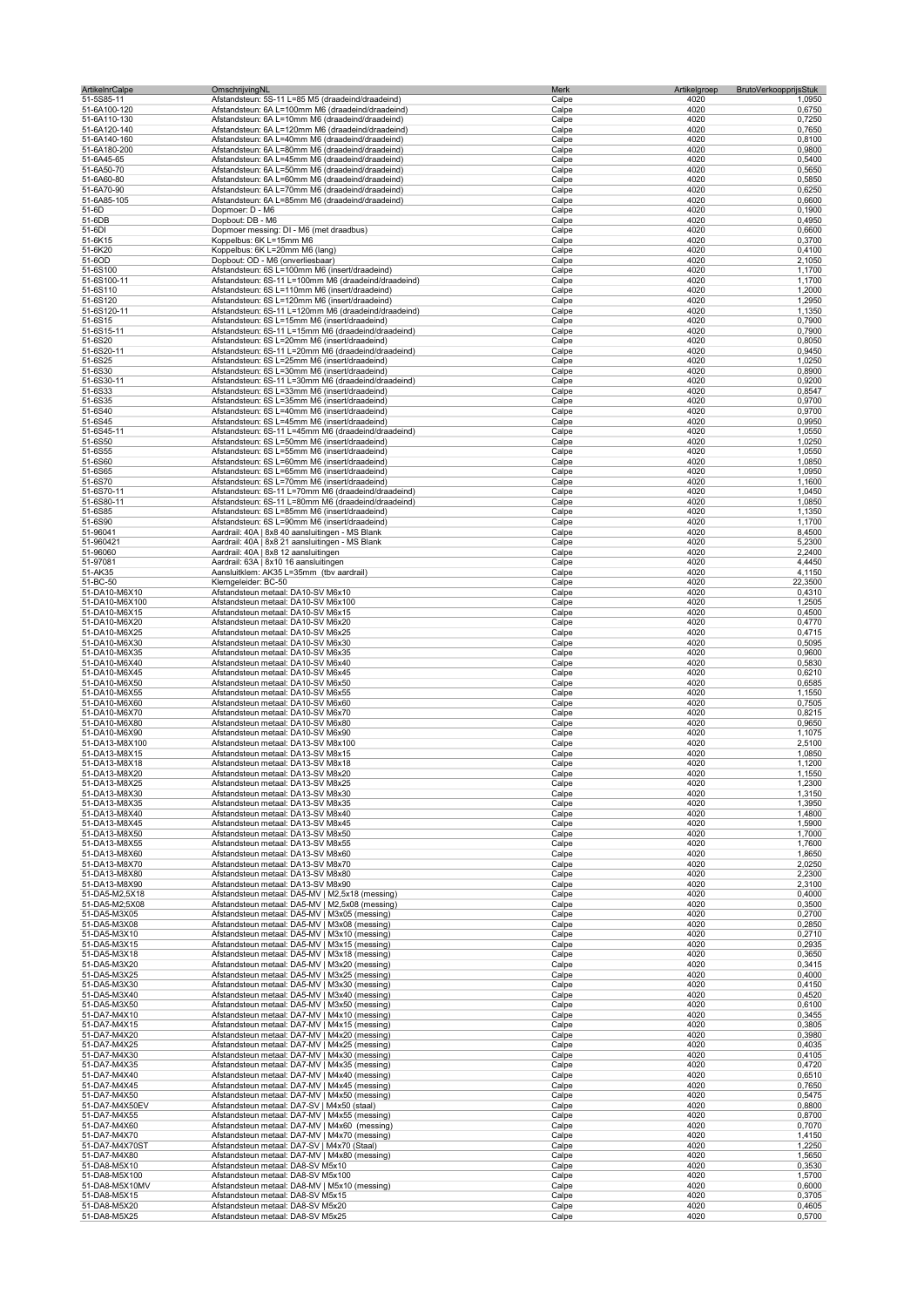| <b>ArtikelnrCalpe</b>            | OmschrijvingNL                                                                                                                                    | Merk           | Artikelgroep<br><b>BrutoVerkoopprijsStuk</b> |                     |
|----------------------------------|---------------------------------------------------------------------------------------------------------------------------------------------------|----------------|----------------------------------------------|---------------------|
| 51-DA8-M5X30                     | Afstandsteun metaal: DA8-SV M5x30                                                                                                                 | Calpe          | 4020                                         | 0,6200              |
| 51-DA8-M5X35                     | Afstandsteun metaal: DA8-SV M5x35                                                                                                                 | Calpe          | 4020<br>4020                                 | 0,6750              |
| 51-DA8-M5X40<br>51-DA8-M5X45     | Afstandsteun metaal: DA8-SV M5x40<br>Afstandsteun metaal: DA8-SV M5x45                                                                            | Calpe<br>Calpe | 4020                                         | 0,4920<br>0,6850    |
| 51-DA8-M5X50                     | Afstandsteun metaal: DA8-SV M5x50                                                                                                                 | Calpe          | 4020                                         | 0,5600              |
| 51-DA8-M5X60                     | Afstandsteun metaal: DA8-SV M5x60                                                                                                                 | Calpe          | 4020                                         | 0,6500              |
| 51-DA8-M5X70                     | Afstandsteun metaal: DA8-SV M5x70                                                                                                                 | Calpe          | 4020                                         | 0,6460              |
| 51-DA8-M5X80                     | Afstandsteun metaal: DA8-SV M5x80                                                                                                                 | Calpe          | 4020<br>4020                                 | 0,7930<br>0,4800    |
| 51-DAK-M3X10<br>51-DAK-M3X15     | Afstandsteun: DAK M3x10 (Polyamide)<br>Afstandsteun: DAK M3x15 (Polyamide)                                                                        | Calpe<br>Calpe | 4020                                         | 0,4900              |
| 51-DAK-M5X30                     | Afstandsteun: DAK M5x30 (Polyamide)                                                                                                               | Calpe          | 4020                                         | 0,8250              |
| 51-DAK-M5X50                     | Afstandsteun: DAK M5x50 (Polyamide)                                                                                                               | Calpe          | 4020                                         | 1,1850              |
| 51-DEB161                        | Deurbeugel: DEB voor 16,1mm                                                                                                                       | Calpe          | 4020                                         | 1,7400              |
| 51-DEB225                        | Deurbeugel: DEB voor 22,5mm (22,5x14x2,8)                                                                                                         | Calpe          | 4020                                         | 2,2500              |
| 51-DI10-M6X12<br>51-DI10-M6X20   | Ophoogsteun: DI10-SV - M6x12   binnen/binnen<br>Ophoogsteun: DI10-SV - M6x20   binnen/binnen                                                      | Calpe<br>Calpe | 4020<br>4020                                 | 0,5450<br>0,6500    |
| 51-DI10-M6X25                    | Ophoogsteun: DI10-SV - M6x25   binnen/binnen                                                                                                      | Calpe          | 4020                                         | 0,7000              |
| 51-DI10-M6X30                    | Ophoogsteun: DI10-SV - M6x30   binnen/binnen                                                                                                      | Calpe          | 4020                                         | 0,7650              |
| 51-DI10-M6X40                    | Ophoogsteun: DI10-SV - M6x40   binnen/binnen                                                                                                      | Calpe          | 4020                                         | 0,8700              |
| 51-DI13-M8X30                    | Ophoogsteun: DI13-SV - M8x30                                                                                                                      | Calpe          | 4020                                         | 0,9900              |
| 51-DI5-M2,5X08<br>51-DI5-M2,5X10 | Ophoogsteun: DI5-MV - M2,5x08<br>Ophoogsteun: DI5-MV - M2,5x10                                                                                    | Calpe<br>Calpe | 4020<br>4020                                 | 0,2350<br>0,2600    |
| 51-DI5-M3X15                     | Ophoogsteun: DI5-MV - M3x15                                                                                                                       | Calpe          | 4020                                         | 0,2850              |
| 51-DI5-M3X20                     | Ophoogsteun: DI5-MV - M3x20                                                                                                                       | Calpe          | 4020                                         | 0,3100              |
| 51-DI7-M4X12                     | Ophoogsteun: DI7-MV - M4x12                                                                                                                       | Calpe          | 4020                                         | 0,3100              |
| 51-DI7-M4X20                     | Ophoogsteun: DI7-MV - M4x20                                                                                                                       | Calpe          | 4020                                         | 0,4000              |
| 51-DI7-M4X30                     | Ophoogsteun: DI7-MV - M4x30                                                                                                                       | Calpe          | 4020<br>4020                                 | 0,4800<br>0,8350    |
| 51-DI7-M4X50<br>51-DI7-M4X60     | Ophoogsteun: DI7-MV - M4x50<br>Ophoogsteun: DI7-MV - M4x60                                                                                        | Calpe<br>Calpe | 4020                                         | 1,0450              |
| 51-DI7-M4X70                     | Ophoogsteun: DI7-MV - M4x70                                                                                                                       | Calpe          | 4020                                         | 1,2000              |
| 51-DI8-M5X08                     | Ophoogsteun: DI8-MV - M5x08                                                                                                                       | Calpe          | 4020                                         | 0,3650              |
| 51-DI8-M5X15                     | Ophoogsteun: DI8-MV - M5x15                                                                                                                       | Calpe          | 4020                                         | 0,4550              |
| 51-DR10/5,5X05                   | Ophoogbus nylon: DR10 - 5,5x05                                                                                                                    | Calpe          | 4020                                         | 0,0650              |
| 51-DR10/5,5X10<br>51-DR10/5,5X12 | Ophoogbus nylon: DR10 - 5,5x10<br>Ophoogbus nylon: DR10 - 5,5x12                                                                                  | Calpe<br>Calpe | 4020<br>4020                                 | 0,0800<br>0,0890    |
| 51-DR10/5,5X15                   | Ophoogbus nylon: DR10 - 5,5x15                                                                                                                    | Calpe          | 4020                                         | 0,0995              |
| 51-DR10/5,5X20                   | Ophoogbus nylon: DR10 - 5,5x20                                                                                                                    | Calpe          | 4020                                         | 0,1100              |
| 51-DR10/5,5X25                   | Ophoogbus nylon: DR10 - 5,5x25                                                                                                                    | Calpe          | 4020                                         | 0,1450              |
| 51-DR10/5,5X30                   | Ophoogbus nylon: DR10 - 5,5x30                                                                                                                    | Calpe          | 4020                                         | 0,1450              |
| 51-DR10/6,2X05                   | Ophoogbus nylon: DR10 - 6,2x05                                                                                                                    | Calpe          | 4020<br>4020                                 | 0,0750<br>0,0850    |
| 51-DR10/6,2X10<br>51-DR10/6,2X15 | Ophoogbus nylon: DR10 - 6,2x10<br>Ophoogbus nylon: DR10 - 6,2x15                                                                                  | Calpe<br>Calpe | 4020                                         | 0,0935              |
| 51-DR10/6,2X18                   | Ophoogbus nylon: DR10 - 6,2x18                                                                                                                    | Calpe          | 4020                                         | 0,1150              |
| 51-DR10/6,2X20                   | Ophoogbus nylon: DR10 - 6,2x20                                                                                                                    | Calpe          | 4020                                         | 0,1100              |
| 51-DR10/6,2X25                   | Ophoogbus nylon: DR10 - 6,2x25                                                                                                                    | Calpe          | 4020                                         | 0,1300              |
| 51-DR10/6,2X30                   | Ophoogbus nylon: DR10 - 6,2x30                                                                                                                    | Calpe          | 4020                                         | 0,1500              |
| 51-DR10/6,2X35<br>51-DR7/3,5X12  | Ophoogbus nylon: DR10 - 6,2x35<br>Ophoogbus nylon: DR7 - 3,5x12                                                                                   | Calpe          | 4020<br>4020                                 | 0,1600<br>0,0500    |
| 51-DR7/3,5X15                    | Ophoogbus nylon: DR7 - 3,5x15                                                                                                                     | Calpe<br>Calpe | 4020                                         | 0,1300              |
| 51-DR8/4,5X05                    | Ophoogbus nylon: DR8 - 4,5x05                                                                                                                     | Calpe          | 4020                                         | 0,0385              |
| 51-DR8/4,5X20                    | Ophoogbus nylon: DR8 - 4,5x20                                                                                                                     | Calpe          | 4020                                         | 0,0650              |
| 51-DRK-M3X10                     | Draadbus nylon: DRK M3x10                                                                                                                         | Calpe          | 4020                                         | 0,3900              |
| 51-DRK-M3X15                     | Draadbus nylon: DRK M3x15                                                                                                                         | Calpe          | 4020                                         | 0,4300              |
| $51 - 1T - 1$<br>$51 - 1T - 2$   | Isolatiesteun: IT 1x aansluiting (tbv NL-SL + KLM1000)<br>Isolatiesteun: IT 2x aansluiting (tbv NL-SL + KLM1000)                                  | Calpe<br>Calpe | 4020<br>4020                                 | 0,4850<br>0,8600    |
| 51-IT-LKS2                       | Isolatiesteun: IT 2x aansluiting (tbv LKS1 + LKS2)                                                                                                | Calpe          | 4020                                         | 2,6750              |
| 51-IT-LKS4                       | Isolatiesteun: IT 4x aansluiting (tbv LKS1 + LKS2)                                                                                                | Calpe          | 4020                                         | 6,0500              |
| 51-KLM-1000                      | Aardrail: KLM-1000 144x M5 63A (MS vernikkeld)                                                                                                    | Calpe          | 4020                                         | 30,1300             |
| 51-KS4                           | Montageklem: KS - M4 (voor DIN-rail)                                                                                                              | Calpe          | 4020                                         | 2,3950              |
| 51-KS5<br>51-KS6                 | Montageklem: KS - M5 (voor DIN-rail)<br>Montageklem: KS - M6 (voor DIN-rail)                                                                      | Calpe<br>Calpe | 4020<br>4020                                 | 2,3950<br>2,3950    |
| 51-LKS1-25                       | Aardrail: LKS1 10x15x1000 130x M5 125A-25mm <sup>2</sup> (MS vernikkeld)                                                                          | Calpe          | 4020                                         | 67,4000             |
| 51-LKS1-35B                      | Aardrail: LKS1 10x15x1000 106x M5 125A-35mm <sup>2</sup> (MS Blank)                                                                               | Calpe          | 4020                                         | 104,2950            |
| 51-LKS2-16                       | Aardrail: LKS2 10x15x1000 2x142x M5 125A-16mm <sup>2</sup> (MS vernikkld                                                                          | Calpe          | 4020                                         | 106,8650            |
| 51-LKS2-16B                      | Aardrail: LKS2 10x15x1000 2x142x M5 125A-16mm <sup>2</sup> (MS Blank)                                                                             | Calpe          | 4020                                         | 102,9350            |
| 51-LKS2-25<br>51-LKS2-25B        | Aardrail: LKS2 10x15x1000 2x130x M5 200A-25mm <sup>2</sup> (MS vernikkld<br>Aardrail: LKS2 10x15x1000 2x130x M5 200A-25mm <sup>2</sup> (MS Blank) | Calpe<br>Calpe | 4020<br>4020                                 | 105,6550<br>94,0450 |
| 51-NL-SL                         | Aardrail: NL-SL 8x8x1000 166x M4 40A (MS vernikkeld)                                                                                              | Calpe          | 4020                                         | 21,6200             |
| 51-020                           | Ophoogsteun: O - M420x15mm (voor aardrail)                                                                                                        | Calpe          | 4020                                         | 0,9700              |
| 51-OB171912N                     | Schakelklok: Micro 2+ / 2+2 changeover (Orbis)                                                                                                    | Orbis          | 4020                                         | 52,3250             |
| 51-OB172012N                     | Schakelklok: Micro + / +1 changeover (Orbis)                                                                                                      | Orbis          | 4020                                         | 45,3550             |
| 51-OB178012<br>51-OB270172       | Astroklok: IP20 - 2x wisselcontacten Nova City (Orbis)<br>Analoge schakelklok: Alpha QRD 12Vdc (Orbis)                                            | Orbis<br>Orbis | 4020<br>4020                                 | 71,7100<br>63,5050  |
| 51-OB290132N                     | Schakelklok: Modulaire Supra D (Orbis)                                                                                                            | Orbis          | 4020                                         | 31,2550             |
| 51-OB330232                      | Modulaire schakelklok: Inca duo QRD 230Vdc (Orbis)                                                                                                | Orbis          | 4020                                         | 39,2150             |
| 51-OB400232                      | Modulaire schakelklok Uno QRD                                                                                                                     | Orbis          | 4020                                         | 32,6050             |
| 51-OB45H                         | Ophoogbeugel: OB                                                                                                                                  | Calpe          | 4020                                         | 3,9950              |
| 51-SR13-M10X15<br>51-SR13-M10X20 | Draadbus staal: SR13 - M10x15 (Verzinkt)<br>Draadbus staal: SR13 - M10x20 (Verzinkt)                                                              | Calpe<br>Calpe | 4020<br>4020                                 | 0,7300<br>0,5850    |
| 51-SR13-M10X30                   | Draadbus staal: SR13 - M10x30 (Verzinkt)                                                                                                          | Calpe          | 4020                                         | 0,7450              |
| 51-V10                           | Ophoogbus: V10                                                                                                                                    | Calpe          | 4020                                         | 0,3300              |
| 51-V15                           | Ophoogbus: V15                                                                                                                                    | Calpe          | 4020                                         | 0,3950              |
| 51-V20                           | Ophoogbus: V20                                                                                                                                    | Calpe          | 4020                                         | 0,6900              |
| 51-V25<br>51-V30                 | Ophoogbus: V25<br>Ophoogbus: V30                                                                                                                  | Calpe<br>Calpe | 4020<br>4020                                 | 0,8900<br>0,9850    |
| 51-V5                            | Ophoogbus: V5                                                                                                                                     | Calpe          | 4020                                         | 0,2450              |
| 31-50CT-010H                     | ZEKERING 5x20 Keramisch Traag: 1A-250V                                                                                                            | Calpe          | 6090                                         | 0,2485              |
| 31-50CT-013H                     | ZEKERING 5x20 Keramisch Traag: 1,25A-250V(31-18101125001)                                                                                         | Calpe          | 6090                                         | 0,2485              |
| 31-50CT-016H                     | ZEKERING 5x20 Keramisch Traag: 1,6A-250V(31-18101160001)                                                                                          | Calpe          | 6090                                         | 0,2485              |
| 31-50CT-020H<br>31-50CT-025H     | ZEKERING 5x20 Keramisch Traag: 2A-250V(31-18120000001)<br>ZEKERING 5x20 Keramisch Traag: 2,5A-250V(31-18125000001)                                | Calpe<br>Calpe | 6090<br>6090                                 | 0,2485<br>0,2485    |
| 31-50CT-032H                     | ZEKERING 5x20 Keramisch Traag: 3,15A-250V(31-18101315001)                                                                                         | Calpe          | 6090                                         | 0,2485              |
| 31-50CT-040H                     | ZEKERING 5x20 Keramisch Traag: 4A-250V(31-18140000001)                                                                                            | Calpe          | 6090                                         | 0,2485              |
| 31-50CT-050H                     | ZEKERING 5x20 Keramisch Traag: 5A-250V                                                                                                            | Calpe          | 6090                                         | 0,2485              |
| 31-50CT-063H                     | ZEKERING 5x20 Keramisch Traag: 6,3A-250V(31-18163000001)                                                                                          | Calpe          | 6090                                         | 0,2485              |
| 31-50CT-0800H<br>31-50CT-080H    | ZEKERING 5x20 Keramisch Traag: 800mA-250V(31-18100800001)<br>ZEKERING 5x20 Keramisch Traag: 8A-250V(31-18180000001)                               | Calpe<br>Calpe | 6090<br>6090                                 | 0,2485<br>0,2485    |
| 31-50F-010H                      | ZEKERING 5x20 Glas Snel: 1A-250V                                                                                                                  | Calpe          | 6090                                         | 0,1725              |
| 31-50F-0125H                     | ZEKERING 5x20 Glas Snel: 125mA-250V                                                                                                               | Calpe          | 6090                                         | 0,3080              |
| 31-50F-013H                      | ZEKERING 5x20 Glas Snel: 1,25A-250V                                                                                                               | Calpe          | 6090                                         | 0,1725              |
| 31-50F-0200H                     | ZEKERING 5x20 Glas Snel: 200mA-250V                                                                                                               | Calpe          | 6090                                         | 0,1930              |
| 31-50F-0250H<br>31-50F-025H      | ZEKERING 5x20 Glas Snel: 250mA-250V<br>ZEKERING 5x20 Glas Snel: 2,5A-250V                                                                         | Calpe<br>Calpe | 6090<br>6090                                 | 0,1930<br>0,1725    |
| 31-50F-040H                      | ZEKERING 5x20 Glas Snel: 4A-250V                                                                                                                  | Calpe          | 6090                                         | 0,1725              |
| 31-50F-0630H                     | ZEKERING 5x20 Glas Snel: 630mA-250V                                                                                                               | Calpe          | 6090                                         | 0,1725              |
| 31-50F-063H                      | ZEKERING 5x20 Glas Snel: 6,3A-250V                                                                                                                | Calpe          | 6090                                         | 0,1725              |
| 31-50F-080H                      | ZEKERING 5x20 Glas Snel: 8A-250V (31-FKS-8A)                                                                                                      | Calpe          | 6090                                         | 0,2015              |
| 31-50F-100H<br>31-50F-120H       | ZEKERING 5x20 Glas Snel: 10A-250V<br>ZEKERING 5x20 Glas Snel: 12A-250V                                                                            | Calpe<br>Calpe | 6090<br>6090                                 | 0,2015<br>0,2015    |
| 31-50F-150H                      | ZEKERING 5x20 Glas Snel: 15A-250V                                                                                                                 | Calpe          | 6090                                         | 0,2015              |
| 31-50T-0100H                     | ZEKERING 5x20 Glas Traag: 100mA-250V(31-19501000001W)                                                                                             | Calpe          | 6090                                         | 0,3405              |
| 31-50T-010H                      | ZEKERING 5x20 Glas Traag: 1A-250V(31-19511000001W)                                                                                                | Calpe          | 6090                                         | 0,1820              |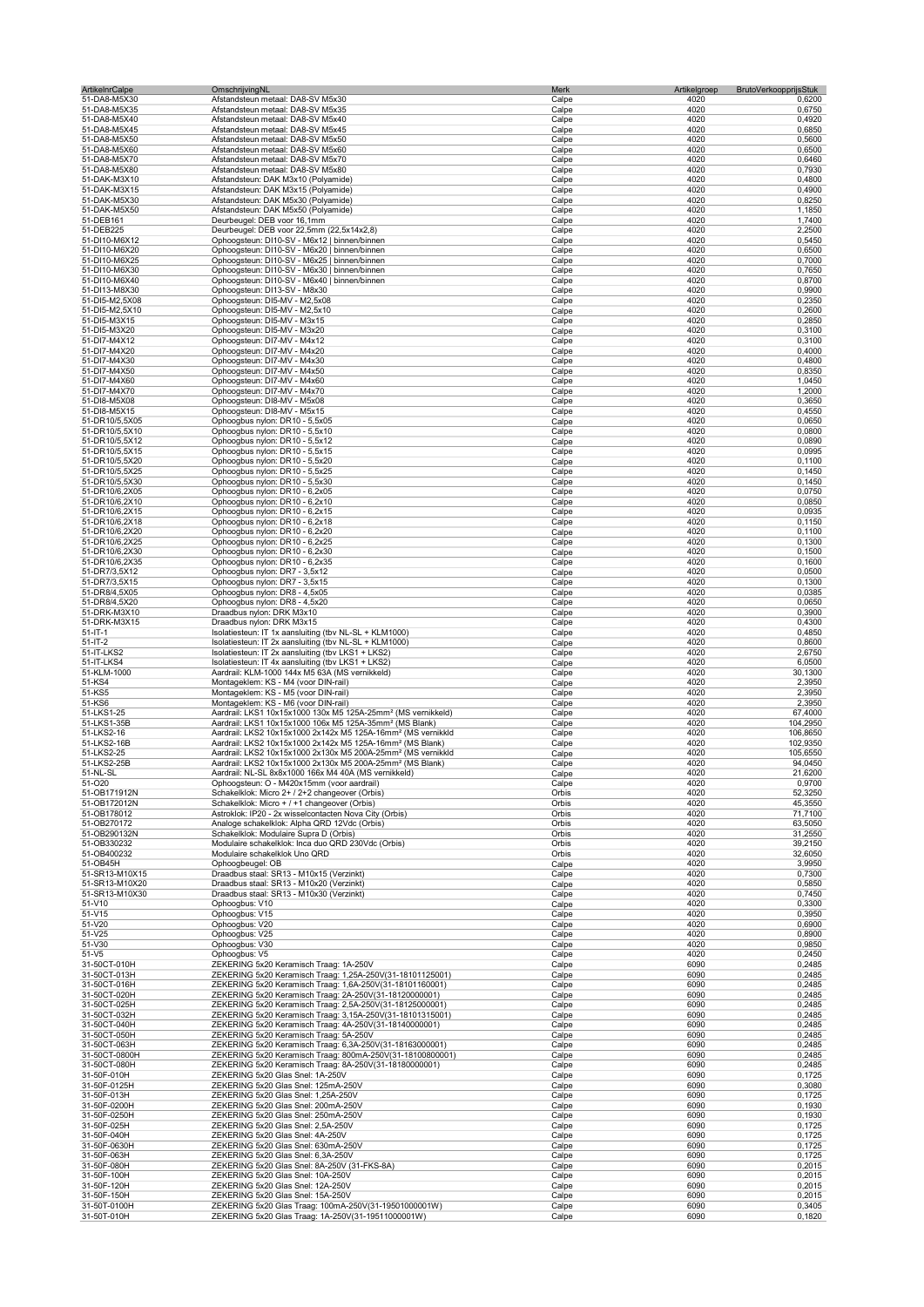| <b>ArtikelnrCalpe</b>            | OmschrijvingNL                                                                                                | Merk           | Artikelgroep | BrutoVerkoopprijsStuk |
|----------------------------------|---------------------------------------------------------------------------------------------------------------|----------------|--------------|-----------------------|
| 31-50T-0125H                     | ZEKERING 5x20 Glas Traag: 125mA-250V                                                                          | Calpe          | 6090         | 0,1995                |
| 31-50T-013H<br>31-50T-0160H      | ZEKERING 5x20 Glas Traag: 1,25A-250V(31-19511250001W)                                                         | Calpe          | 6090<br>6090 | 0,1820<br>0,1995      |
| 31-50T-016H                      | ZEKERING 5x20 Glas Traag: 160mA-250V(31-19501600001)<br>ZEKERING 5x20 Glas Traag: 1,6A-250V(31-19511600001W)  | Calpe<br>Calpe | 6090         | 0,1820                |
| 31-50T-020H                      | ZEKERING 5x20 Glas Traag: 2A-250V(31-19512000001W)                                                            | Calpe          | 6090         | 0,1820                |
| 31-50T-0250H                     | ZEKERING 5x20 Glas Traag: 250mA-250V(31-19502500001W)                                                         | Calpe          | 6090         | 0,1995                |
| 31-50T-025H                      | ZEKERING 5x20 Glas Traag: 2,5A-250V(31-19512500001W)                                                          | Calpe          | 6090         | 0,1820                |
| 31-50T-0315H                     | ZEKERING 5x20 Glas Traag: 315mA-250V(31-19503150001W)                                                         | Calpe          | 6090         | 0,1995                |
| 31-50T-032H                      | ZEKERING 5x20 Glas Traag: 3,15A-250V(31-19513150001W)                                                         | Calpe          | 6090         | 0,1820                |
| 31-50T-0400H                     | ZEKERING 5x20 Glas Traag: 400mA-250V(31-19504000001)                                                          | Calpe          | 6090         | 0,1820                |
| 31-50T-040H                      | ZEKERING 5x20 Glas Traag: 4A-250V(31-19514000001W)                                                            | Calpe          | 6090         | 0,1820                |
| 31-50T-0500H                     | ZEKERING 5x20 Glas Traag: 500mA-250V(31-19505000001W)                                                         | Calpe          | 6090         | 0,1820                |
| 31-50T-050H                      | ZEKERING 5x20 Glas Traag: 5A-250V(31-19515000001W)                                                            | Calpe          | 6090         | 0,1820                |
| 31-50T-0630H<br>31-50T-063H      | ZEKERING 5x20 Glas Traag: 630mA-250V(31-19506300001W)<br>ZEKERING 5x20 Glas Traag: 6,3A-250V(31-19516300001W) | Calpe<br>Calpe | 6090<br>6090 | 0,1820<br>0,1820      |
| 31-50T-0800H                     | ZEKERING 5x20 Glas Traag: 800mA-250V(31-19508000001W)                                                         | Calpe          | 6090         | 0,1820                |
| 31-50T-080H                      | ZEKERING 5x20 Glas Traag: 8A-250V(31-19518000001W)                                                            | Calpe          | 6090         | 0,1950                |
| 31-50T-100H                      | ZEKERING 5x20 Glas Traag: 10A-250V(31-19521000001W)                                                           | Calpe          | 6090         | 0,1950                |
| 31-50T-150H                      | ZEKERING 5x20 Glas Traag: 15A-250V(31-19521500001W)                                                           | Calpe          | 6090         | 0,1950                |
| 31-5RT-020HK                     | ZEKERING radial PIN 4,3mm Traag 2A-250V                                                                       | Calpe          | 6090         | 0,2705                |
| 31-5RT-040HK                     | ZEKERING radial PIN 4,3mm Traag 4A-250V                                                                       | Calpe          | 6090         | 0,2345                |
| 31-5RT-0500HK                    | ZEKERING radial PIN 4,3mm Traag 500mA-250V                                                                    | Calpe          | 6090         | 0,2705                |
| 31-61S020H                       | ZEKERING 6,35x32 Glas Traag: 2A-250V                                                                          | Calpe          | 6090         | 0,2840                |
| 31-61S025H                       | ZEKERING 6,35x32 Glas Traag: 2,5A-250V                                                                        | Calpe          | 6090         | 0,2840                |
| 31-61S032H                       | ZEKERING 6,35x32 Glas Traag: 3,15A-250V                                                                       | Calpe          | 6090         | 0,2840                |
| 31-61S040H                       | ZEKERING 6,35x32 Glas Traag: 4A-250V                                                                          | Calpe          | 6090         | 0,2840                |
| 31-61S063H                       | ZEKERING 6,35x32 Glas Traag: 6,3A-250V                                                                        | Calpe          | 6090         | 0,2840                |
| 31-SE                            | ZEKERING 108°C 250V 1A                                                                                        | Calpe          | 6090         | 0,6510                |
| 51-010BA9S24V-1.2W               | ELFIN: Gloeilamp BA9S 24V 1.2W                                                                                | Elfin          | 6091         | 1,3000                |
| 51-010BA9SLB6<br>51-010BA9SLR240 | ELFIN: BA9S multi Led 6V<br>ELFIN: Led rood lamp 240V                                                         | Elfin<br>Elfin | 6091<br>6091 | 5,7000                |
| 51-010BA9SLV240                  | ELFIN: Led groen lamp 240V                                                                                    | Elfin          | 6091         | 2,9200<br>2,9200      |
| 51-02033T                        | ELFIN: Adhesive label 0-1                                                                                     | Elfin          | 6091         | 0,6300                |
| 51-020CGS                        | ELFIN: Ronde silicone kap voor knop 22mm                                                                      | Elfin          | 6091         | 3,1750                |
| 51-020D0                         | ELFIN: Blanco gele plaat D60                                                                                  | Elfin          | 6091         | 2,3200                |
| 51-020E01                        | ELFIN: Contactelement: 22mm, 1V Contact                                                                       | Elfin          | 6091         | 4,1350                |
| 51-020E10                        | ELFIN: Contactelement: 22mm, 1M Contact                                                                       | Elfin          | 6091         | 4,1350                |
| 51-020G                          | ELFIN: Bevestigingsflens voor contacten type E                                                                | Elfin          | 6091         | 0,8250                |
| 51-020GE01                       | ELFIN: NC CONTACT ELEMENT MET FLANGE                                                                          | Elfin          | 6091         | 5,0750                |
| 51-020GE10                       | ELFIN: NO CONTACT ELEMENT MET FLANGE                                                                          | Elfin          | 6091         | 5,0750                |
| 51-020LM                         | ELFIN: Pilot licht monolithic                                                                                 | Elfin          | 6091         | 2,8250                |
| 51-020LMG                        | ELFIN: Pilot licht geel monoblok BA9S                                                                         | Elfin          | 6091         | 4,0650                |
| 51-020LTBBRW                     | ELFIN: Ronde rode indicator, bolle lens waterdicht                                                            | Elfin          | 6091         | 4,5850                |
| 51-020LTBIGW                     | ELFIN: Ronde geel indicator licht met.                                                                        | Elfin          | 6091         | 4,5150                |
| 51-020LTBIRW                     | ELFIN: Ronde rode indicator licht met.                                                                        | Elfin          | 6091         | 4,5150                |
| 51-020MT2T                       | ELFIN: Joystick H55 2p temp RAL7016                                                                           | Elfin          | 6091         | 26,5950               |
| 51-020MT4T                       | ELFIN: Joystick H55 4p temp RAL7016                                                                           | Elfin<br>Elfin | 6091         | 29,8000               |
| 51-020PD9<br>51-020PLIB          | ELFIN: Lamphouder BA9S<br>ELFIN: Ronde verlichte drukknop met bescherming wit                                 | Elfin          | 6091<br>6091 | 5,1700<br>4,4750      |
| 51-020PPIN                       | ELFIN: Ronde drukknop zwart met bescherming                                                                   | Elfin          | 6091         | 6,5000                |
| 51-020PTAARW                     | ELFIN: Noodstop rood 40mm                                                                                     | Elfin          | 6091         | 12,9150               |
| 51-020PTAIBLW                    | ELFIN: Ronde drukknop blauw                                                                                   | Elfin          | 6091         | 4,8100                |
| 51-020PTAILRW                    | ELFIN: Ronde drukknop rood                                                                                    | Elfin          | 6091         | 5,0050                |
| 51-020PTAINW                     | ELFIN: Ronde drukknop zwart                                                                                   | Elfin          | 6091         | 4,8100                |
| 51-020PTAIVW                     | ELFIN: Ronde drukknop groen                                                                                   | Elfin          | 6091         | 4,8100                |
| 51-020PTASLGW                    | ELFIN: Ronde GEEL verlichte drukknop metaal                                                                   | Elfin          | 6091         | 6,1800                |
| 51-020PTASLRW                    | ELFIN: Ronde rood verlichte drukknop metaal                                                                   | Elfin          | 6091         | 6,1800                |
| 51-020PTCGB                      | ELFIN: Ronde drukknop Ø22mm met rubberen kap wit                                                              | Elfin          | 6091         | 6,8500                |
| 51-020PTHCSRK                    | ELFIN: Noodstop sleutel                                                                                       | Elfin          | 6091         | 25,6600               |
| 51-020PTLO                       | ELFIN: Operators transparante bescherming                                                                     | Elfin          | 6091         | 10,2300               |
| 51-020PTPP                       | ELFIN: Drukknop transparante bescherming                                                                      | Elfin          | 6091         | 7,8400                |
| 51-020RTAIBL                     | ELFIN: Ronde drukknop reset blauw                                                                             | Elfin          | 6091         | 9,2400                |
| 51-020SM16                       | ELFIN: Rubber kraag t.b.v. joystick                                                                           | Elfin          | 6091         | 2,6150                |
| 51-020ST<br>51-020STACAW         | ELFIN: Label houder: Zwart 13x27mm (tbv drukknoppen 22mm)<br>ELFIN: Ronde sleutel selector 2pos. MET.         | Elfin<br>Elfin | 6091<br>6091 | 0,5300<br>20,9100     |
| 51-020STAMANW                    | ELFIN: Ronde draaischakelaar zwart 2-standen metaal                                                           | Elfin          | 6091         | 9,3900                |
| 51-020STAMONW                    | ELFIN: Ronde draaischakelaar zwart 3-standen metaal                                                           | Elfin          | 6091         | 9,3900                |
| 51-020UL                         | ELFIN: Licht unit                                                                                             | Elfin          | 6091         | 1,6050                |
| 51-030CG                         | ELFIN: Transparante rubber kap                                                                                | Eltın          | 6091         | 12.8600               |
| 51-030F1                         | ELFIN: Contact element NO-NC                                                                                  | Elfin          | 6091         | 10,3000               |
| 51-030MPPN                       | ELFIN - Control hefboom 2-pos. 2no + 2nc                                                                      | Elfin          | 6091         | 63,4400               |
| 51-030MTTN                       | ELFIN: Joystick 2 standen 2NO+2NC                                                                             | Elfin          | 6091         | 63,4400               |
| 51-030MTTPTN                     | ELFIN: Joystick 4 standen 2NO+2NC                                                                             | Elfin          | 6091         | 60,0750               |
| 51-030MTTTTN                     | ELLFIN: REGELHENDEL 4POS.2NO+2NC                                                                              | Elfin          | 6091         | 63,4400               |
| 51-030PFFARFC                    | ELFIN: Paddestoel rode knop P.B. NC                                                                           | Elfin          | 6091         | 43,6750               |
| 51-030RINF1                      | ELFIN: Drukknop Zwart NO+NC                                                                                   | Elfin          | 6091         | 16,7850               |
| 51-030RIRF1                      | ELFIN: Drukknop Rood NO+NC                                                                                    | Elfin          | 6091         | 16,7850               |
| 51-030RRNF1<br>51-030RSMNFF1     | ELFIN: Drukknop ronde zwart verhoogd Ø30mm NO+NC<br>ELFIN: Draaischakelaar zwart 3-standen Ø30mm Cam F, NO+NC | Elfin<br>Elfin | 6091<br>6091 | 16,7850<br>26,0100    |
| 51-030SM                         | ELFIN: Jovstick rubber cap 30mm                                                                               | Elfin          | 6091         | 2,7000                |
| 51-030V64                        | ELFIN: Schroef voor contact 3x                                                                                | Elfin          | 6091         | 1,6050                |
| 51-050C7                         | C7 plug                                                                                                       | Elfin          | 6091         | 5,2000                |
| 51-050PEL3C                      | ELFIN: Led electronic lamp 6W 240VAC                                                                          | Elfin          | 6091         | 71,2800               |
| 51-050PEL5C                      | ELFIN: Led electronic lamp 10W 240VAC                                                                         | Elfin          | 6091         | 118,8000              |
| 51-060P2MA                       | ELFIN: Tweehandsbediening met noodstop                                                                        | Elfin          | 6091         | 422,1600              |
| 51-060SP2M                       | ELFIN: Steun voor tweehansbediening                                                                           | Elfin          | 6091         | 155,4350              |
| 51-060VCE                        | ELFIN: SCHROEVEN tbv 060P2M*                                                                                  | Elfin          | 6091         | 3,0750                |
| 51-110.3100                      | Rubber stekker 2P+E 16A zwart                                                                                 | Scame          | 6091         | 2,8050                |
| 51-213.1633                      | Stekker: 2P+E IP44 16A 6h 200-250V AC blauw                                                                   | Scame          | 6091         | 3,7900                |
| 51-213.16333<br>51-213.1636      | Stekker: 2P+E IP44 16A 12h TST>50V AC grijs<br>Stekker: 3P+E IP44 16A 6h 380-415V AC rood                     | Scame<br>Scame | 6091<br>6091 | 4,7500<br>4,2750      |
| 51-213.1636RV                    | Stekker: 3P+E IP44 16A 6h IP44 OPTIMA Reverse rood                                                            | Scame          | 6091         | 6,1150                |
| 51-213.1637                      | Stekker: 3P+N+E 16A 6H 346-415V rood                                                                          | Scame          | 6091         | 5,8000                |
| 51-213.1637RV                    | Stekker: 3P+N+E 16A 6H IP44 OPITMA Reverse rood                                                               | Scame          | 6091         | 8,2750                |
| 51-213.3233                      | Stekker: 2P+E IP44 32A 6h 200-250V AC blauw                                                                   | Scame          | 6091         | 7,7400                |
| 51-213.3234                      | Stekker: 3P+E IP44 32A 9h 200-250V AC blauw                                                                   | Scame          | 6091         | 7,4950                |
| 51-213.3236                      | Stekker: 3P+E IP44 32A 6h 380-415V AC rood                                                                    | Scame          | 6091         | 7,2200                |
| 51-213.3236RV                    | Stekker: 3P+E IP44 32A 6h IP44 OPTIMA Reverse rood                                                            | Scame          | 6091         | 10,2750               |
| 51-213.3237                      | Stekker: 3P+N+E IP44 32A 6h 346-415V AC rood                                                                  | Scame          | 6091         | 8,7600                |
| 51-213.3237RV                    | Stekker: 3P+N+E 32A 6H IP44 OPITMA Reverse rood                                                               | Scame          | 6091         | 12,5050               |
| 51-218.12536                     | Stekker: 3P+E IP66/IP67 125A 6H 380/415V rood                                                                 | Scame          | 6091         | 74,6000               |
| 51-218.12537                     | Stekker: 3P+N+E IP66/IP67 125A 6H rood                                                                        | Scame          | 6091         | 79,5800               |
| 51-218.1633                      | Stekker: 2P+E IP66/IP67 16A 6h 200-250V blauw                                                                 | Scame          | 6091         | 6,6750                |
| 51-218.1636<br>51-218.1637       | Stekker: 3P+E IP66/IP67 16A 6h 380-415V rood<br>Stekker: 3P+N+E IP67 16A 6h 346-415Vac rood                   | Scame          | 6091<br>6091 | 7,5250                |
| 51-218.1637RV                    | Stekker: 3P+N+E IP66/IP67 16A 6h 346-415V rood                                                                | Scame<br>Scame | 6091         | 8,9700<br>12,7800     |
| 51-218.3237                      | Stekker: 3P+N+E IP66/IP67 32A 6h 346-415V rood                                                                | Scame          | 6091         | 10,8850               |
| 51-218.3237RV                    | Stekker: 3P+N+E IP66/IP67 32A 6h 346-415V rood                                                                | Scame          | 6091         | 15,4850               |
| 51-218.6336                      | Stekker: 3P+E IP66/IP67 63A 6h rood                                                                           | Scame          | 6091         | 31,0550               |
| 51-218.6337                      | Stekker: 3P+N+E IP66/IP67 63A 6h rood                                                                         | Scame          | 6091         | 33,1300               |
| 51-230.1600                      | Stekker: 2P IP44 16A 20-25V AC 50/60Hz paars                                                                  | Scame          | 6091         | 6,7500                |
| 51-230.16010                     | Stekker: 2P IP44 16A 20-25V 40-50V AC 100/200Hz groen                                                         | Scame          | 6091         | 8,3750                |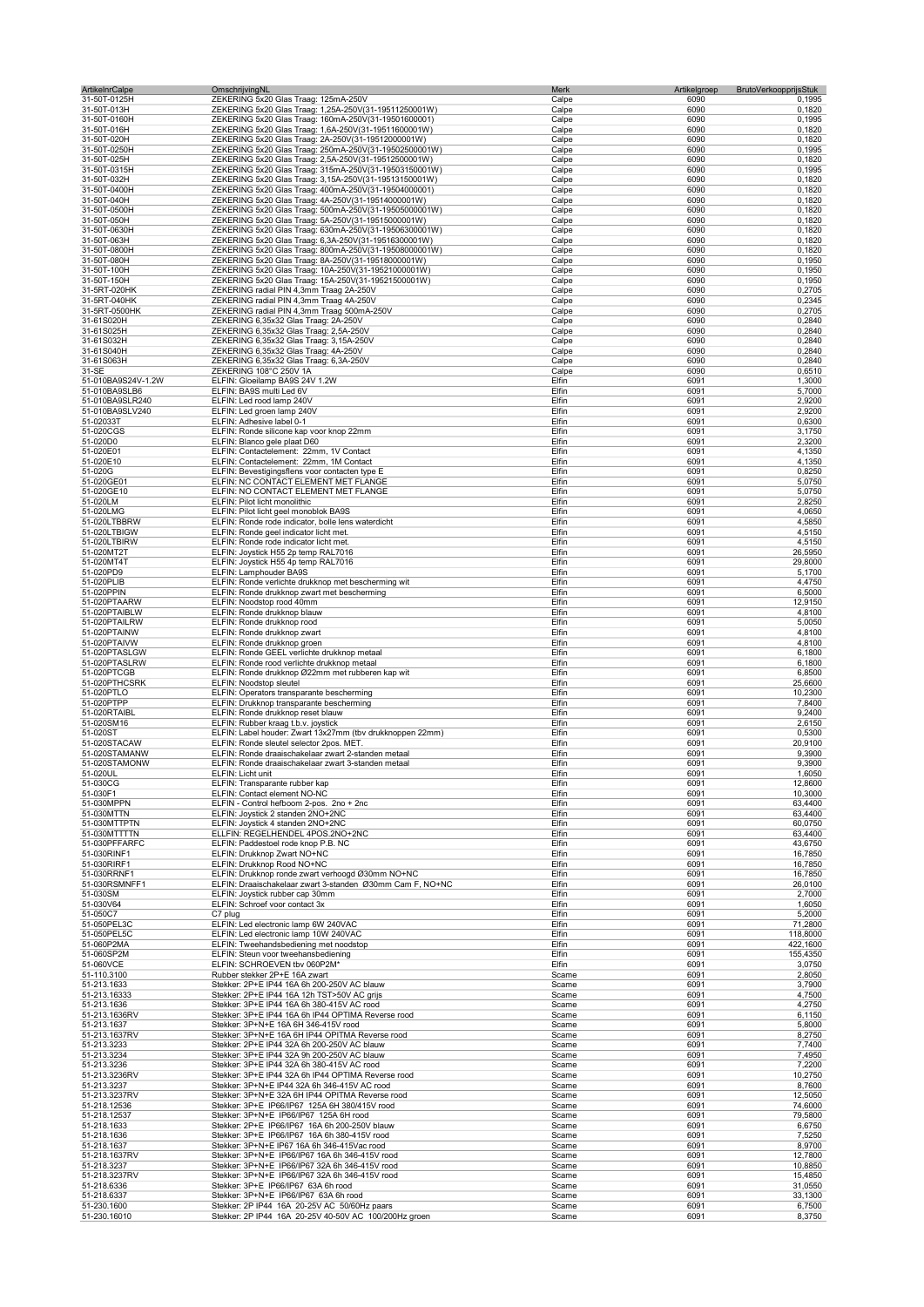| <b>ArtikelnrCalpe</b>              | OmschrijvingNL                                                                                                   | Merk<br>Artikelgroep           | BrutoVerkoopprijsStuk |
|------------------------------------|------------------------------------------------------------------------------------------------------------------|--------------------------------|-----------------------|
| 51-230.1603                        | Stekker: 3P IP44 16A 12h 40-50V AC 5 wit                                                                         | Scame<br>6091                  | 7,9250                |
| 51-242.1693<br>51-242.1696         | Haakse toestelcontactdoos 2P+E IP44 16A 6h blauw<br>Toestel contactdoos 3P+E IP44 16A rood                       | Scame<br>6091<br>Scame<br>6091 | 6,7950<br>7,6500      |
| 51-242.1697                        | Toestel contactdoos 3P+N+E IP44 16A rood                                                                         | 6091<br>Scame                  | 10,2600               |
| 51-242.3296                        | Toestel contactdoos 3P+E IP44 32A 6h 380-415Vac rood                                                             | 6091<br>Scame                  | 12,3350               |
| 51-242.3297                        | Toestel contactdoos 3P+N+E IP44 32A rood                                                                         | Scame<br>6091                  | 12,7100               |
| 51-243.1693                        | Toestel contactdoos 2P+E IP44 16A blauw                                                                          | 6091<br>Scame                  | 6,8050                |
| 51-243.1696                        | Toestel contactdoos 3P+E IP44 16A 6h rood                                                                        | 6091<br>Scame                  | 7,6800                |
| 51-243.1697                        | Toestel contactdoos 3P+N+E IP44 16A rood                                                                         | Scame<br>6091                  | 9,9750                |
| 51-243.1697RV<br>51-245.6397T      | Inbouw toestelcontactdoos 3P+N+E IP44 16A 6H rood<br>Toestel contactdoos 3P+N+E IP67 63A 6h rood                 | Scame<br>6091<br>6091<br>Scame | 14,2250<br>47,9100    |
| 51-245.M6396                       | Toestel contactdoos 3P+E IP67 63A                                                                                | Scame<br>6091                  | 44,2350               |
| 51-247.1693                        | Haakse toestelcontactdoos 2P+E IP67 16A 6h blauw                                                                 | Scame<br>6091                  | 9,7600                |
| 51-247.1696                        | Haakse toestelcontactdoos 3P+E IP67 16A 6h rood                                                                  | 6091<br>Scame                  | 10,2500               |
| 51-247.3296                        | Haakse toestelcontactdoos 3P+E IP67 32A 6h rood                                                                  | 6091<br>Scame                  | 14,4850               |
| 51-248.12597                       | Toestel contactdoos 3P+N+E IP66/67 125A 6h rood                                                                  | 6091<br>Scame                  | 75,3150               |
| 51-248.1697                        | Toestel contactdoos 3P+N+E IP67 16A rood                                                                         | 6091<br>Scame                  | 12,9300               |
| 51-248.3297<br>51-248.3297RV       | Toestel contactdoos reverse 3P+N+E IP67 32A rood<br>Toestel contactdoos reverse 3P+N+E IP67 32A rood             | 6091<br>Scame<br>Scame<br>6091 | 15,8850<br>22,6250    |
| 51-248.6397                        | Toestel contactdoos 2P+N+E IP67 63A rood                                                                         | 6091<br>Scame                  | 40,7200               |
| 51-248.6398                        | Toestel contactdoos 2P+E IP67 63A rood                                                                           | Scame<br>6091                  | 37,6750               |
| 51-313.1642                        | Koppel contactstop 3P+N+E IP44 16A 4h 100-130Vac geel                                                            | Scame<br>6091                  | 10,1150               |
| 51-313.1643                        | Koppel contactstop 2P+E IP44 16A 6h blauw                                                                        | Scame<br>6091                  | 6,0850                |
| 51-313.1644                        | Koppel contactstop 3P+E IP44 16A 9h 200-250Vac blauw                                                             | Scame<br>6091                  | 6,5150                |
| 51-313.1646                        | Koppel contacstop 3P+E IP44 16A 6h 380-415V rood                                                                 | Scame<br>6091                  | 6,5150                |
| 51-313.1647                        | Koppel contacstop 3P+N+E IP44 16A rood                                                                           | 6091<br>Scame                  | 8,7400                |
| 51-313.3243                        | Koppel contacstop 2P+E IP44 32A 6h blauw                                                                         | Scame<br>6091                  | 9,8950                |
| 51-313.3246<br>51-313.3247         | Koppel contacstop 3P+E IP44 32A 6h 380-415V rood<br>Koppel contacstop 3P+N+E IP44 32A 6h rood                    | 6091<br>Scame<br>6091<br>Scame | 9,9800<br>11,5050     |
| 51-318.12547                       | Koppel Contactstop 3P+N+E IP66/IP67 125A 6h rood                                                                 | 6091<br>Scame                  | 107,2250              |
| 51-318.1643                        | Koppel Contactstop 2P+E IP67 16A 6h 200-250Vac Blauw                                                             | Scame<br>6091                  | 8,7250                |
| 51-318.1647                        | Koppel Contactstop 2P+N+E IP67 16A 6h 346-415Vac Rood                                                            | 6091<br>Scame                  | 11,0750               |
| 51-318.3247                        | Koppel Contactstop 3P+N+E IP67 32A 346-415Vac Rood                                                               | 6091<br>Scame                  | 13,7050               |
| 51-318.6346                        | Koppel Contactstop 3P+E IP66/IP67 63A 6h rood                                                                    | Scame<br>6091                  | 35,0150               |
| 51-318.6347                        | Koppel Contactstop 3P+N+E IP66/IP67 63A 6h rood                                                                  | Scame<br>6091                  | 37,3950               |
| 51-330.16060                       | Koppel contacstop 2P IP44 16A 4h 20-25V 40-50V groen                                                             | 6091<br>Scame                  | 10,9400               |
| 51-413.1667                        | Inbouw wandcontactdoos schuin 3P+N+E IP44 16A rood                                                               | Scame<br>6091                  | 7,9050                |
| 51-413.3263                        | Inbouw wandcontactdoos schuin IP44 3P+E 32A blauw                                                                | 6091<br>Scame<br>6091          | 9,4200                |
| 51-413.3267<br>51-413.3267F        | Inbouw wandcontactdoos schuin 3P+N+E IP44 32A rood<br>Inbouw wandcontactdoos schuin 3P+N+E IP44 32A rood         | Scame<br>6091<br>Scame         | 11,2000<br>12,8650    |
| 51-418.1663                        | Inbouw contactdoos 2P+E IP66/IP67 16A blauw                                                                      | 6091<br>Scame                  | 8,4150                |
| 51-418.1667                        | Inbouw contactdoos 3P+N+E IP66/IP67 rood                                                                         | 6091<br>Scame                  | 11,4000               |
| 51-418.3267                        | Inbouw contactdoos 3P+N+E IP66/IP67 rood                                                                         | 6091<br>Scame                  | 14,3450               |
| 51-418.6367                        | Inbouw wandcontactdoos schuin 63A 3P+N+E 346-415V rood                                                           | Scame<br>6091                  | 32,0100               |
| 51-422.3266                        | Inbouw contactdoos 3P+E IP44 32A 6h 380v rood                                                                    | Scame<br>6091                  | 3,1400                |
| 51-423.1660                        | Inbouw contactdoos 2P+E IP44 16A 4h 100-130V geel                                                                | Scame<br>6091                  | 6,1950                |
| 51-423.1667                        | Inbouw contactdoos 3P+N+E IP44 16A 6h 346-415Vac rood                                                            | Scame<br>6091                  | 7,9050                |
| 51-423.3267                        | Inbouw contactdoos 3P+N+E IP44 32A 6h rood                                                                       | Scame<br>6091                  | 11,2000               |
| 51-427.3267<br>51-430.1615         | Inbouw contactdoos 3P+N+E IP67 32A 6h rood<br>Schuine Contactdoos 2P IP44 16A 6h paars                           | Scame<br>6091<br>Scame<br>6091 | 14,7000<br>7,2700     |
| 51-503.12586-FS                    | Opbouw wandcontactdoos 3P+E IP66 125A rood                                                                       | 6091<br>Scame                  | 1.132,6650            |
| 51-513.1656                        | Opbouw wandcontactdoos 3P+E IP44 16A rood                                                                        | Scame<br>6091                  | 8,4750                |
| 51-513.1657                        | Opbouw wandcontactdoos 3P+N+E IP44 16A rood                                                                      | Scame<br>6091                  | 8,6500                |
| 51-513.3253                        | Opbouw wandcontactdoos 2P+E IP44 32A 6h blauw                                                                    | 6091<br>Scame                  | 10,9450               |
| 51-513.3253T                       | Opbouw wandcontactdoos 2P+E IP44 32A blauw                                                                       | 6091<br>Scame                  | 14,1700               |
| 51-513.3257                        | Opbouw wandcontactdoos 3P+N+E IP44 32A 6h rood                                                                   | Scame<br>6091                  | 13,6100               |
| 51-513.3257-DF                     | Opbouw wandcontactdoos 3P+N+E IP44 32A 6h rood                                                                   | 6091<br>Scame                  | 23,9300               |
| 51-513.3257T                       | Opbouw wandcontactdoos 3P+N+E IP44 32A rood                                                                      | 6091<br>Scame<br>Scame<br>6091 | 17,6050               |
| 51-513.6357T<br>51-515.12556       | Opbouw wandcontactdoos 3P+N+E IP44 63A 6h 346-415Vac rood<br>Opbouw wandcontactdoos 3P+E IP67 125A 6h rood       | Scame<br>6091                  | 53,7950<br>117,0450   |
| 51-518.12557T                      | Opbouw wandcontactdoos 3P+N+E IP67 125A 6h rood                                                                  | 6091<br>Scame                  | 128,1500              |
| 51-518.1653T                       | Opbouw wandcontactdoos 2P+E IP66/IP67 16A 6h Rood                                                                | Scame<br>6091                  | 16,4350               |
| 51-518.1657T                       | Opbouw wandcontactdoos 3P+N+E IP67 16A rood                                                                      | 6091<br>Scame                  | 20,5500               |
| 51-518.3257T                       | Opbouw wandcontactdoos 3P+N+E IP66/IP67 32A 6h Rood                                                              | Scame<br>6091                  | 26,3900               |
| 51-518.6357T                       | Opbouw wandcontactdoos 3P+N+E IP67 63A rood                                                                      | Scame<br>6091                  | 58,0350               |
| 51-530.01610                       | Opbouw wandcontactdoos 2P IP44 16A 20-25V AC 50Hz paars                                                          | Scame<br>6091                  | 10,1850               |
| 51-530.03210                       | Opbouw wandcontactdoos 2P IP44 32A 20-25V AC 50Hz                                                                | 6091<br>Scame                  | 11,1700               |
| 51-561.1683                        | Afsch. wandcontactdoos 2P+E IP67 16A blauw                                                                       | Scame<br>6091                  | 48,8400               |
| 51-561.1686<br>51-561.1687         | Afsch. wandcontactdoos 3P+E IP67 16A 6h rood<br>Afsch. wandcontactdoos 3P+N+E IP67 16A rood                      | Scame<br>6091<br>6091<br>Scame | 53,5300<br>61,9000    |
| 51-561.3287                        | Afsch. wandcontactdoos 3P+N+E IP67 32A rood                                                                      | 6091<br>Scame                  | 75,9400               |
| 51-561.6387                        | Afsch. wandcontactdoos 3P+N+E IP67 63A rood                                                                      | Scame<br>6091                  | 168,7300              |
| 51-568.1687                        | Afsch. wandcontactdoos 3P+N+E IP67 16A rood                                                                      | 6091<br>Scame                  | 78,4000               |
| 51-568.3287                        | Afsch. wandcontactdoos 3P+N+E IP67 32A rood                                                                      | 6091<br>Scame                  | 98,3650               |
| 51-568.6387                        | Afsch. wandcontactdoos 3P+N+E IP67 63A rood                                                                      | Scame<br>6091                  | 198,7350              |
| 51-570.2091                        | Inbouw wandcontactdoos 2P+E 16A blauw                                                                            | 6091<br>Scame                  | 5,1950                |
| 51-570.4061                        | Opbouw wandcontactdoos 2P+E 10/16A Schuko blauw                                                                  | 6091<br>Scame                  | 5,4350                |
| 51-570.4062<br>51-570.4091         | Opbouw wandcontactdoos 2P+E 16A IP54 chuko blauw<br>Inbouw wandcontactdoos 2P+E 16A FR blauw                     | 6091<br>Scame<br>6091          | 5,4350<br>5,4350      |
| 51-570.6407                        | German standard Socket IP66 70x87mm 16A                                                                          | Scame<br>6091<br>Scame         | 11,9850               |
| 51-570.90163                       | Afdekkap voor stekker 2P+E grijs                                                                                 | Scame<br>6091                  | 1,6450                |
| 51-570.90164                       | Afdekkap voor stekker 3P+E grijs                                                                                 | 6091<br>Scame                  | 1,8000                |
| 51-570.90324                       | Afdekkap voor stekker 2/3P+E grijs                                                                               | Scame<br>6091                  | 2,2300                |
| 51-570.90325                       | Afdekkap voor stekker 3P+N+E grijs                                                                               | Scame<br>6091                  | 2,3900                |
| 51-570.9063                        | Afdekkap voor stekker 60A 63A grijs                                                                              | 6091<br>Scame                  | 2,9750                |
| 51-570.9125                        | Afdekkap voor stekker 100A 125A grijs                                                                            | 6091<br>Scame                  | 3,1350                |
| 51-570.M0016                       | Opbouwdoos recht leeg                                                                                            | Scame<br>6091                  | 3,4350                |
| 51-570.M0125<br>51-590.YA163R      | Opbouwdoos schuin leeg voor 125A uitgang<br>lastschakelaar paneel mont. 16A 3P                                   | 6091<br>Scame<br>6091<br>Scame | 32,1250<br>15,9600    |
| 51-590.YM49R1                      | switch front operator 48 R/Y padlockable                                                                         | Scame<br>6091                  | 8,1800                |
| 51-6.105.N                         | Schuko stopcontact 2P - 16A+T zwart                                                                              | 6091<br>Marlanvil              | 5,3200                |
| 51-6.105.O                         | Schuko stopcontact 2P - 16A+T blauw                                                                              | 6091<br>Marlanvil              | 5,8700                |
| 51-610.381                         | Adaptor IEC309 EU                                                                                                | 6091<br>Scame                  | 14,4000               |
| 51-632.3500-000                    | Wandcontactdoos combinatie leeg met 3 gaten                                                                      | 6091<br>Scame                  | 28,9950               |
| 51-632.3520-000                    | Wandcontactdoos combinatie leeg 2xCEE 2xSCHUKO                                                                   | Scame<br>6091                  | 28,9950               |
| 51-632.4500-000                    | Wandcontactdoos combinatie leeg met 4 gaten                                                                      | Scame<br>6091                  | 52,4150               |
| 51-632.4520-000                    | Wandcontactdoos combinatie leeg 2xCEE 3xSCHUKO                                                                   | Scame<br>6091<br>6091          | 52,4150               |
| 51-632.5500-000<br>51-632.5520-000 | Wandcontactdoos combinatie leeg 5 openingen 272x414x110mm<br>Wandcontactdoos combinatie leeg 4xCEE 3xSCHUKO      | Scame<br>6091<br>Scame         | 54,6450<br>54,6450    |
| 51-654.0100                        | Blind plaat wit                                                                                                  | 6091<br>Scame                  | 4,4950                |
| 51-654.0349                        | Earth terminal blok IP00                                                                                         | 6091<br>Scame                  | 3,0300                |
| 51-654.0362C                       | Terminal strip IP20                                                                                              | 6091<br>Scame                  | 17,9600               |
| 51-654.0363                        | Aardrail IP20 Domino IP66 8din grijs                                                                             | 6091<br>Scame                  | 6,9200                |
| 51-672.2004                        | Groepenkast IP66, rookglasvenster 4 modul 190x112x106                                                            | 6091<br>Scame                  | 16,0900               |
| 51-672.2008                        | Groepenkast IP66, rookglasvenster 8 modul 190x184x106                                                            | 6091<br>Scame                  | 21,8700               |
| 51-672.2012                        | groepenkast IP66, rookglasvenster 12 modul 250x256x140                                                           | Scame<br>6091                  | 42,6800               |
| 51-672.2016                        | groepenkast IP66, rookglasvenster 16 DIN 250x328x140                                                             | Scame<br>6091                  | 55,1100               |
| 51-672.4024<br>51-672.4032         | groepenkast IP66, rookglasvenster 24 modul 256x400x140<br>groepenkast IP66, rookglasvenster 32 modul 328x400x140 | Scame<br>6091<br>Scame<br>6091 | 62,8850<br>91,9750    |
| 51-940.18                          | Groepenkast ABS IP65, 18 modules 410x280x133mm (Marlanvil)                                                       | 9010<br>Marlanvil              | 73,4250               |
| 65-02540015010                     | AFSCHERMDOP 7mm HELAVIA 15-149                                                                                   | Ses<br>9010                    | 0,1115                |
| 65-02540053010                     | AFSCHERMKAP ZWART                                                                                                | Ses<br>9010                    | 6,6445                |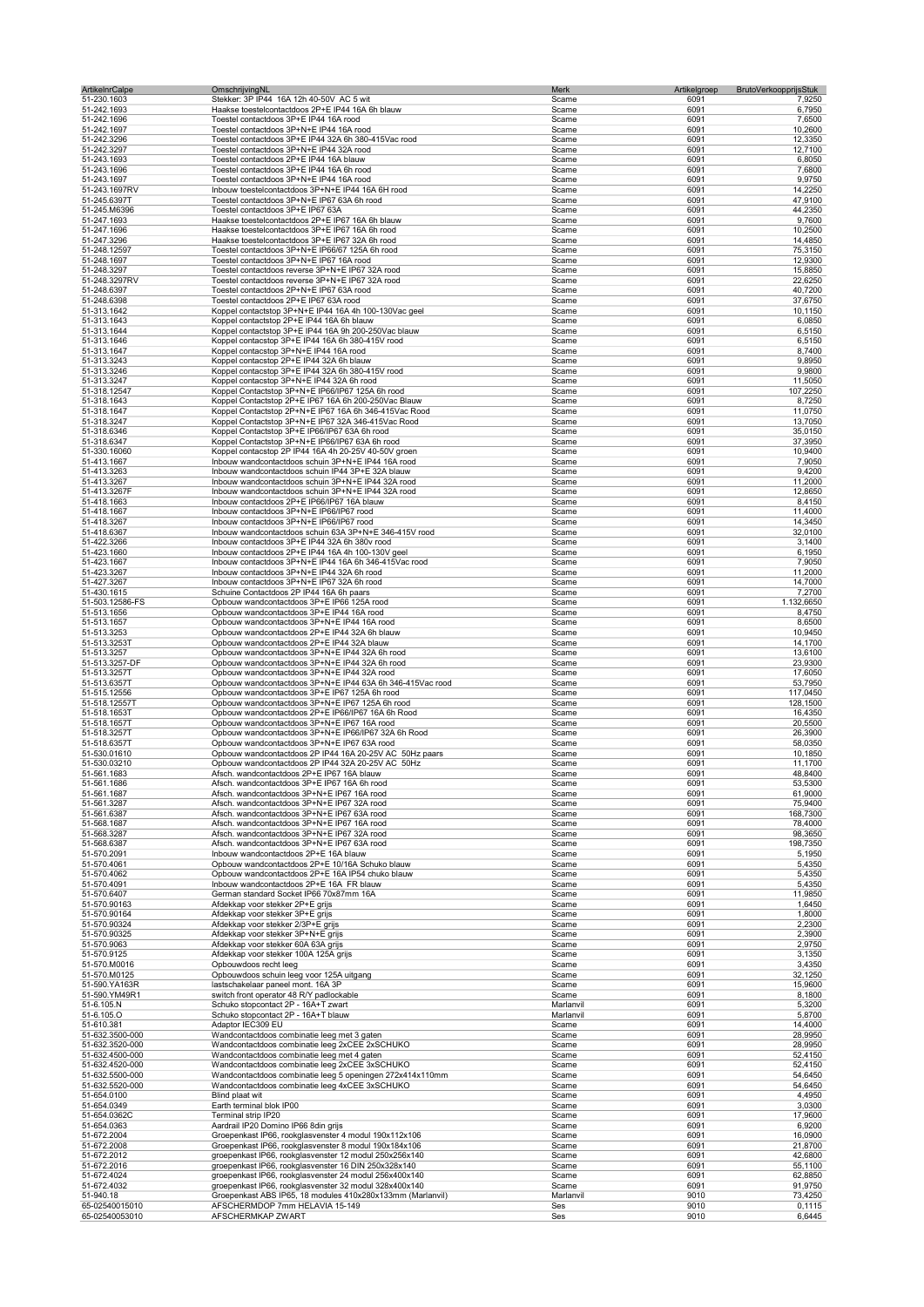| <b>ArtikelnrCalpe</b>                | OmschrijvingNL                                                                                                         | Merk               | Artikelgroep | BrutoVerkoopprijsStuk |                    |
|--------------------------------------|------------------------------------------------------------------------------------------------------------------------|--------------------|--------------|-----------------------|--------------------|
| 65-02540055010                       | AFSCHERMKAP ZWART                                                                                                      | Ses                | 9010         |                       | 1,4780             |
| 65-02570004010                       | TULE HELAVIA 15-734                                                                                                    | Ses                | 9010         |                       | 18,3305            |
| 65-02570061010                       | TULE HELAVIA 15-679                                                                                                    | Ses                | 9010         |                       | 0,1441             |
| 65-06350004018<br>90-OPCP406013G     | SLAGNIET PLIO GT62 NL<br>PC BEHUIZING 400x600X132 mm                                                                   | Ses<br>Ensto       | 9010<br>9010 |                       | 0,0965<br>93,5100  |
| 90-SFL1                              | Fastening lu voor CUBO S serie (set 4st.)                                                                              |                    | 9010         |                       | 1,3900             |
| 90-SMP1313                           | Montageplaat CUBO S serie                                                                                              |                    | 9010         |                       | 2,3900             |
| 90-SPCP131306T                       | PC BEHUIZING 125x125xmm, CUBO S Rondom blind, transp deks                                                              |                    | 9010         |                       | 7,6200             |
| 90-SPCP131815T                       | PC BEHUIZING 125x175x150mm, CUBO S Rondom blind, transp deks                                                           |                    | 9010         |                       | 12,8850            |
| 90-SPCP182515T                       | PC BEHUIZING 175x250x150mm, METRISCH Transparante kap                                                                  |                    | 9010         |                       | 18,9950            |
| 65-01140003010                       | Kebelklem: CX-13                                                                                                       | Ses                | 9029         |                       | 0,2270             |
| 65-01140004010                       | Kabelklem: CX-21                                                                                                       | Ses                | 9029         |                       | 0,3740             |
| 65-01210002010                       | 200x4,8mm BUNDELBAND+M4 OOG ZWART                                                                                      | Ses                | 9029         |                       | 0,3525             |
| 65-08010010001<br>65-08010012011     | <b>ISOLATIEKOUS 6mm WIT</b><br>ISOLATIEKOUS 8mm TRANSPARANT                                                            | Ses<br>Ses         | 9029<br>9029 |                       | 0,4430<br>0,6630   |
| 65-08190026002                       | Spiraalmantel: blauw PE 12                                                                                             | Ses                | 9029         |                       | 0,9040             |
| 65-08190026005                       | Spiraalmantel: oranje PE 12                                                                                            | Ses                | 9029         |                       | 0,9040             |
| 65-08260002018                       | BESCHERMKANT PROFIEL GETAND 1,5 (vpe 30mtr)                                                                            | Ses                | 9029         |                       | 0,6305             |
| 65-08260004018                       | BESCHERMKANT PROFIEL GETAND 3,0 (vpe 20mtr)                                                                            | Ses                | 9029         |                       | 0,9455             |
| 65-08260023018                       | BESCHERMKANT DX-2 P (vpe 25mtr)                                                                                        | Ses                | 9029         |                       | 0,7175             |
| 65-08370001060                       | PLIO SUPER 2 / 2,8 GEEL/GROEN                                                                                          | Ses                | 9029         |                       | 0,2790             |
| 65-08370002060                       | PLIO SUPER 4 / 5 GEEL/GROEN                                                                                            | Ses                | 9029         |                       | 0,4220             |
| 65-08370003060                       | PLIO SUPER 6 /7,1 GEEL/GROEN                                                                                           | Ses                | 9029         |                       | 0,7480             |
| 65-08370004060                       | PLIO SUPER 8/9,25 GEEL/GROEN                                                                                           | Ses                | 9029         |                       | 1,1095             |
| 65-08370005060                       | PLIO SUPER 10/11,4 GEEL/GROEN                                                                                          | Ses                | 9029         |                       | 1,4225             |
| 51-01092S<br>51-43196N031040         | Aardstrip met insteekklem: 63A 12x3x1000 vernikkeld 54xM6                                                              | Morsettitalia      | 9036<br>9036 |                       | 28,8650            |
| 51-43409                             | Codering 31-40 in set van 500st voor rijgklem serie EURO<br>Rijgklem EURO 4 grijs - EURO J systeem                     | Morsettitalia      | 9036         |                       | 36,0300<br>0,5150  |
| 51-43409BL                           | Rijgklem EURO 4 blauw - EURO J systeem                                                                                 | Morsettitalia      | 9036         |                       | 0,7150             |
| 51-4352024                           | Brugverbinding 24 polig EURO 4 en 5 geel                                                                               | Morsettitalia      | 9036         |                       | 4,7200             |
| 90-KE54.2                            | Aansluitklem Al/Cu 35-240mm <sup>2</sup> 425A                                                                          | Ensto              | 9036         |                       | 13,2150            |
| 90-KE57                              | Aansluitklem Al/Cu 2X 95-185mm <sup>2</sup> 400A                                                                       | Ensto              | 9036         |                       | 82,6400            |
| 90-R1482                             | Afdekkap tbv Klemblok 35 - 150mm <sup>2</sup> KEL63 (Ensto)                                                            | Ensto              | 9036         |                       | 0,9850             |
| 51-06248                             | Verdeelset: BD100/125AL 2 polig                                                                                        | Eriflex            | 9040         |                       | 12,1100            |
| 51-06771                             | Getapt rails: TCB 15x5x2000                                                                                            | Eriflex            | 9040         |                       | 45,4200            |
| 51-06772                             | Getapt rails: TCB 15x5x1000                                                                                            | Eriflex            | 9040         |                       | 22,4000            |
| 51-FGBS-8                            | Gevlochten glasvezel kabelmantel MinØ 8mm - MaxØ 24mm 100mtr                                                           | Eriflex            | 9040         |                       | 1,7750             |
| 51-FTCB15-10                         | Aardingslitze: FTCB15-10 plat vertind koper                                                                            | Eriflex            | 9040         |                       | 7,4500             |
| 51-M                                 | Membraan transparant                                                                                                   |                    | 9040         |                       | 2,8150             |
| 51-MBJ16-200-8                       | Aardingslitze: 200x15 8,5                                                                                              | Eriflex            | 9040         |                       | 5,1650             |
| 51-MBJ16-300-8                       | Aardingslitze: 300x15 8,5                                                                                              | Eriflex            | 9040         |                       | 5,6650             |
| 51-MBJ25-200-6                       | Aardingslitze: 200x23 6,5                                                                                              | Eriflex            | 9040         |                       | 6,4450             |
| 51-MBJ25-300-10<br>51-MBJ25-500-10   | Aardingslitze: 300x23x15 Ø10,5<br>Aardingslitze: 500x23 10,5                                                           | Eriflex<br>Eriflex | 9040<br>9040 |                       | 7,2550<br>10,9100  |
| 51-MBJ6-150-6                        | Aardingslitze: 150x13 6,5                                                                                              | Eriflex            | 9040         |                       | 2,7300             |
| 51-NAT                               | Noodstop drukknop rood                                                                                                 |                    | 9040         |                       | 10,3400            |
| 51-PS-11                             | Hulpcontact zij-montage 1NO-1NC (tbv MS25)                                                                             |                    | 9040         |                       | 6,2100             |
| 51-RRCB15-10                         | Aardingslitze                                                                                                          | Eriflex            | 9040         |                       | 7,1050             |
| 51-RRCB15-25                         | Aardingslitze                                                                                                          | Eriflex            | 9040         |                       | 12,6550            |
| 51-RRCB15-30                         | Aardingslitze                                                                                                          | Eriflex            | 9040         |                       | 14,8400            |
| 51-RRCB15-50                         | Aardingslitze                                                                                                          | Eriflex            | 9040         |                       | 21,8350            |
| 51-RRCB15-6                          | Aardingslitze                                                                                                          | Eriflex            | 9040         |                       | 4,5800             |
| 51-RRCB15-8                          | Aardingslitze                                                                                                          | Eriflex            | 9040         |                       | 5,1700             |
| 51-RTCB15-8                          | Aardingslitze: 8mm <sup>2</sup> kopervertind                                                                           | Eriflex            | 9040         |                       | 6,0500             |
| 51-TD160A                            | Verdeelblok: 160A                                                                                                      | Eriflex            | 9040         |                       | 45,1700            |
| 51-TTCE-15                           | <b>Buislitze</b><br>Verdeelblok: 1 polig 569051                                                                        | Eriflex            | 9040<br>9040 |                       | 9,0950<br>52,2100  |
| 51-UD-400212CU<br>51-UD-400J         | Verdeelblok: 1 polig 569200                                                                                            | Erico<br>Erico     | 9040         |                       | 10,3550            |
| 51-UDJ-160A                          | Verdeelblok: 1 polig 160A                                                                                              | Erico              | 9040         |                       | 27,4950            |
| 90-CBC-13-INOX                       | HANGSLOTVERGRENDELING RVS                                                                                              |                    | 9040         |                       | 35,3650            |
| 90-TPS1025                           | Aardingslitze: Vertind op rol 30mm <sup>2</sup> 170A                                                                   |                    | 9040         |                       | 17,0000            |
| 65-03010001001-                      | SYMBOOL '-' 33x(7x38) KAART WIT                                                                                        | Ses                | 9045         |                       | 1,3040             |
| 65-03010001001+                      | SYMBOOL '+' 33x(7x38) KAART WIT                                                                                        | Ses                | 9045         |                       | 1,3040             |
| 65-030100010010                      | NR 'O' 37x(6x38) KAART WIT                                                                                             | Ses                | 9045         |                       | 1,3040             |
| 65-030100010011                      | NR '1' 37x(6x38) KAART WIT                                                                                             | Ses                | 9045         |                       | 1,3040             |
| 65-030100010012                      | NR '2' 37x(6x38) KAART WIT                                                                                             | Ses                | 9045         |                       | 1,3040             |
| 65-030100010013                      | NR '3' 37x(6x38) KAART WIT                                                                                             | Ses                | 9045         |                       | 1,3040             |
| 65-030100010014                      | NR '4' 37x(6x38) KAART WIT                                                                                             | Ses                | 9045         |                       | 1,3040             |
| 65-030100010015                      | NR '5' 37x(6x38) KAART WIT                                                                                             | Ses                | 9045         |                       | 1,3040             |
| 65-030100010016<br>65-030100010017   | NR '6' 37x(6x38) KAART WIT<br>NR '7' 37x(6x38) KAART WIT                                                               | Ses                | 9045<br>9045 |                       | 1,3040             |
| 65-030100010018                      | NR '8' 37x(6x38) KAART WIT                                                                                             | Ses<br>Ses         | 9045         |                       | 1,3040<br>1,3040   |
| 65-030100010019                      | NR '9' 37x(6x38) KAART WIT                                                                                             | Ses                | 9045         |                       | 1,3040             |
| 65-03010001001A                      | LETTER 'A' 37x(6x38) KAART WIT                                                                                         | Ses                | 9045         |                       | 1,3040             |
| 65-03010001001B                      | LETTER 'B' 37x(6x38) KAART WIT                                                                                         | Ses                | 9045         |                       | 1,3040             |
| 65-03010001001L1                     | SYMBOOL 'L1' 37x(6x38) KAART WIT                                                                                       | Ses                | 9045         |                       | 1,3040             |
| 65-03010001001L2                     | SYMBOOL 'L2' 37x(6x38) KAART WIT                                                                                       | Ses                | 9045         |                       | 1,3040             |
| 65-03010001001L3                     | SYMBOOL 'L3' 37x(6x38) KAART WIT                                                                                       | Ses                | 9045         |                       | 1,3040             |
| 65-03010001001N                      | LETTER 'N' 37x(6x38) KAART WIT                                                                                         | Ses                | 9045         |                       | 1,3040             |
| 65-03010001001PE                     | SYMBOOL 'PE' 37x(6x38) KAART WIT                                                                                       | Ses                | 9045         |                       | 1,3040             |
| 65-03010001001U1                     | SYMBOOL 'U1' 37x(6x38) KAART WIT                                                                                       | Ses                | 9045         |                       | 1,3040             |
| 65-03010001001U2<br>65-03010001001V1 | SYMBOOL 'U2' 37x(6x38) KAART WIT<br>SYMBOOL 'V1' 37x(6x38) KAART WIT                                                   | Ses                | 9045<br>9045 |                       | 1,3040             |
| 65-03010001001V2                     | SYMBOOL 'V2' 37x(6x38) KAART WIT                                                                                       | Ses<br>Ses         | 9045         |                       | 1,3040<br>1,3040   |
| 65-03010001001W1                     | SYMBOOL 'W1' 37x(6x38) KAART WIT                                                                                       | Ses                | 9045         |                       | 1,3040             |
| 65-04010003000                       | STRIPTANG 4010-L                                                                                                       | Ses                | 9050         |                       | 47,7200            |
| 65-04010009000                       | STRIPTANG 4010-P                                                                                                       | Ses                | 9050         |                       | 47,7200            |
| 65-04010123000                       | STRIPTANG 4010-B                                                                                                       | Ses                | 9050         |                       | 47,7200            |
| 65-04010129000                       | STRIPTANG 4010-H                                                                                                       | Ses                | 9050         |                       | 47,7200            |
| 65-04100134000                       | Tang: KP-2 tbv Tulen   A1, A2, A3                                                                                      | Ses                | 9050         |                       | 66,5200            |
| 65-04100135000                       | KP-3 TANG VOOR TULEN A2, A3, A4 EN A5                                                                                  | Ses                | 9050         |                       | 66,5200            |
| 65-04100137000                       | KY-2 TANG VOOR TULEN                                                                                                   | Ses                | 9050         |                       | 53,1900            |
| 65-04100138000<br>65-04100139000     | KY-3 TANG VOOR TULEN<br>KY-4 TANG VOOR TULEN                                                                           | Ses<br>Ses         | 9050<br>9050 |                       | 53,1900<br>57,6500 |
| 65-04100145000                       | KP-4 TANG VOOR TULEN A5, A8, A9 EN A10                                                                                 | Ses                | 9050         |                       | 79,8000            |
| 65-04120002000                       | GO-2                                                                                                                   | Ses                | 9050         |                       | 91,3500            |
| 65-05180920000                       | DK-60                                                                                                                  | Ses                | 9050         |                       | 94,9100            |
| 65-05180955000                       | DK-55                                                                                                                  | Ses                | 9050         |                       | 119,2200           |
| 90-222150000                         | LICATEC LED ARMATUUR IP66 54W 4000k 6000lm                                                                             | Licatec            | 9055         |                       | 55,8000            |
| 90-623530.1                          | LICATEC LED T8 buis, 25Watt, 1498mm 3750lm, 4000k incl. star                                                           | Licatec            | 9055         |                       | 53,2000            |
| 51-006.PL                            | Klemmenkast: IP66 ABS / RVS SCHROEF. DICHT 100x100x70                                                                  | Marlanvil          | 9070         |                       | 4,2900             |
| 51-007.PL                            | Klemmenkast: IP66 ABS / RVS SCHROEF. DICHT 75x123x51mm                                                                 | Marlanvil          | 9070         |                       | 3,8900             |
| 51-007.X.PL                          | Klemmenkast: IP66 ABS / RVS SCHROEF. DICHT 110x80x60                                                                   |                    | 9070         |                       | 6,2000             |
| 51-008.CA.G                          | Klemmenkast: IP66 ABS / VERH. RVS SCHR. DICHT 150x110x135                                                              | Marlanvil          | 9070         |                       | 10,2700            |
| 51-009.A.PL<br>51-011.PL             | Klemmenkast: IP65 ABS / KUNSTSTOF SCHROEF DICHT 140x190x75mm<br>Klemmenkast: IP66 ABS / RVS SCHROEF. DICHT 243x190x110 | Marlanvil          | 9070<br>9070 |                       | 11,5550<br>19,4400 |
| 51-040C0808-6EP1                     | Drukknopkast: Aluminium 85x85x65 1 boringen                                                                            | Elfin              | 9070         |                       | 31,7550            |
| 51-040C0814-6EP2                     | Drukknopkast: Aluminium 85x140x65 2 boringen                                                                           | Elfin              | 9070         |                       | 35,9350            |
| 51-040C0814-6EP3C                    | Drukknopkast: Aluminium 85x140x65 3 boringen                                                                           | Elfin              | 9070         |                       | 36,2700            |
| 51-040C0820-6EP4C                    | Drukknopkast: Aluminium 85x200x65 4 boringen                                                                           | Elfin              | 9070         |                       | 45,1850            |
| 51-040C0820-6EP5C                    | Drukknopkast: Aluminium 85x200x65 5 boringen                                                                           | Elfin              | 9070         |                       | 45,5200            |
| 51-040C0826-6EP9C                    | Drukknopkast: Aluminium 85x260x65 9 boringen                                                                           | Elfin              | 9070         |                       | 62,7150            |